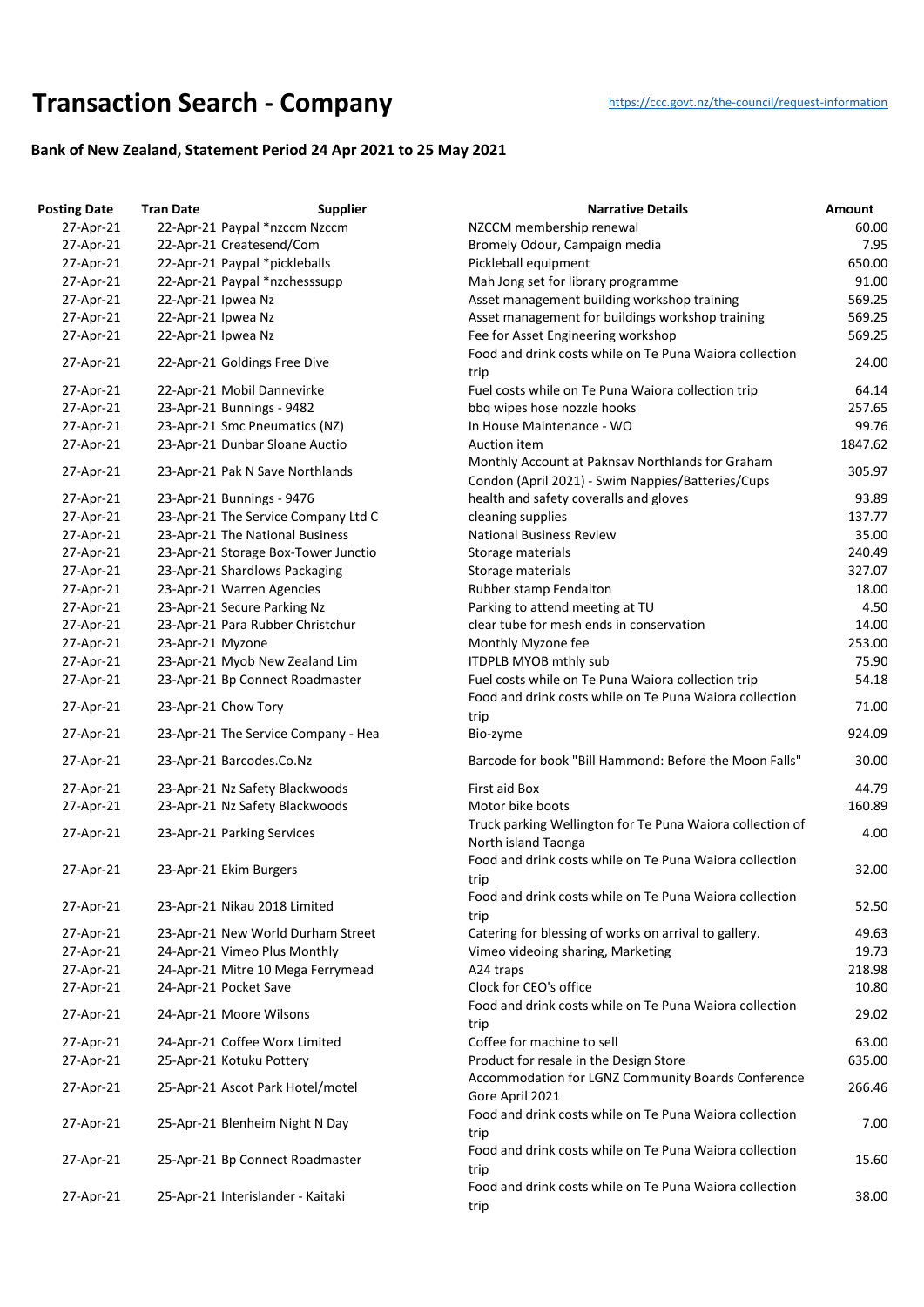| <b>Osting Date</b> | <b>Tran Date</b>                                       | <b>Supplier</b>                     | <b>Narrative Details</b>                                                                                |
|--------------------|--------------------------------------------------------|-------------------------------------|---------------------------------------------------------------------------------------------------------|
| 27-Apr-21          | 25-Apr-21 Apple New Zealand                            |                                     | Annual Apple Developer Program Membership automatic<br>renewal                                          |
| 27-Apr-21          | 25-Apr-21 Why Not Cafe                                 |                                     | Food and drink costs while on Te Puna Waiora collection<br>trip                                         |
| 27-Apr-21          | 26-Apr-21 Mitre 10 Beckenham                           |                                     | base course GAP7 15l                                                                                    |
| 27-Apr-21          | 26-Apr-21 New World Prestons                           |                                     | Milk for shopNo receipt                                                                                 |
| 27-Apr-21          | 26-Apr-21 Mobil Wigram                                 |                                     | Truck fuel fill before return to rental company for Te Puna<br>Waiora collection of North island Taonga |
| 27-Apr-21          | 27-Apr-21 Z Barrington                                 |                                     | Milk for tea room                                                                                       |
| 27-Apr-21          | 27-Apr-21 Pak N Save Wainoni                           |                                     | Swim Nappies for resale at TQEII                                                                        |
| 27-Apr-21          |                                                        | 27-Apr-21 Armstrong Locksmiths      | Hirer Keys - Harvard Lounge                                                                             |
| 27-Apr-21          | 27-Apr-21 Wsl South City                               |                                     | Binding for training document                                                                           |
| 27-Apr-21          |                                                        | 27-Apr-21 Noel Leeming 3q - Nort    | 2x adaptors for samsung and apple for stereo system                                                     |
| 27-Apr-21          | 27-Apr-21 Q Variety Store Palm                         |                                     | material for children's holiday programme                                                               |
| 27-Apr-21          |                                                        | 27-Apr-21 Vendella International    | Tea, coffee, milk, hot choc for accommodation                                                           |
| 27-Apr-21          | 27-Apr-21 Urban Threads                                |                                     | Alterations to uniform trousers for Staff                                                               |
| 28-Apr-21          | 27-Apr-21 Kolorful Kanvas                              |                                     | knife repairs to bounce pillow                                                                          |
| 28-Apr-21          | 27-Apr-21 Kmart Online                                 |                                     | Towels for Resale at TQEIi                                                                              |
| 28-Apr-21          |                                                        | 27-Apr-21 Ecom World Conference     | <b>Staff Training Marketing</b>                                                                         |
| 28-Apr-21          | 27-Apr-21 Mitre 10 Beckenham                           |                                     | hardware                                                                                                |
| 28-Apr-21          |                                                        | 27-Apr-21 The Service Company Ltd C | cleaning                                                                                                |
| 28-Apr-21          | 27-Apr-21 Createsend/Com                               |                                     | Campaign Manager, Heritage Festival                                                                     |
| 28-Apr-21          | 27-Apr-21 Business Fitness Nz                          |                                     | Employment issues arising from Covid19 on 19-May-2021                                                   |
|                    |                                                        |                                     |                                                                                                         |
| 28-Apr-21          | 27-Apr-21 Wilson Parking                               |                                     | <b>Wilson Parking - Meeting Civic</b>                                                                   |
| 28-Apr-21          | 27-Apr-21 Pay My Park                                  |                                     | Pay My Park - Meeting Civic                                                                             |
| 28-Apr-21          | 27-Apr-21 2 Cheap                                      |                                     | Bubbles and batteries for Going on a Bear Hunt snow<br>storm.                                           |
| 28-Apr-21          |                                                        | 27-Apr-21 Mitre 10 Mega Papanui     | Chalk paint for Bear prints for going on a Bear Hunt -<br>Walking Festival 2021                         |
| 28-Apr-21          |                                                        | 27-Apr-21 George Henry & Co Ltd     | Te Puna Waiora router bit for trays                                                                     |
| 28-Apr-21          | 27-Apr-21 Terra Lana                                   |                                     | Tera Mulch Reinforced Little Hagley Riverbank and pegs.                                                 |
| 28-Apr-21          |                                                        | 27-Apr-21 Ballingers Hunting & Fish | Personal Locator Beacons for Banks Peninsula staff                                                      |
| 28-Apr-21          |                                                        | 27-Apr-21 Nz Safety Blackwoods      | Overalls and gumboots purchased for new officer working<br>in shelter                                   |
| 28-Apr-21          | 27-Apr-21 Redpaths St Asaph                            |                                     | LED lamps for gallery lighting                                                                          |
| 28-Apr-21          | 27-Apr-21 Blinds Factory Direct                        |                                     | <b>Blinds for reception</b><br>Personal Use in Error - Reimbursed at Service Desk                       |
| 28-Apr-21          | 27-Apr-21 Edgeware Supervalue                          |                                     | 30/04/2021                                                                                              |
| 28-Apr-21          | 27-Apr-21 As Colour                                    |                                     | Personal Use in Error - Reimbursed at Service Desk                                                      |
|                    |                                                        |                                     | 30/04/2021<br>Wheel barrow wheels. ratchet tool                                                         |
| 28-Apr-21          |                                                        | 27-Apr-21 Mitre 10 Mega Papanui     | Towels for resale                                                                                       |
| 28-Apr-21          | 27-Apr-21 Kmart Online<br>27-Apr-21 Mitre 10 Beckenham |                                     | Screws for signs                                                                                        |
| 28-Apr-21          |                                                        |                                     |                                                                                                         |
| 28-Apr-21          |                                                        | 27-Apr-21 Goldpine Christchurch     | Timber for signs                                                                                        |
| 28-Apr-21          |                                                        | 27-Apr-21 Pb Tech Online 09 5269200 | Usb drives for Police f\CCTV footage                                                                    |
| 28-Apr-21          | 27-Apr-21 Southern Hospitality                         |                                     | Cutlery for Staff kitchen                                                                               |
| 28-Apr-21          | 27-Apr-21 Bunnings - 9482                              |                                     | Drain cleaner crystals Bot Lake                                                                         |
| 28-Apr-21          | 27-Apr-21 Bunnings - 9482                              |                                     | Septic tank stabilizer treatment for Bot Lake                                                           |
| 28-Apr-21          | 27-Apr-21 Gilt Edge Sydenham                           |                                     | NPW RL 1 player walk way project completion.                                                            |
| 28-Apr-21          | 28-Apr-21 Ross Galt Lock Alarm                         |                                     | standard cabin six lock repairs                                                                         |
| 28-Apr-21          | 28-Apr-21 Resene - Shirley 033                         |                                     | brushes rollers blades spak filler for homestead                                                        |
| 28-Apr-21          | 28-Apr-21 Mobil Aranui                                 |                                     | Mobil Aranui - Extra Milk                                                                               |
| 28-Apr-21          |                                                        | 28-Apr-21 Mitre 10 Mega Papanui     | vegetable plants for the Curators House Garden                                                          |
| 28-Apr-21          |                                                        | 28-Apr-21 Mitre 10 Mega Hornby      | vegetable plants for the Curators House Garden                                                          |
| 28-Apr-21          |                                                        | 28-Apr-21 Sopers Macindoe Chch      | Door closer for Wharenui's front door                                                                   |
| 28-Apr-21          |                                                        | 28-Apr-21 Ccc Art Gallery Car Prk   | Parking meeting in civic                                                                                |
| 28-Apr-21          | 28-Apr-21 Pakn Save Rangiora                           |                                     | Wycola park engagement basketball event                                                                 |
| 28-Apr-21          |                                                        | 28-Apr-21 Armstrong Locksmiths      | <b>Woolston Hirer Key</b>                                                                               |

| <b>Posting Date</b> | <b>Tran Date</b>    | <b>Supplier</b>                     | <b>Narrative Details</b>                                                                                      | Amount |
|---------------------|---------------------|-------------------------------------|---------------------------------------------------------------------------------------------------------------|--------|
| 27-Apr-21           |                     | 25-Apr-21 Apple New Zealand         | Annual Apple Developer Program Membership automatic<br>renewal                                                | 149.00 |
| 27-Apr-21           |                     | 25-Apr-21 Why Not Cafe              | Food and drink costs while on Te Puna Waiora collection<br>trip                                               | 38.87  |
| 27-Apr-21           |                     | 26-Apr-21 Mitre 10 Beckenham        | base course GAP7 15l                                                                                          | 39.92  |
| 27-Apr-21           |                     | 26-Apr-21 New World Prestons        | Milk for shopNo receipt                                                                                       | 30.16  |
| 27-Apr-21           |                     | 26-Apr-21 Mobil Wigram              | Truck fuel fill before return to rental company for Te Puna<br>Waiora collection of North island Taonga       | 74.67  |
| 27-Apr-21           |                     | 27-Apr-21 Z Barrington              | Milk for tea room                                                                                             | 4.60   |
| 27-Apr-21           |                     | 27-Apr-21 Pak N Save Wainoni        | Swim Nappies for resale at TQEII                                                                              | 827.28 |
| 27-Apr-21           |                     | 27-Apr-21 Armstrong Locksmiths      | Hirer Keys - Harvard Lounge                                                                                   | 64.80  |
| 27-Apr-21           |                     | 27-Apr-21 Wsl South City            | Binding for training document                                                                                 | 3.79   |
| 27-Apr-21           |                     | 27-Apr-21 Noel Leeming 3q - Nort    | 2x adaptors for samsung and apple for stereo system                                                           | 75.98  |
| 27-Apr-21           |                     | 27-Apr-21 Q Variety Store Palm      | material for children's holiday programme                                                                     | 24.50  |
| 27-Apr-21           |                     | 27-Apr-21 Vendella International    | Tea, coffee, milk, hot choc for accommodation                                                                 | 244.16 |
| 27-Apr-21           |                     | 27-Apr-21 Urban Threads             | Alterations to uniform trousers for Staff                                                                     | 90.00  |
| 28-Apr-21           |                     | 27-Apr-21 Kolorful Kanvas           | knife repairs to bounce pillow                                                                                | 163.88 |
| 28-Apr-21           |                     | 27-Apr-21 Kmart Online              | <b>Towels for Resale at TQEII</b>                                                                             | 320.00 |
| 28-Apr-21           |                     | 27-Apr-21 Ecom World Conference     | <b>Staff Training Marketing</b>                                                                               | 225.38 |
| 28-Apr-21           |                     | 27-Apr-21 Mitre 10 Beckenham        | hardware                                                                                                      | 52.09  |
| 28-Apr-21           |                     | 27-Apr-21 The Service Company Ltd C | cleaning                                                                                                      | 989.70 |
| 28-Apr-21           |                     | 27-Apr-21 Createsend/Com            | Campaign Manager, Heritage Festival                                                                           | 16.21  |
| 28-Apr-21           |                     | 27-Apr-21 Business Fitness Nz       | Employment issues arising from Covid19 on 19-May-2021                                                         | 201.25 |
| 28-Apr-21           |                     | 27-Apr-21 Wilson Parking            | <b>Wilson Parking - Meeting Civic</b>                                                                         | 10.60  |
| 28-Apr-21           |                     | 27-Apr-21 Pay My Park               | Pay My Park - Meeting Civic                                                                                   | 10.92  |
| 28-Apr-21           | 27-Apr-21 2 Cheap   |                                     | Bubbles and batteries for Going on a Bear Hunt snow<br>storm                                                  | 20.90  |
| 28-Apr-21           |                     | 27-Apr-21 Mitre 10 Mega Papanui     | Chalk paint for Bear prints for going on a Bear Hunt -<br><b>Walking Festival 2021</b>                        | 38.28  |
| 28-Apr-21           |                     | 27-Apr-21 George Henry & Co Ltd     | Te Puna Waiora router bit for trays                                                                           | 32.26  |
| 28-Apr-21           |                     | 27-Apr-21 Terra Lana                | Tera Mulch Reinforced Little Hagley Riverbank and pegs.                                                       | 999.99 |
| 28-Apr-21           |                     | 27-Apr-21 Ballingers Hunting & Fish | Personal Locator Beacons for Banks Peninsula staff<br>Overalls and gumboots purchased for new officer working | 999.98 |
| 28-Apr-21           |                     | 27-Apr-21 Nz Safety Blackwoods      | in shelter                                                                                                    | 203.43 |
| 28-Apr-21           |                     | 27-Apr-21 Redpaths St Asaph         | LED lamps for gallery lighting                                                                                | 90.28  |
| 28-Apr-21           |                     | 27-Apr-21 Blinds Factory Direct     | Blinds for reception                                                                                          | 600.00 |
| 28-Apr-21           |                     | 27-Apr-21 Edgeware Supervalue       | Personal Use in Error - Reimbursed at Service Desk<br>30/04/2021                                              | 13.00  |
| 28-Apr-21           | 27-Apr-21 As Colour |                                     | Personal Use in Error - Reimbursed at Service Desk<br>30/04/2021                                              | 150.00 |
| 28-Apr-21           |                     | 27-Apr-21 Mitre 10 Mega Papanui     | Wheel barrow wheels. ratchet tool                                                                             | 193.86 |
| 28-Apr-21           |                     | 27-Apr-21 Kmart Online              | Towels for resale                                                                                             | 160.00 |
| 28-Apr-21           |                     | 27-Apr-21 Mitre 10 Beckenham        | Screws for signs                                                                                              | 57.89  |
| 28-Apr-21           |                     | 27-Apr-21 Goldpine Christchurch     | Timber for signs                                                                                              | 503.11 |
| 28-Apr-21           |                     | 27-Apr-21 Pb Tech Online 09 5269200 | Usb drives for Police f\CCTV footage                                                                          | 27.44  |
| 28-Apr-21           |                     | 27-Apr-21 Southern Hospitality      | Cutlery for Staff kitchen                                                                                     | 112.18 |
| 28-Apr-21           |                     | 27-Apr-21 Bunnings - 9482           | Drain cleaner crystals Bot Lake                                                                               | 37.80  |
| 28-Apr-21           |                     | 27-Apr-21 Bunnings - 9482           | Septic tank stabilizer treatment for Bot Lake                                                                 | 38.70  |
| 28-Apr-21           |                     | 27-Apr-21 Gilt Edge Sydenham        | NPW RL 1 player walk way project completion.                                                                  | 68.49  |
| 28-Apr-21           |                     | 28-Apr-21 Ross Galt Lock Alarm      | standard cabin six lock repairs                                                                               | 248.00 |
| 28-Apr-21           |                     | 28-Apr-21 Resene - Shirley 033      | brushes rollers blades spak filler for homestead                                                              | 652.07 |
| 28-Apr-21           |                     | 28-Apr-21 Mobil Aranui              | Mobil Aranui - Extra Milk                                                                                     | 17.07  |
| 28-Apr-21           |                     | 28-Apr-21 Mitre 10 Mega Papanui     | vegetable plants for the Curators House Garden                                                                | 11.94  |
| 28-Apr-21           |                     | 28-Apr-21 Mitre 10 Mega Hornby      | vegetable plants for the Curators House Garden                                                                | 11.94  |
| 28-Apr-21           |                     | 28-Apr-21 Sopers Macindoe Chch      | Door closer for Wharenui's front door                                                                         | 384.02 |
| 28-Apr-21           |                     | 28-Apr-21 Ccc Art Gallery Car Prk   | Parking meeting in civic                                                                                      | 4.00   |
| 28-Apr-21           |                     | 28-Apr-21 Pakn Save Rangiora        | Wycola park engagement basketball event                                                                       | 72.59  |
| 28-Apr-21           |                     | 28-Apr-21 Armstrong Locksmiths      | <b>Woolston Hirer Key</b>                                                                                     | 18.00  |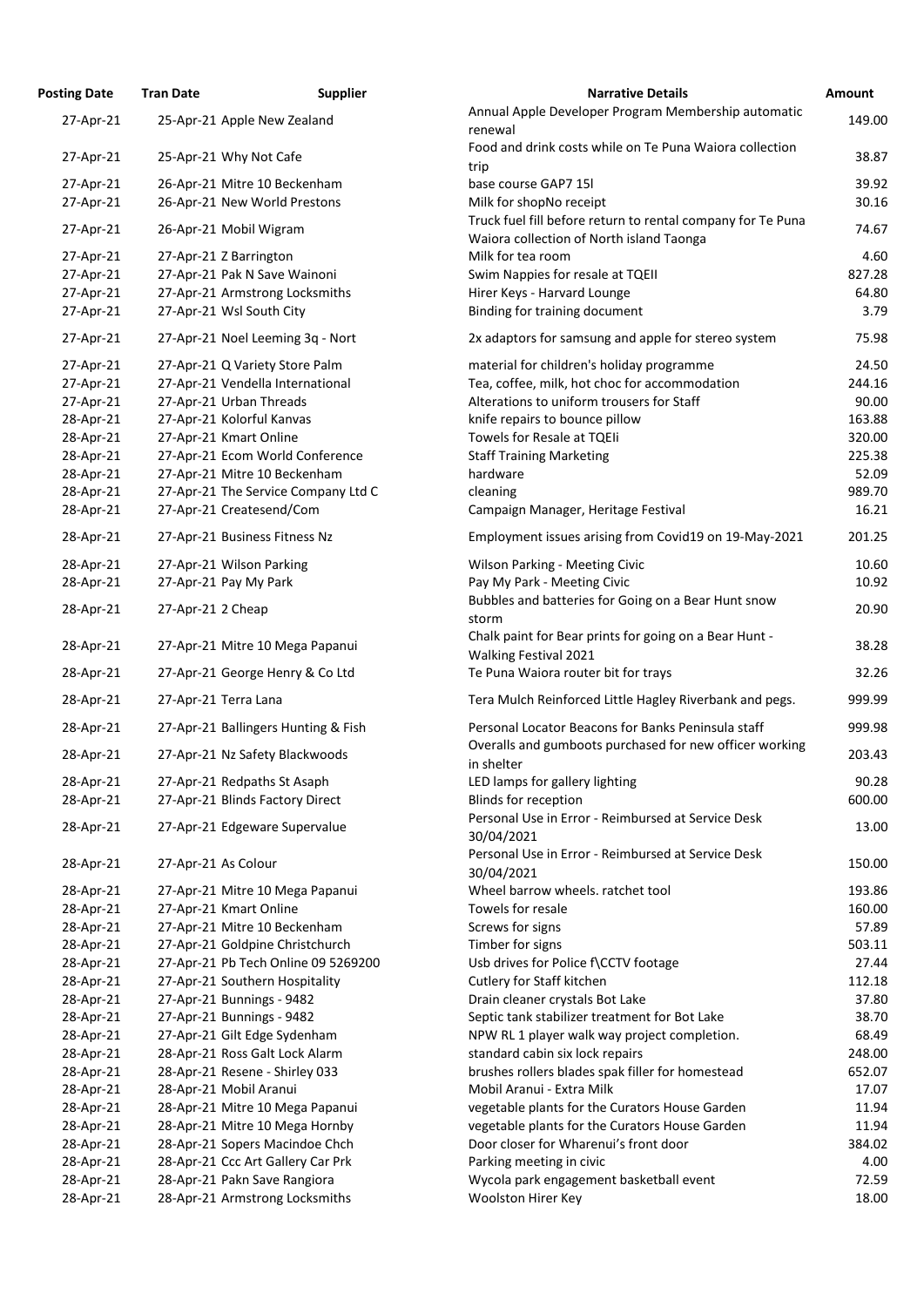| <b>Posting Date</b> | <b>Tran Date</b>                 | <b>Supplier</b>                     | <b>Narrative Details</b>                                                                                    | Amount  |
|---------------------|----------------------------------|-------------------------------------|-------------------------------------------------------------------------------------------------------------|---------|
| 28-Apr-21           |                                  | 28-Apr-21 Mitre 10 Mega Hornby      | More wood required to complete patio decking of the 3<br>Cabins - 4,5,&6                                    | 98.70   |
| 28-Apr-21           | 28-Apr-21 Countdown              |                                     | milk for staff room                                                                                         | 5.32    |
| 28-Apr-21           | 28-Apr-21 Marshalls Tv & Health  |                                     | oil for diffusers                                                                                           | 65.70   |
| 28-Apr-21           |                                  | 28-Apr-21 New World Durham Street   | Farewell morning tea                                                                                        | 74.44   |
|                     |                                  |                                     |                                                                                                             |         |
| 28-Apr-21           |                                  | 28-Apr-21 Mitre 10 Mega Ferrymead   | Screws, Nut and washers. 2 No. lengths of angle brackets<br>for the tidying up of the plant room            | 109.04  |
| 28-Apr-21           | 28-Apr-21 Npd Port Hills Road    |                                     | Fuel for transport to and from screenprinting workshop                                                      | 91.39   |
| 29-Apr-21           | 27-Apr-21 Fulcrumapp.Com         |                                     | <b>Fulcrum Subscription</b>                                                                                 | 215.86  |
| 29-Apr-21           | 27-Apr-21 Facebk 6ehyv3tnr2      |                                     | facebook boosts/promotion/advertising of the Walking<br>Festival                                            | 302.61  |
| 29-Apr-21           | 27-Apr-21 Project Mgmt Institute |                                     | Project Management Institute - Project Management<br>Professional (PMP) Recertification                     | 97.99   |
| 29-Apr-21           | 27-Apr-21 Onesignal Pushno       |                                     | <b>ITDPCX OneSignal mthly sub</b>                                                                           | 144.14  |
| 29-Apr-21           | 27-Apr-21 Adobe Stock            |                                     | Licence fee for Adobe Stock subscription                                                                    | 45.72   |
| 29-Apr-21           | 28-Apr-21 Bunnings - 9482        |                                     | orbit sander and disc for homestead                                                                         | 488.30  |
| 29-Apr-21           | 28-Apr-21 Resene - Shirley 033   |                                     | stain drop sheets                                                                                           | 503.73  |
| 29-Apr-21           | 28-Apr-21 Auckland District Law  |                                     | Updated version of Joseph on Constitutional and                                                             | 258.75  |
|                     |                                  |                                     | Administrative Law, 5th Edition                                                                             |         |
| 29-Apr-21           | 28-Apr-21 Caltex Hornby          |                                     | Milk order for Hornby staff room<br>Woodcut tools for Fatu Feu'u workshop with Secondary                    | 10.10   |
| 29-Apr-21           | 28-Apr-21 National Art Supplies  |                                     | Students 10 May                                                                                             | 577.90  |
| 29-Apr-21           |                                  | 28-Apr-21 Para Rubber Christchur    | hose fittings                                                                                               | 6.79    |
| 29-Apr-21           |                                  | 28-Apr-21 Mitre 10 Mega Papanui     | hardware                                                                                                    | 80.95   |
| 29-Apr-21           | 28-Apr-21 Stk*shutterstock       |                                     | <b>Shutterstock Annual Subscription Design &amp; Media Teams</b>                                            | 6799.61 |
| 29-Apr-21           | 28-Apr-21 Freshchoice City Mkt   |                                     | Farewell morning tea - catering order deposit                                                               | 1.00    |
| 29-Apr-21           | 28-Apr-21 Ecodrop Parkhouse      |                                     | Dumping of car tyre left at reception by a citizen                                                          | 11.00   |
| 29-Apr-21           |                                  | 28-Apr-21 Eastgate Central Post Cen | Library Content supply                                                                                      | 220.00  |
| 29-Apr-21           | 28-Apr-21 Bunnings - 9482        |                                     | barrel bolts for Travis                                                                                     | 89.96   |
| 29-Apr-21           | 28-Apr-21 Chch Art Gallery Shop  |                                     | Hotere book for Ngauhuia Te Awekotukua in appreciation<br>of her major contribution to the panel discussion | 60.00   |
| 29-Apr-21           |                                  | 28-Apr-21 Paramount Pools & Spas    | pool chemicals                                                                                              | 43.19   |
| 29-Apr-21           | 28-Apr-21 Countdown              |                                     | Dish detergent for Shirley Library, Service Centre and Gov<br>team staff room.                              | 4.00    |
| 29-Apr-21           | 28-Apr-21 Wp Con Fee Police      |                                     | Credit card fee online for speeding infringement                                                            | 1.52    |
| 29-Apr-21           |                                  | 28-Apr-21 New Zealand Police Paymen | Speeding infringement no identifiable driver                                                                | 80.00   |
| 29-Apr-21           | 28-Apr-21 Irhace                 |                                     | Book order: DA19 HVAC&R Maintenance                                                                         | 172.50  |
| 29-Apr-21           | 28-Apr-21 Ecodrop Parkhouse      |                                     | Disposal of materials from artist residency                                                                 | 11.50   |
| 29-Apr-21           |                                  | 28-Apr-21 Pb Tech Online 09 5269200 | Wireless Desktop Keyboard and Mouse Combo                                                                   | 59.12   |
| 29-Apr-21           | 28-Apr-21 Bunnings - 9476        |                                     | F <sub>2</sub> Glue                                                                                         | 16.12   |
| 29-Apr-21           |                                  | 28-Apr-21 The Service Company Ltd C | Nappy Bin pods                                                                                              | 29.60   |
| 29-Apr-21           | 28-Apr-21 Masterpet Corp Ltd     |                                     | Dry dog food for Metro dog shelter                                                                          | 1078.40 |
| 29-Apr-21           | 28-Apr-21 Nz Safety Blackwoods   |                                     | work boots for ranger                                                                                       | 247.74  |
| 29-Apr-21           | 28-Apr-21 Bunnings - 9476        |                                     | Turpentine, Masking Tape and Plastic Pails for<br>screenprinting of Flying Nun poster and dustjacket.       | 67.58   |
| 29-Apr-21           | 28-Apr-21 Esplanade Motel        |                                     | Esplanade Motel - Accommodation and breakfast for<br>Spreydon-Cashmere Community Board Chair                | 525.00  |
| 29-Apr-21           | 29-Apr-21 Wsl Belfast            |                                     | envelopes                                                                                                   | 46.99   |
| 29-Apr-21           | 29-Apr-21 Wsl South City         |                                     | Kirk Media Team Glue                                                                                        | 19.99   |
| 29-Apr-21           | 29-Apr-21 Rebel Sport Hornby     |                                     | Wycola park engagement event basketball                                                                     | 203.46  |
| 29-Apr-21           | 29-Apr-21 The Warehouse 120      |                                     | Graham Condon Aquatics - balls/toys for the Toddler Pool                                                    | 23.00   |
| 29-Apr-21           | 29-Apr-21 Sanco Tooling Ltd      |                                     | sharpen circular saw blade                                                                                  | 48.30   |
| 29-Apr-21           | 29-Apr-21 Mitre 10 Beckenham     |                                     | fasteners and paint for wharf maintenance work                                                              | 82.79   |
| 29-Apr-21           |                                  | 29-Apr-21 Resene Tower Junction34   | graffiti remover                                                                                            | 276.00  |
|                     |                                  |                                     | Plants for section H / I                                                                                    | 341.79  |
| 29-Apr-21           |                                  | 29-Apr-21 Southern Woods Nursery    |                                                                                                             |         |
| 29-Apr-21           |                                  | 29-Apr-21 Sopers Macindoe Chch      | Top latch for stadium fire door                                                                             | 413.79  |
| 29-Apr-21           | 29-Apr-21 Pak N Save Wainoni     |                                     | 8x Dog rolls for shelter dogs                                                                               | 54.32   |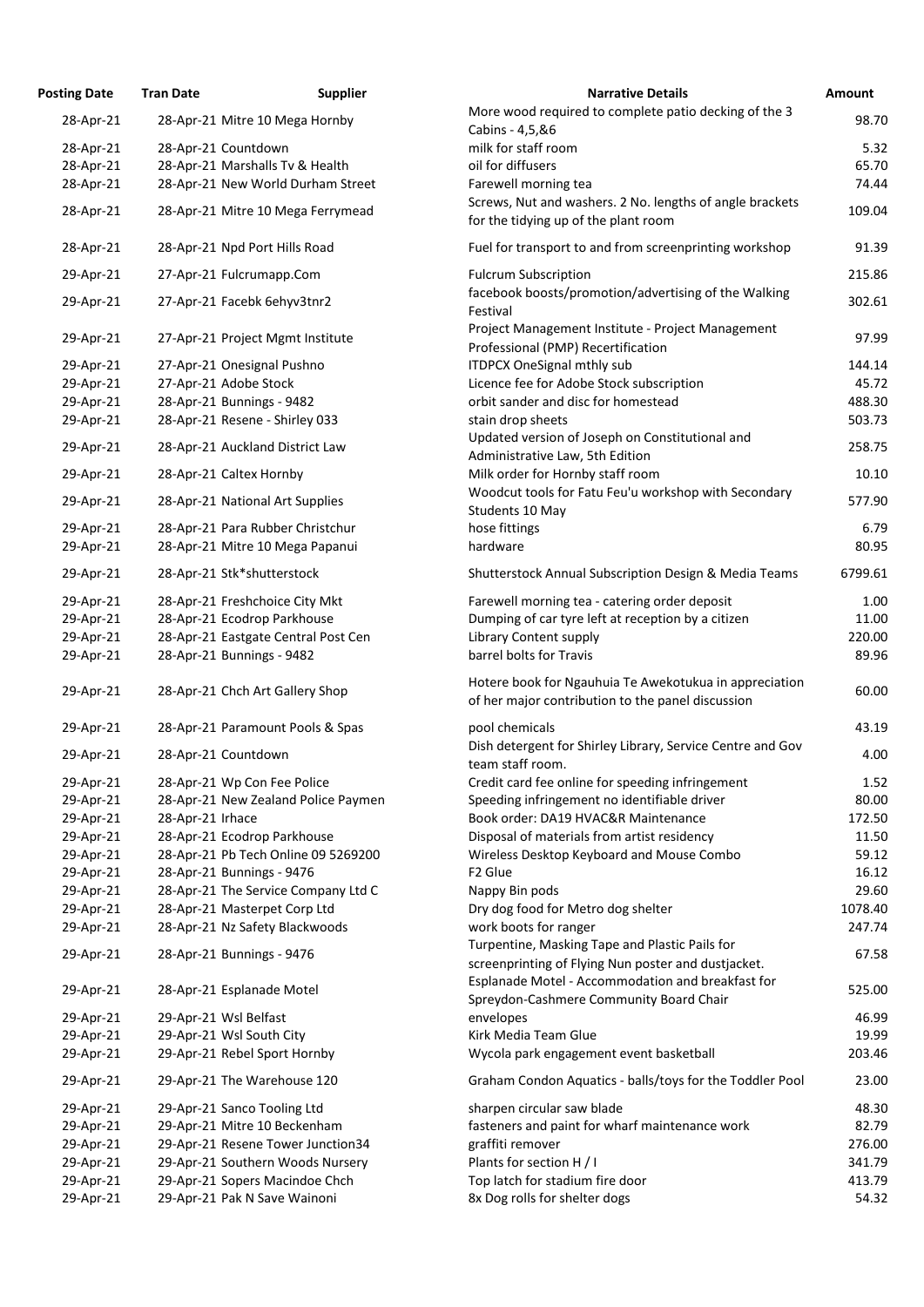| <b>Posting Date</b> | <b>Tran Date</b>    | <b>Supplier</b>                     | <b>Narrative Details</b>                                                                             | Amount  |
|---------------------|---------------------|-------------------------------------|------------------------------------------------------------------------------------------------------|---------|
| 29-Apr-21           |                     | 29-Apr-21 New World Kaiapoi         | Milk and bread for re sale in the shop                                                               | 26.70   |
| 29-Apr-21           |                     | 29-Apr-21 New World Prestons        | BBQ supplies for volunteer planting Styx                                                             | 26.75   |
| 29-Apr-21           |                     | 29-Apr-21 Peter Timbs Meats         | BBQ supplies sausages for volunteer Styx Mill planting                                               | 343.58  |
| 30-Apr-21           |                     | 27-Apr-21 Owpsacstate               | Book order - Waste Treatment                                                                         | 1023.92 |
| 30-Apr-21           |                     | 28-Apr-21 Createsend/Com            | Parks Volunteering newsletter                                                                        | 9.61    |
| 30-Apr-21           |                     | 28-Apr-21 Aliexpress.Com            | pool hammocks for sunrise soak                                                                       | 289.72  |
| 30-Apr-21           |                     | 28-Apr-21 Officevibe                | ITDA Officevibe mthly sub                                                                            | 984.65  |
|                     |                     |                                     | First aid kits for collaborative council motorcycle safety                                           |         |
| 30-Apr-21           |                     | 29-Apr-21 Rolling Thunder           | event as promotional items                                                                           | 150.00  |
| 30-Apr-21           |                     | 29-Apr-21 Engineering New Zealand   | <b>Transportation Group Member</b>                                                                   | 86.25   |
| 30-Apr-21           |                     | 29-Apr-21 New World Halswell        | Christchurch West Melton Zone Meeting 29 April 2021 -<br>Catering                                    | 16.00   |
| 30-Apr-21           |                     | 29-Apr-21 Wilson Parking            | Parking for a staff member to attend meetings at civic<br>offices (53 hereford street)               | 22.60   |
| 30-Apr-21           |                     | 29-Apr-21 Storage Box-Tower Junctio | water spray bottles for workshop support                                                             | 11.98   |
| 30-Apr-21           |                     | 29-Apr-21 Bunnings - 9476           | equipment to move BMS outdoor air sensor to correct<br>location on roof                              | 12.79   |
| 30-Apr-21           |                     | 29-Apr-21 Mitre 10 Mega Papanui     | 2 No. 18mm hose fittings for draining of toddlers pool                                               | 17.98   |
|                     |                     |                                     | sand filter at Graham Condon                                                                         |         |
| 30-Apr-21           |                     | 29-Apr-21 Bunnings - 9482           | Coach bolts for pier seats                                                                           | 5.80    |
| 30-Apr-21           |                     | 29-Apr-21 Southern H/pitality Lt    | Aprons for events                                                                                    | 61.76   |
| 30-Apr-21           |                     | 29-Apr-21 The Warehouse 123         | Plastic storage boxes                                                                                | 70.00   |
| 30-Apr-21           | 29-Apr-21 Site Safe |                                     | Site Safe - Training & Supervising Workers                                                           | 287.50  |
| 30-Apr-21           |                     | 29-Apr-21 Pb Tech Online 09 5269200 | Sculpt Ergonomic Desktop USB Wireless<br>Keyboard&Mouse Combo                                        | 171.86  |
| 30-Apr-21           |                     | 29-Apr-21 Hynds Pipe Systems Limite | brush for BBQ cleaning and spray can for irrigation out<br>lets                                      | 61.30   |
| 30-Apr-21           |                     | 29-Apr-21 The Warehouse 123         | 20 black sharpies for officers to cross out any reference to<br>"Cheques" on infringement notices    | 39.98   |
| 30-Apr-21           |                     | 29-Apr-21 Bgci - Botanic Gardens    | annual subscription for Botanic Gardens research library                                             | 992.68  |
| 30-Apr-21           |                     | 29-Apr-21 Bunnings - 9482           | safety gloves and jerry can small                                                                    | 29.96   |
| 30-Apr-21           |                     | 29-Apr-21 Bp Connect Marshlands     | Fill gas bottles for volunteer plantings                                                             | 77.98   |
| 30-Apr-21           |                     | 29-Apr-21 Bunnings - 9476           | NPW Tools, drill bits etc,                                                                           | 56.44   |
|                     |                     |                                     | Catering for leaving celebration which is inline with CCC                                            |         |
| 30-Apr-21           |                     | 30-Apr-21 New World Ferry Road      | <b>Exit Policy</b>                                                                                   | 54.00   |
| 30-Apr-21           |                     | 30-Apr-21 Freshchoice City Mkt      | Farewell morning tea                                                                                 | 141.20  |
| 30-Apr-21           |                     | 30-Apr-21 New World Durham Street   | Loteria programme                                                                                    | 19.90   |
| 30-Apr-21           |                     | 30-Apr-21 Gipsy Moth                | travel expenses                                                                                      | 4.00    |
| 30-Apr-21           |                     | 30-Apr-21 Ccc Parking               | Parking                                                                                              | 6.70    |
| 30-Apr-21           |                     | 30-Apr-21 New World Durham Street   | Catering for retirement function - 2 staff leaving                                                   | 296.40  |
| 30-Apr-21           |                     | 30-Apr-21 Jaycar Pty Ltd            | Equipment to move BMS outdoor air sensor to correct<br>location on roof                              | 19.60   |
| 30-Apr-21           |                     | 30-Apr-21 Central Innovation        | ITDPLOB ArchiCAD LIVE mthly sub                                                                      | 379.50  |
| $3-May-21$          |                     | 29-Apr-21 Bookdepository.Com        | Library book                                                                                         | 178.23  |
| $3-May-21$          |                     | 30-Apr-21 The Plumbers Bouquet      | <b>ANZAC Wreaths</b>                                                                                 | 412.00  |
| $3-May-21$          |                     | 30-Apr-21 Createsend/Com            | Payment for Art Gallery's April enewsletter                                                          | 164.56  |
| $3-May-21$          |                     | 30-Apr-21 Gre3n Superfood Colombu   | Catering for leaving celebration which is in line with CCC<br><b>Exit Policy</b>                     | 34.50   |
| $3-May-21$          |                     | 30-Apr-21 Facebk *kk9bu3xcr2        | Campaign monitor Tirama Mai                                                                          | 36.26   |
| $3-May-21$          |                     | 30-Apr-21 Facebk *mllrj27t62        | Facebook media advertisements, Woolston Village,<br>CMUA, Tsunami siren test, Quality of Live survey | 925.92  |
| $3-May-21$          |                     | 30-Apr-21 Paknsave Moorhouse        | Loteria programme                                                                                    | 11.25   |
| $3-May-21$          |                     | 30-Apr-21 Wilson Parking            | Parking for a staff member to attend meetings at civic<br>offices (53 hereford street)               | 22.60   |
| $3-May-21$          |                     | 30-Apr-21 No 1 Pancake              | Travel expenses                                                                                      | 5.00    |
| $3-May-21$          |                     | 30-Apr-21 Look Sharp Papanui        | Craft glue for after school activities                                                               | 9.00    |
| $3-May-21$          | 30-Apr-21 Repco     |                                     | <b>H&amp;S Equipment</b>                                                                             | 409.00  |
| $3-May-21$          |                     | 30-Apr-21 Standards Nz              | Standards for TSD Water and Waste Team                                                               | 562.84  |
| $3-May-21$          |                     | 30-Apr-21 Rcs Industrial            | cleaning supplies for workshop support                                                               | 124.25  |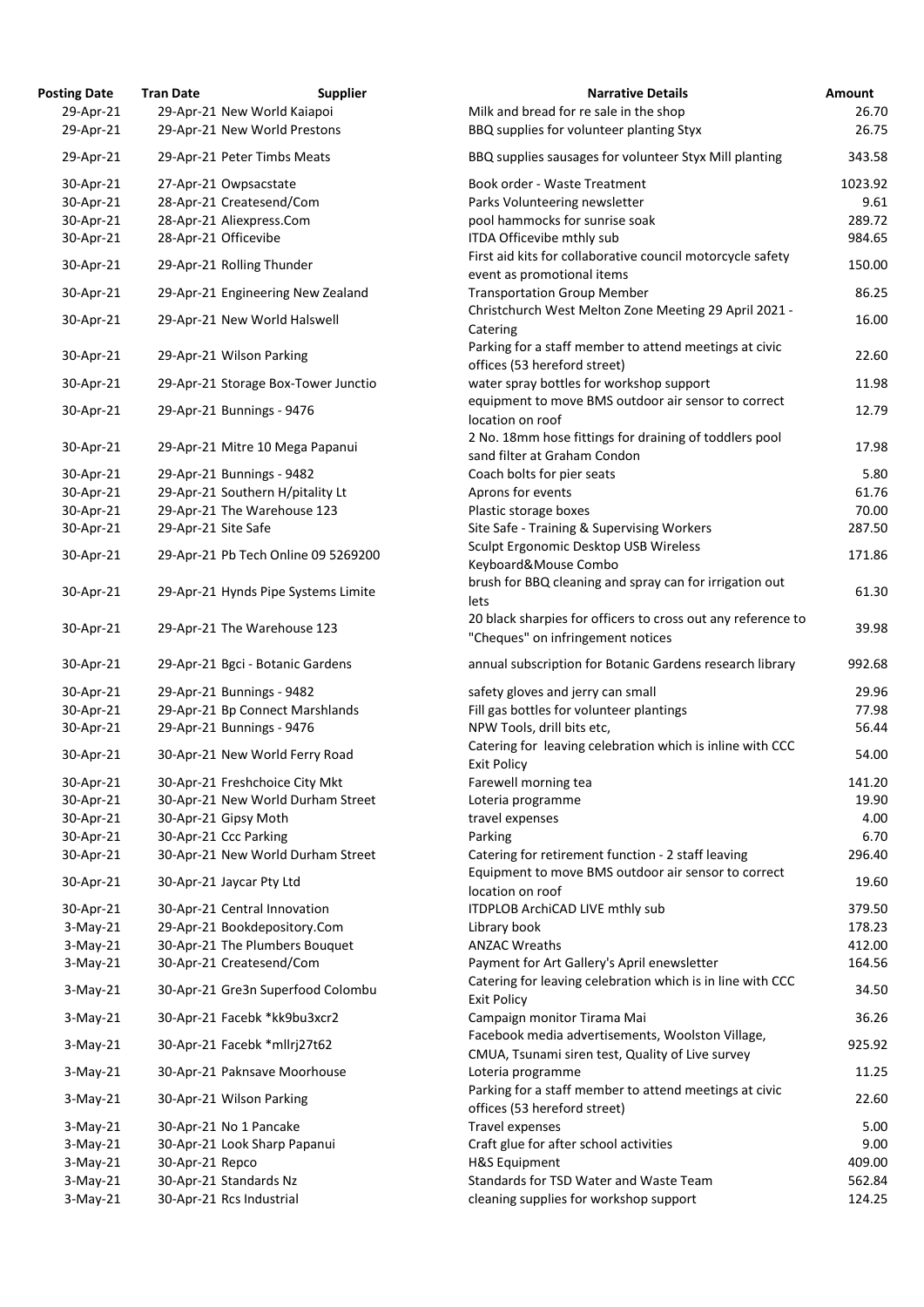| <b>Posting Date</b>        | <b>Tran Date</b>  | <b>Supplier</b>                                            | <b>Narrative Details</b>                                                                         | <b>Amount</b> |
|----------------------------|-------------------|------------------------------------------------------------|--------------------------------------------------------------------------------------------------|---------------|
| $3-May-21$                 |                   | 30-Apr-21 Nz Safety Blackwoods                             | PPE clothing                                                                                     | 536.          |
| $3-May-21$                 |                   | 30-Apr-21 Facebk *nuvcu3kfh2                               | Facebook advertising                                                                             | 25.           |
| $3-May-21$                 |                   | 30-Apr-21 Nz Institute Of Surveyors                        | S+SNZ Webinar: Utilising Lidar Terrain for Surveyors 101                                         | 57.           |
| $3-May-21$                 |                   | 30-Apr-21 Nz Safety Blackwoods                             | New work boots                                                                                   | 194.          |
| $3-May-21$                 |                   | 30-Apr-21 New World Halswell                               | biscuits for volunteers                                                                          | 7.            |
|                            |                   |                                                            | rubber stamp 'Ronnie Approved' for Hellzapoopin'! The                                            |               |
| $3-May-21$                 |                   | 30-Apr-21 Rubber Stamps                                    | Art of Flying Nun                                                                                | 42.           |
|                            |                   |                                                            | Polishing and cutting compound for the cleaning of water                                         |               |
| $3-May-21$                 |                   | 30-Apr-21 Burnsco Marine                                   | deck toys at the summer paddling pools                                                           | 69.           |
| $3-May-21$                 |                   | 30-Apr-21 Mitre 10 Mega Ferrymead                          | electric polisher for cleaning of the aqua deck toys at the<br>Summer Paddling pool              | 90.           |
| $3-May-21$                 |                   | 30-Apr-21 Burnsco Marine                                   | Marine polish                                                                                    | 44.           |
| $3-May-21$                 |                   | 30-Apr-21 Bannerbuzz                                       | 2 x table clothes for Travel planning stalls.                                                    | 98.           |
| $3-May-21$                 |                   | 30-Apr-21 Pb Tech Online 09 5269200                        | 3M Monitor Privacy Filter 23.8 for stock                                                         | 156.          |
| $3-May-21$                 |                   | 30-Apr-21 Pb Tech Online 09 5269200                        | Display Port to micro DP for mini Discovery Wall repair /<br>replacement                         | 13.           |
|                            | 30-Apr-21 Myvet   |                                                            | Drontal pills (100), Frontline 3x3 packs                                                         | 512.          |
| $3-May-21$                 |                   | 30-Apr-21 Td Chc Showroom                                  | NPW CV1 freezer                                                                                  | 799.          |
| $3-May-21$                 |                   |                                                            |                                                                                                  |               |
| $3-May-21$                 |                   | 30-Apr-21 Machineryhouse Chch                              | NPW Hockey 1 dugout cupboard.                                                                    | 910.          |
| $3-May-21$                 |                   | 1-May-21 New World Prestons                                | milk for resale                                                                                  | 13.           |
| $3-May-21$                 |                   | 1-May-21 Bp Connect Marshlands                             | fuel                                                                                             | 110.          |
| $3-May-21$                 |                   | 1-May-21 Fulcrumapp.Com                                    | Data collection software monthly account for District<br>Planning                                | 54.           |
| $3-May-21$                 |                   | 1-May-21 Fulcrumapp.Com                                    | Supply of data capture tool CWW assets                                                           | 923.          |
| $3-May-21$                 |                   | 1-May-21 Wsl Belfast                                       | Extention cord for printer                                                                       | 149.          |
| $3-May-21$                 |                   | 1-May-21 Addressfinder By Ablet                            | Address Finder subscription monthly review                                                       | 79.           |
| $3-May-21$                 | 2-May-21 Hub      |                                                            | Small containers of oil for tool box                                                             | 33.           |
| 3-May-21                   |                   | 2-May-21 Bunnings - 9476                                   | Padlock for trailer and reflective tape                                                          | 37.           |
| $3-May-21$                 |                   | 2-May-21 Trademe N483 Ping                                 | Plant                                                                                            | 77.           |
| $3-May-21$                 |                   | 2-May-21 Ballingers Hunting & Fish                         | polypro long johns for winter work                                                               | 49.           |
| $3-May-21$                 |                   | 2-May-21 New World Prestons                                | Styx volunteer planting BBQ Bread etc                                                            | 33.           |
| $3-May-21$                 |                   | 2-May-21 Bunnings - 9482                                   | Deck stain for BBQ tables Groynes                                                                | 163.          |
| $3-May-21$                 |                   | 3-May-21 Ccc Art Gallery Car Prk                           | Meeting in civic offices                                                                         | 4.            |
| $3-May-21$                 |                   | 3-May-21 Ritchies Christchurch                             | Bus hire for the Beachside to Eastside walk as part of the<br><b>Walking Festival</b>            | 172.          |
| $3-May-21$                 |                   | 3-May-21 Ouruhia Nursery Ltd                               | garden plants                                                                                    | 270.          |
| $3-May-21$                 |                   | 3-May-21 Sydenham Bakery                                   | Catering for retirement function                                                                 | 145.          |
| $3-May-21$                 |                   | 3-May-21 Mitre 10 Mega Papanui                             | hose nozzles hose connections                                                                    | 162.          |
|                            | 30-Apr-21 Goformz |                                                            |                                                                                                  |               |
| $4$ -May-21                |                   |                                                            | <b>ITDPLOB Goformz mthly sub HealthLicensing</b>                                                 | 108.          |
| $4$ -May-21                |                   | 30-Apr-21 Officemax                                        | Cleaning green scouring pads                                                                     | 67.<br>7.     |
| $4$ -May-21                |                   | 2-May-21 Createsend/Com                                    | marketing email for Flying Nun book presales                                                     |               |
| $4$ -May-21                |                   | 2-May-21 Project Mgmt Institute                            | Project Management Institute (PMI) - Annual<br>Membership Fee Renewal                            | 228.          |
|                            |                   |                                                            | Online yoga training tool                                                                        | 25.           |
| $4$ -May-21                | 2-May-21 Glo.Com  |                                                            |                                                                                                  |               |
| $4$ -May-21<br>$4$ -May-21 |                   | 2-May-21 Google New Zealand Ltd Gs<br>3-May-21 Nz Planning | Monthly licenses for Google Chromebooks<br>NZPI - Planning for Administrators in Online via Zoom | 53.<br>400.   |
|                            |                   |                                                            |                                                                                                  |               |
| $4$ -May-21                |                   | 3-May-21 New Zealand Red Cros                              | Objects for Creating Is Transformation workshop with<br>secondary students 13/5/21               | 47.           |
| $4$ -May-21                |                   | 3-May-21 Oderings Nurseries                                | Bark for pioneer garden                                                                          | 30.           |
| $4$ -May-21                |                   | 3-May-21 Bunnings - 9476                                   | Flexipipe for Waltham h-slide and pruners                                                        | 54.           |
| $4$ -May-21                | 3-May-21 Ecardz   |                                                            | ID Cards for NZRT 10 and NZRT14                                                                  | 270.          |
| $4$ -May-21                |                   | 3-May-21 Mountainwarehouse.Com                             | Work apparel                                                                                     | 101.          |
| $4$ -May-21                |                   | 3-May-21 New World Durham Street                           | Volunteer training                                                                               | 25.           |
| $4$ -May-21                |                   | 3-May-21 Frame N Copy                                      | photo prints for Travis IDEAS conservation team                                                  | 78.           |
| $4$ -May-21                |                   | 3-May-21 Nz Safety Blackwoods                              | leather gloves for gorse control - Pest Animal Ops.                                              | 104.          |
| $4$ -May-21                |                   | 3-May-21 Edgeware Supervalue                               | Kitchen supplies                                                                                 | 19.           |
| $4$ -May-21                |                   | 3-May-21 Mitre 10 Beckenham                                | invade paste gel                                                                                 | 57.           |
| $4$ -May-21                |                   | 3-May-21 Bunnings - 9482                                   | Irrigation T                                                                                     | 2.            |
| $4$ -May-21                |                   | 3-May-21 Fulton Hogan Sign Shop                            | MTB signs Vic Park/ Adventure Park                                                               | 631.          |

| $3-May-21$ | 30-Apr-21 Nz Safety Blackwoods      | PPE clothing                                                                                       | 536.20 |
|------------|-------------------------------------|----------------------------------------------------------------------------------------------------|--------|
| 3-May-21   | 30-Apr-21 Facebk *nuvcu3kfh2        | Facebook advertising                                                                               | 25.00  |
| $3-May-21$ | 30-Apr-21 Nz Institute Of Surveyors | S+SNZ Webinar: Utilising Lidar Terrain for Surveyors 101                                           | 57.50  |
| $3-May-21$ | 30-Apr-21 Nz Safety Blackwoods      | New work boots                                                                                     | 194.35 |
| 3-May-21   | 30-Apr-21 New World Halswell        | biscuits for volunteers                                                                            | 7.58   |
| 3-May-21   | 30-Apr-21 Rubber Stamps             | rubber stamp 'Ronnie Approved' for Hellzapoopin'! The<br>Art of Flying Nun                         | 42.00  |
| 3-May-21   | 30-Apr-21 Burnsco Marine            | Polishing and cutting compound for the cleaning of water<br>deck toys at the summer paddling pools | 69.99  |
| 3-May-21   | 30-Apr-21 Mitre 10 Mega Ferrymead   | electric polisher for cleaning of the aqua deck toys at the<br>Summer Paddling pool                | 90.95  |
| 3-May-21   | 30-Apr-21 Burnsco Marine            | Marine polish                                                                                      | 44.99  |
| 3-May-21   | 30-Apr-21 Bannerbuzz                | 2 x table clothes for Travel planning stalls.                                                      | 98.35  |
| $3-May-21$ | 30-Apr-21 Pb Tech Online 09 5269200 | 3M Monitor Privacy Filter 23.8 for stock                                                           | 156.77 |
| 3-May-21   | 30-Apr-21 Pb Tech Online 09 5269200 | Display Port to micro DP for mini Discovery Wall repair /<br>replacement                           | 13.83  |
| 3-May-21   | 30-Apr-21 Myvet                     | Drontal pills (100), Frontline 3x3 packs                                                           | 512.00 |
| 3-May-21   | 30-Apr-21 Td Chc Showroom           | NPW CV1 freezer                                                                                    | 799.00 |
| $3-May-21$ | 30-Apr-21 Machineryhouse Chch       | NPW Hockey 1 dugout cupboard.                                                                      | 910.80 |
| 3-May-21   | 1-May-21 New World Prestons         | milk for resale                                                                                    | 13.44  |
| 3-May-21   | 1-May-21 Bp Connect Marshlands      | fuel                                                                                               | 110.84 |
| 3-May-21   | 1-May-21 Fulcrumapp.Com             | Data collection software monthly account for District                                              | 54.35  |
|            |                                     | Planning                                                                                           |        |
| 3-May-21   | 1-May-21 Fulcrumapp.Com             | Supply of data capture tool CWW assets                                                             | 923.95 |
| 3-May-21   | 1-May-21 Wsl Belfast                | Extention cord for printer                                                                         | 149.36 |
| 3-May-21   | 1-May-21 Addressfinder By Ablet     | Address Finder subscription monthly review                                                         | 79.35  |
| 3-May-21   | 2-May-21 Hub                        | Small containers of oil for tool box                                                               | 33.82  |
| $3-May-21$ | 2-May-21 Bunnings - 9476            | Padlock for trailer and reflective tape                                                            | 37.47  |
| $3-May-21$ | 2-May-21 Trademe N483 Ping          | Plant                                                                                              | 77.00  |
| 3-May-21   | 2-May-21 Ballingers Hunting & Fish  | polypro long johns for winter work                                                                 | 49.99  |
| 3-May-21   | 2-May-21 New World Prestons         | Styx volunteer planting BBQ Bread etc                                                              | 33.79  |
| 3-May-21   | 2-May-21 Bunnings - 9482            | Deck stain for BBQ tables Groynes                                                                  | 163.86 |
| 3-May-21   | 3-May-21 Ccc Art Gallery Car Prk    | Meeting in civic offices                                                                           | 4.00   |
| $3-May-21$ | 3-May-21 Ritchies Christchurch      | Bus hire for the Beachside to Eastside walk as part of the<br><b>Walking Festival</b>              | 172.50 |
| 3-May-21   | 3-May-21 Ouruhia Nursery Ltd        | garden plants                                                                                      | 270.00 |
| 3-May-21   | 3-May-21 Sydenham Bakery            | Catering for retirement function                                                                   | 145.60 |
| 3-May-21   | 3-May-21 Mitre 10 Mega Papanui      | hose nozzles hose connections                                                                      | 162.77 |
| 4-May-21   | 30-Apr-21 Goformz                   | ITDPLOB Goformz mthly sub HealthLicensing                                                          | 108.13 |
| 4-May-21   | 30-Apr-21 Officemax                 | Cleaning green scouring pads                                                                       | 67.09  |
| 4-May-21   | 2-May-21 Createsend/Com             | marketing email for Flying Nun book presales                                                       | 7.11   |
| 4-May-21   | 2-May-21 Project Mgmt Institute     | Project Management Institute (PMI) - Annual<br>Membership Fee Renewal                              | 228.63 |
| 4-May-21   | 2-May-21 Glo.Com                    | Online yoga training tool                                                                          | 25.75  |
| 4-May-21   | 2-May-21 Google New Zealand Ltd Gs  | Monthly licenses for Google Chromebooks                                                            | 53.00  |
| 4-May-21   | 3-May-21 Nz Planning                | NZPI - Planning for Administrators in Online via Zoom                                              | 400.00 |
| 4-May-21   | 3-May-21 New Zealand Red Cros       | Objects for Creating Is Transformation workshop with<br>secondary students 13/5/21                 | 47.20  |
| 4-May-21   | 3-May-21 Oderings Nurseries         | Bark for pioneer garden                                                                            | 30.00  |
| 4-May-21   | 3-May-21 Bunnings - 9476            | Flexipipe for Waltham h-slide and pruners                                                          | 54.93  |
| 4-May-21   | 3-May-21 Ecardz                     | ID Cards for NZRT 10 and NZRT14                                                                    | 270.07 |
| 4-May-21   | 3-May-21 Mountainwarehouse.Com      | Work apparel                                                                                       | 101.99 |
| 4-May-21   | 3-May-21 New World Durham Street    | Volunteer training                                                                                 | 25.31  |
| 4-May-21   | 3-May-21 Frame N Copy               | photo prints for Travis IDEAS conservation team                                                    | 78.28  |
| 4-May-21   | 3-May-21 Nz Safety Blackwoods       | leather gloves for gorse control - Pest Animal Ops.                                                | 104.61 |
| 4-May-21   | 3-May-21 Edgeware Supervalue        | Kitchen supplies                                                                                   | 19.89  |
| 4-May-21   | 3-May-21 Mitre 10 Beckenham         | invade paste gel                                                                                   | 57.98  |
| 4-May-21   | 3-May-21 Bunnings - 9482            | Irrigation T                                                                                       | 2.48   |
| 4-May-21   | 3-May-21 Fulton Hogan Sign Shop     | MTB signs Vic Park/ Adventure Park                                                                 | 631.86 |
|            |                                     |                                                                                                    |        |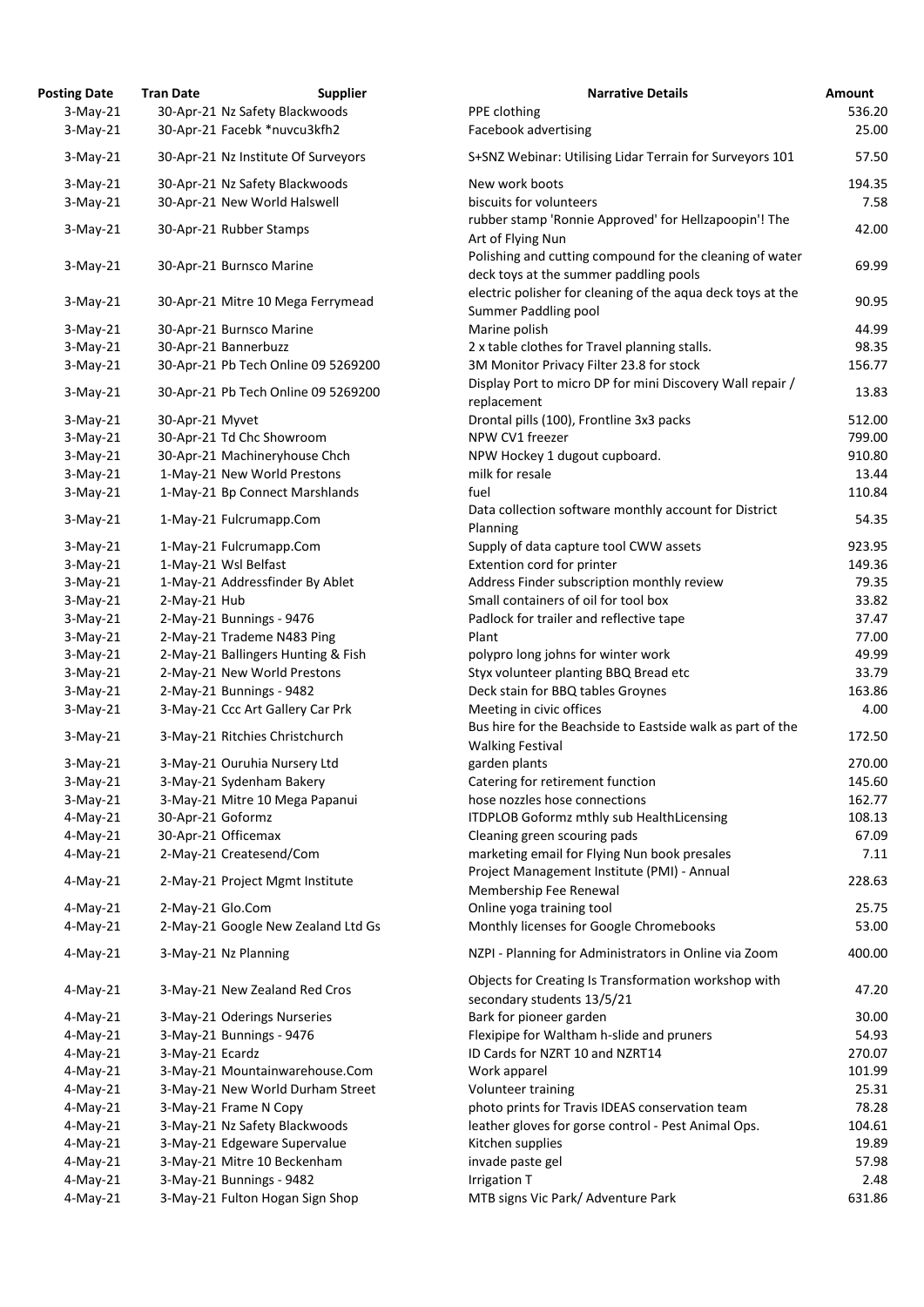| <b>Posting Date</b>      | <b>Tran Date</b> | <b>Supplier</b>                                          | <b>Narrative Details</b>                                                             | <b>Amount</b>   |
|--------------------------|------------------|----------------------------------------------------------|--------------------------------------------------------------------------------------|-----------------|
| $4$ -May-21              |                  | 3-May-21 Lincraft NZ Limited                             | Family fun theatre day at MT - approved pitched event                                | 6.45            |
| $4$ -May-21              |                  | 3-May-21 Wsl Eastgate                                    | Family fun day theatre at MT - approved pitched event                                | 16.97           |
| $4$ -May-21              |                  | 3-May-21 Wsl Eastgate                                    | Materials for pitched event - family fun day theatre at MT                           | 17.96           |
| $4$ -May-21              |                  | 3-May-21 Mitre 10 Beckenham                              | padlock for container                                                                | 23.00           |
| $4$ -May-21              |                  | 3-May-21 Bunnings - 9482                                 | Gas propane torch kit/fittings, deck stain                                           | 204.07          |
| $4$ -May-21              |                  | 4-May-21 Mobil Aranui                                    | Milk Top Up                                                                          | 17.07           |
| $4$ -May-21              |                  | 4-May-21 Caltex Redwood                                  | Milk for staff                                                                       | 3.20            |
| $4$ -May-21              |                  | 4-May-21 Gordon Harris Chch                              | Easel and paper for display on He Hononga                                            | 196.98          |
| $4$ -May-21              |                  | 4-May-21 Hampton & Co Ltd                                | Ply for Waltham hydroslide                                                           | 69.00           |
| $4$ -May-21              |                  | 4-May-21 Hampton & Co Ltd                                | <b>Brader</b>                                                                        | 706.48          |
| $4$ -May-21              | 4-May-21 Seekom  |                                                          | Online Credit Card transaction fee for campground<br>websites                        | 426.72          |
| $4$ -May-21              |                  | 4-May-21 Mitre 10 Beckenham                              | 2 x black wooden mallets for revege cane stakes                                      | 10.76           |
| $4$ -May-21              |                  | 4-May-21 Briscoes Chch Salisbury                         | New microwave for Bishopdale CC Kitchen                                              | 199.99          |
| $4$ -May-21              |                  | 4-May-21 Ccc Parking                                     | parking                                                                              | 6.70            |
| $4$ -May-21              |                  | 4-May-21 Ccc Parking                                     | Parking                                                                              | 6.70            |
| $4$ -May-21              |                  | 4-May-21 Progear Limited                                 | Replacement electrostatic camera sensor cleaning brush                               | 317.00          |
| $4$ -May-21              |                  | 4-May-21 Animates Linwood                                | frozen bloodworms for mudfish monitoring at Travis<br>wetland                        | 29.97           |
| $4$ -May-21              |                  | 4-May-21 The Warehouse Online                            | goods for retail sale-towels-sunscreen-floating<br>armbands                          | 280.00          |
| $4$ -May-21              |                  | 4-May-21 Mitre 10 Mega Hornby                            | rope, kneeling pads, wheelbarrow                                                     | 277.18          |
| $4$ -May-21              |                  | 4-May-21 Mitre 10 Mega Papanui                           | Spouting for repairs to plant room at Woodham park<br>pool, and replacement timber   | 199.51          |
| $4$ -May-21              |                  | 4-May-21 Mitre 10 Mega Hornby                            | keeper staple etc                                                                    | 32.78           |
| $4$ -May-21              |                  | 4-May-21 Mitre 10 Beckenham                              | Screws to mount Rams signage                                                         | 13.30           |
| $4-May-21$               |                  | 4-May-21 Belfast Vet Clinic                              | vet treatment to pig, been attacked by dogs                                          | 199.45          |
|                          |                  |                                                          | Tea and cake for volunteer helping with New Brighton                                 |                 |
| $4$ -May-21              |                  | 4-May-21 Honey Cafe                                      | Walk through (business and residents)                                                | 15.40           |
| $5-May-21$               |                  | 15-Apr-21 Officemax                                      | 2 x chairs for reception                                                             | 1077.99         |
| $5-May-21$               |                  | 3-May-21 Amazon Web Services                             | Hosting fee for Smart Christchurch's projects.                                       | 106.81          |
| $5-May-21$               |                  | 4-May-21 Mailchimp                                       | Greater Christchurch Partnership 2050 tracking how many<br>people click on links etc | 28.75           |
| $5-May-21$               | 4-May-21 Solgm   |                                                          | Online Forum - Climate Change & Local Government                                     | 862.50          |
|                          |                  |                                                          | Forum                                                                                | 163.29          |
| $5-May-21$               |                  | 4-May-21 Bridgestone Nz                                  | repair to Ford tractor tyre                                                          |                 |
| $5-May-21$               |                  | 4-May-21 Moorhouse Godfreys                              | Mini vacuum attachments                                                              | 69.95<br>187.97 |
| $5-May-21$               |                  | 4-May-21 Atlas Agriculture                               | Jockey wheel for trailer                                                             | 11.95           |
| $5-May-21$<br>$5-May-21$ |                  | 4-May-21 Createsend/Com<br>4-May-21 Pak N Save Riccarton | Performing Arts Precinct<br>Paper bag for office supplies                            | 0.19            |
| $5-May-21$               |                  | 4-May-21 Wilson Parking                                  | Meeting in justice precinct                                                          | 8.60            |
| $5-May-21$               |                  | 4-May-21 Pak N Save Riccarton                            | Supplies for HHR staff room                                                          | 25.11           |
| $5-May-21$               |                  | 4-May-21 Mountain Warehouse                              | Work apparel and equipment                                                           | 128.96          |
| $5-May-21$               |                  | 4-May-21 Supervalue Sumner                               | Payment of monthly Supervalue account - milk and<br>consumables for staff            | 36.51           |
| $5-May-21$               |                  | 4-May-21 Bunnings - 9532 Chch Arpt                       | Equipment for community events                                                       | 95.90           |
| $5-May-21$               |                  | 4-May-21 Nz Safety Blackwoods                            | Replacement of Safety Hi Viz Vests for Community Events                              | 296.59          |
| $5-May-21$               |                  | 4-May-21 Drills Taps & Dies Limite                       | In House Maintenance - WO                                                            | 282.52          |
| $5-May-21$               |                  | 4-May-21 Bunnings - 9476                                 | wheelbarrow, safety signs                                                            | 190.92          |
| $5-May-21$               |                  | 4-May-21 Road Rubber Tyres                               | Puncture repairs to 2 wheels.                                                        | 60.00           |
| $5-May-21$               |                  | 4-May-21 Bunnings - 9476                                 | Replacement downpipe section A                                                       | 102.29          |
| $5-May-21$               | 4-May-21 Repco   |                                                          | Car light bulb                                                                       | 6.49            |
| $5-May-21$               |                  | 4-May-21 Bunnings - 9482                                 | Masonry screws                                                                       | 12.80           |
| $5-May-21$               |                  | 4-May-21 The Service Company Ltd C                       | Vacuum pipe and head                                                                 | 52.21           |
| $5-May-21$               |                  | 4-May-21 The Service Company Ltd C                       | Replacement hose for cleaning vacuum                                                 | 54.36           |
| $5-May-21$               |                  | 4-May-21 Resene Lichfield St 031                         | Paint for Cowles - Walls and where old signage was                                   | 232.69          |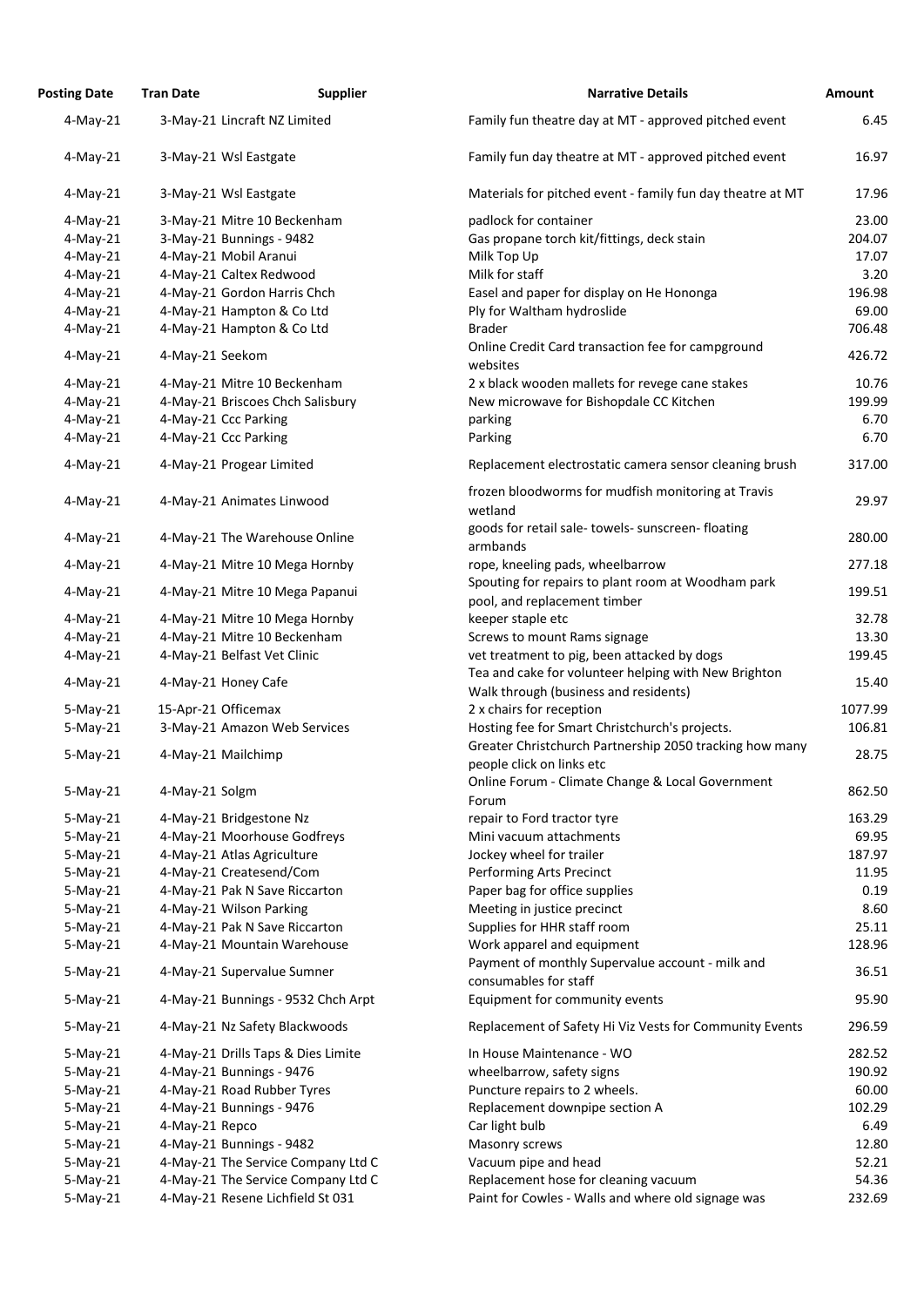| <b>Posting Date</b> | <b>Tran Date</b> | <b>Supplier</b>                    | <b>Narrative Details</b>                                                                             | <b>Amount</b> |
|---------------------|------------------|------------------------------------|------------------------------------------------------------------------------------------------------|---------------|
| $5-May-21$          |                  | 4-May-21 Bunnings - 9476           | Turpentine for ink clean up for Flying Nun poster and                                                | 33.40         |
|                     |                  |                                    | dustjacket screenprinting.                                                                           |               |
| $5-May-21$          |                  | 4-May-21 Bp 2go Linwood            | Expenses for 5 volunteers                                                                            | 279.75        |
| $5-May-21$          |                  | 4-May-21 The Service Company Ltd C | NPW cleaning products. Cleaning brushes and pans.                                                    | 159.77        |
| $5-May-21$          |                  | 5-May-21 James Bull & Co           | spare keys for big belly bins                                                                        | 42.00         |
| $5-May-21$          |                  | 5-May-21 Prebble Seeds Ltd         | Grass seed for halswell                                                                              | 851.51        |
| $5-May-21$          |                  | 5-May-21 Air NZ Online             | Flight - PRINZ Awards                                                                                | 277.60        |
| $5-May-21$          |                  | 5-May-21 Ccc Parking               | CCC Parking Lichfield St - Meeting Civic                                                             | 5.15          |
| $5-May-21$          |                  | 5-May-21 The Warehouse 220         | Laminating of 2 A3 Posters to go in Cabins 4 and 5                                                   | 22.00         |
| $5-May-21$          | 5-May-21 Nziqs   |                                    | NZ Institute of Quantity Surveying annual membership<br>subscription                                 | 530.00        |
| $5-May-21$          |                  | 5-May-21 Chch City Council Civic   | Alcohol license Lonnie Hutchison opening 18 June 2021                                                | 207.00        |
| $5-May-21$          |                  | 5-May-21 Belfast Vet Clinic        | cost of call out and euthanasia for Rennie the goat who<br>was unwell                                | 175.20        |
| $5-May-21$          |                  | 5-May-21 Akaroa Adventure Centre   | stamps                                                                                               | 140.00        |
| $5-May-21$          |                  | 5-May-21 Mitre 10 Mega Ferrymead   | gas for micro lab                                                                                    | 508.00        |
| $5-May-21$          |                  | 5-May-21 Mitre 10 Mega Ferrymead   | <b>Screws for handrails</b>                                                                          | 134.64        |
| $5-May-21$          |                  | 5-May-21 Mitre 10 Mega Papanui     | Cleaning items / hose pipe                                                                           | 272.96        |
| $5-May-21$          |                  | 5-May-21 Fresh Choice Parklands    | Milk for staff                                                                                       | 3.75          |
| $5-May-21$          |                  | 5-May-21 Kilmarnock Enterprises    | Skype headset refurbishment                                                                          | 33.87         |
| $5-May-21$          |                  | 5-May-21 Sydenham Bakery           | Sydenham Bakery - Catering for Hoon Hay network<br>meeting 5 May 2021.                               | 103.60        |
| $6$ -May-21         |                  | 3-May-21 Ab* Abebooks.Co Ipcfaj    | Library book                                                                                         | 46.03         |
| $6$ -May-21         |                  | 4-May-21 Harvard*business Revie    | Library subscription Harvard Business Review                                                         | 252.42        |
| $6$ -May-21         |                  | 4-May-21 Dnh*godaddy.Com Nzd       | GoDaddy standard wildcard SSL annual renewal:<br>*.eziproxy.chritchurchcitylibraries.com             | 586.49        |
| $6$ -May-21         |                  | 5-May-21 Vtnz Rangiora             | wof work ute                                                                                         | 69.00         |
| $6$ -May-21         |                  | 5-May-21 Bunnings - 9482           | toilet valves screws stain                                                                           | 620.79        |
| $6$ -May-21         |                  | 5-May-21 Countdown                 | cat food for pest traps                                                                              | 11.99         |
| $6$ -May-21         |                  | 5-May-21 Mitre 10 Beckenham        | tap for temp signage and cleaning liquid for signs and<br>labels                                     | 63.35         |
| $6$ -May-21         |                  | 5-May-21 Halswell Post Shop        | Registration for scissor lift trailer                                                                | 36.03         |
| $6$ -May-21         |                  | 5-May-21 Bunnings - 9476           | Screw driver bit set                                                                                 | 39.99         |
| $6$ -May-21         |                  | 5-May-21 Mountainwarehouse.Com     | Credit Voucher Mountainwarehouse.Com                                                                 | $-89.99$      |
| $6$ -May-21         |                  | 5-May-21 Pay My Park               | Pay My Park - Meeting Civic                                                                          | 10.92         |
| $6$ -May-21         |                  | 5-May-21 Wilson Parking            | Parking for a staff member to attend meetings at Civic<br>Offices, Hereford Street                   | 18.60         |
| $6$ -May-21         |                  | 5-May-21 Bunnings - 9476           | Padlock, hinges, hasp & staple for new Cabin Key drop<br>Box outside office, wasp spray & dishcloths | 78.92         |
| $6$ -May-21         |                  | 5-May-21 On The Spot Cashmere      | x2 2L milk for staff tearoom                                                                         | 10.80         |
|                     |                  |                                    | Plastic owls x 2 as bird scare device to stop birds nesting                                          |               |
| $6$ -May-21         |                  | 5-May-21 Burnsco Marine            | on plant roof and making a mess                                                                      | 99.98         |
| $6$ -May-21         |                  | 5-May-21 Bunnings - 9476           | discs and sealer for expansion joint repair in the pools at<br>Pioneer                               | 73.30         |
| $6$ -May-21         |                  | 5-May-21 Bunnings - 9482           | Screws for tables                                                                                    | 216.00        |
| $6$ -May-21         |                  | 5-May-21 Army And Outdoors         | 2x utility pouches for holding new large microchip<br>scanner                                        | 49.00         |
| $6$ -May-21         |                  | 5-May-21 Ab* Abebooks.Co Ipeatr    | reference material for the Botanic Gardens Reference<br>Library                                      | 127.19        |
| $6$ -May-21         |                  | 6-May-21 New World Northwood       | milk for resale                                                                                      | 29.83         |
| $6$ -May-21         |                  | 6-May-21 Pgg Wrightson Chch        | Rat Bait                                                                                             | 209.00        |
| $6$ -May-21         |                  | 6-May-21 Hurdleys Office Furnit    | storage                                                                                              | 815.50        |
| $6$ -May-21         |                  | 6-May-21 Mitre 10 Beckenham        | replacement toilet seats for bellbird loo                                                            | 76.70         |
| $6$ -May-21         |                  | 6-May-21 Ccc Art Gallery Car Prk   | Parking for meetings at Civic                                                                        | 5.00          |
| $6$ -May-21         |                  | 6-May-21 Mitre 10 Mega Ferrymead   | Replacement knife blades and wall plugs for storage<br>brackets at the Whale pool                    | 19.42         |
| $6$ -May-21         |                  | 6-May-21 Mitre 10 Mega Hornby      | Garden tools leaf rakes x 8                                                                          | 159.84        |
| $6$ -May-21         |                  | 6-May-21 Mitre 10 Mega Papanui     | Storage box                                                                                          | 12.00         |
| $6$ -May-21         |                  | 6-May-21 Mitre 10 Mega Ferrymead   | methes sovent                                                                                        | 82.94         |
|                     |                  |                                    |                                                                                                      |               |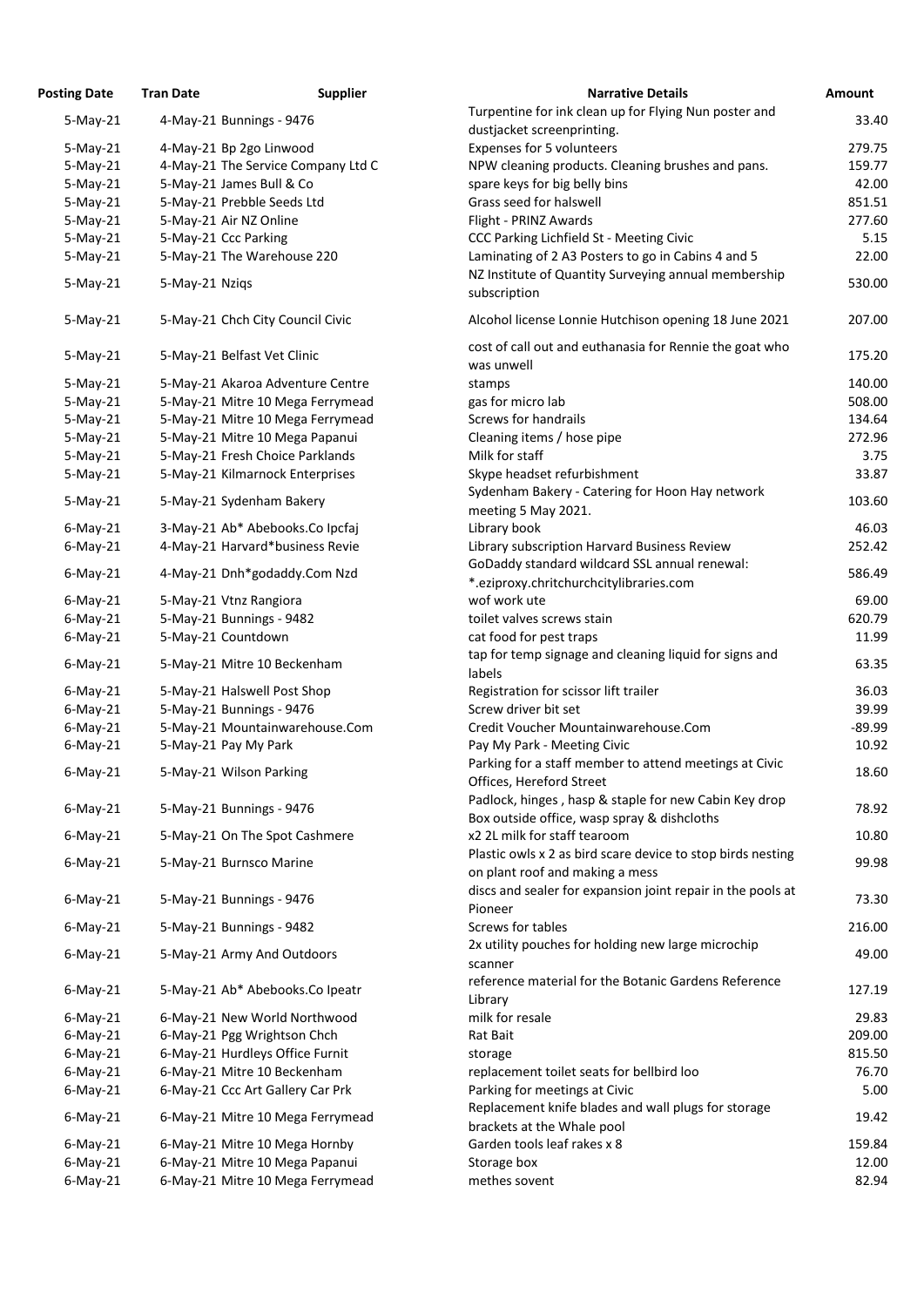| <b>Posting Date</b> | <b>Tran Date</b>    | <b>Supplier</b>                    | <b>Narrative Details</b>                                                                        | <b>Amount</b> |
|---------------------|---------------------|------------------------------------|-------------------------------------------------------------------------------------------------|---------------|
| $6$ -May-21         |                     | 6-May-21 Papanui Service Centre    | Parking coupons for Papanui-Innes Community                                                     | 203.50        |
|                     |                     |                                    | Governance Team members.                                                                        |               |
| $6$ -May-21         |                     | 6-May-21 Themarket.Com             | Tablet replacements for volunteers<br>Purchase of limited edition (200) title (pre purchase     | 676.00        |
| $6$ -May-21         |                     | 6-May-21 Chch Art Gallery Shop     | required of Hellzapoppin'g The Art of Flying)                                                   | 139.00        |
| $6$ -May-21         |                     | 6-May-21 Mitre 10 Mega Hornby      | NPW tools, screws etc.                                                                          | 577.65        |
| $7-May-21$          |                     | 5-May-21 Zoom.Us 888-799-9666      | Zoom video communication for the month of May -                                                 | 21.47         |
|                     |                     |                                    | Greater Christchurch Partnership                                                                |               |
| $7$ -May-21         | 5-May-21 Lianza     |                                    | Attend LIANZA weekend school 15th and 16th May -<br>professional development                    | 63.75         |
| $7$ -May-21         |                     | 5-May-21 Fulcrumapp.Com            | Monthly fee for app for data collection                                                         | 326.61        |
| $7$ -May-21         |                     | 5-May-21 Paypal *britishpter       | reference books for the Botanic Gardens Reference<br>Library                                    | 67.22         |
| $7$ -May-21         |                     | 5-May-21 Amzn Mktp Us*y36t57sx3    | reference material for the Botanic Gardens Reference<br>Library                                 | 115.34        |
| $7$ -May-21         |                     | 5-May-21 Ab* Abebooks.Co Ipe99j    | reference material for the Botanic Gardens Research<br>Library                                  | 132.67        |
| $7-May-21$          | 5-May-21 Nhbs Ltd   |                                    | reference books for the Botanic Gardens Research Library                                        | 280.42        |
| $7-May-21$          |                     | 5-May-21 Addington Raceway &       | Addington Events Centre - Spreydon-Cashmere Edible                                              | 546.42        |
|                     |                     |                                    | and Sustainable Garden Awards 2021 - Venue Hire                                                 |               |
| $7-May-21$          |                     | 6-May-21 Ecodrop Parkhouse         | Dump fee for dumping Stereos                                                                    | 23.00         |
| $7-May-21$          |                     | 6-May-21 Countdown                 | Council contribution to a staff farewell                                                        | 30.00         |
| $7-May-21$          |                     | 6-May-21 Gardenmakers              | Topsoil for halswell                                                                            | 52.50         |
| $7$ -May-21         |                     | 6-May-21 Ccc Art Gallery Car Prk   | Meetings in civic offices                                                                       | 14.00         |
| $7$ -May-21         |                     | 6-May-21 Wilson Parking - The Terr | Parking for staff member to attend at meeting at Civic<br>Offices                               | 6.60          |
| $7-May-21$          |                     | 6-May-21 The Warehouse 175         | PEE - bag for safety harness equipment                                                          | 22.00         |
| $7$ -May-21         |                     | 6-May-21 Nz Safety Blackwoods      | PPE - safety harness equipment                                                                  | 501.15        |
| $7-May-21$          |                     | 6-May-21 Bunnings - 9476           | Gym equip                                                                                       | 25.60         |
| $7-May-21$          |                     | 6-May-21 Lululemon Athletica New Z | Trousers (ABC Pants)                                                                            | 89.00         |
| $7-May-21$          |                     | 6-May-21 Lululemon Athletica New Z | Trousers (ABC Pants)                                                                            | 89.00         |
| $7$ -May-21         |                     | 6-May-21 Secure Parking Nz         | Parking for meeting at TU                                                                       | 3.50          |
| $7$ -May-21         |                     | 6-May-21 Safety N Action Limited   | Confined Space and Gas Detection Training for 10th June<br>2021                                 | 632.50        |
| $7$ -May-21         |                     | 6-May-21 Torpedo7 Northlink        | PPE clothing                                                                                    | 119.97        |
| $7$ -May-21         |                     | 6-May-21 Omc Power Equipment       | Replacement chains for saws                                                                     | 112.50        |
| $7-May-21$          |                     | 6-May-21 Omc Power Equipment       | New pole saw chains                                                                             | 138.50        |
| $7-May-21$          |                     | 6-May-21 Nz Safety Blackwoods      | Supplies for work first aid kits                                                                | 7.94          |
| $7$ -May-21         |                     | 6-May-21 Fishermans Loft Ltd       | Fishing line for exhibitions kit                                                                | 14.99         |
| $7-May-21$          |                     | 6-May-21 Super Cheap Auto          | Trailer wheel lock                                                                              | 84.99         |
| $7-May-21$          |                     | 6-May-21 Pb Tech Online 09 5269200 | ee: task 3126080                                                                                | 28.89         |
| $7$ -May-21         |                     | 6-May-21 Pb Tech Online 09 5269200 | Wireless Desktop Keyboard and Mouse Combo                                                       | 59.12         |
| $7-May-21$          |                     | 6-May-21 Pay My Park               | Parking payment                                                                                 | 6.70          |
| $7$ -May-21         | 6-May-21 Tech Crazy |                                    | charge for using Visa card                                                                      | 8.70          |
| $7$ -May-21         | 6-May-21 Tech Crazy |                                    | replacement volunteer phones                                                                    | 347.99        |
| $7$ -May-21         |                     | 6-May-21 Dulux Trade Centre        | NPW CV1 Changing room correct paint & finish.                                                   | 207.98        |
| $7$ -May-21         |                     | 7-May-21 Hurdleys Office Furnit    | storage unit                                                                                    | 667.50        |
| $7-May-21$          |                     | 7-May-21 Pgg Wrightson Chch        | herbicide for paths                                                                             | 599.00        |
| $7$ -May-21         |                     | 7-May-21 Wsl Eastgate              | Mid year Diary for Centre Operations                                                            | 24.99         |
| $7$ -May-21         |                     | 7-May-21 Mitre 10 Mega Papanui     | tools                                                                                           | 692.43        |
| $7-May-21$          |                     | 7-May-21 United Steel Limited      | gabion baskets for travis wetland, central pond edge<br>protection                              | 797.49        |
| $7$ -May-21         |                     | 7-May-21 Belfast North Mediqual    | Doctors visit - paid for by council as the visit was<br>requested by her team leader            | 38.00         |
| $7-May-21$          |                     | 7-May-21 Safety N Action Limited   | Online Webinar for Confined Space Refresher Training                                            | 264.50        |
| $7-May-21$          |                     | 7-May-21 The Warehouse 123         | Cable Ties to tie EQ Prone legal signs on fences around<br>brick building at Ruru Lawn Cemetery | 10.00         |
| $7$ -May-21         |                     | 7-May-21 Wsl Eastgate              | eftpos paper for autoclave                                                                      | 4.99          |
|                     |                     |                                    |                                                                                                 |               |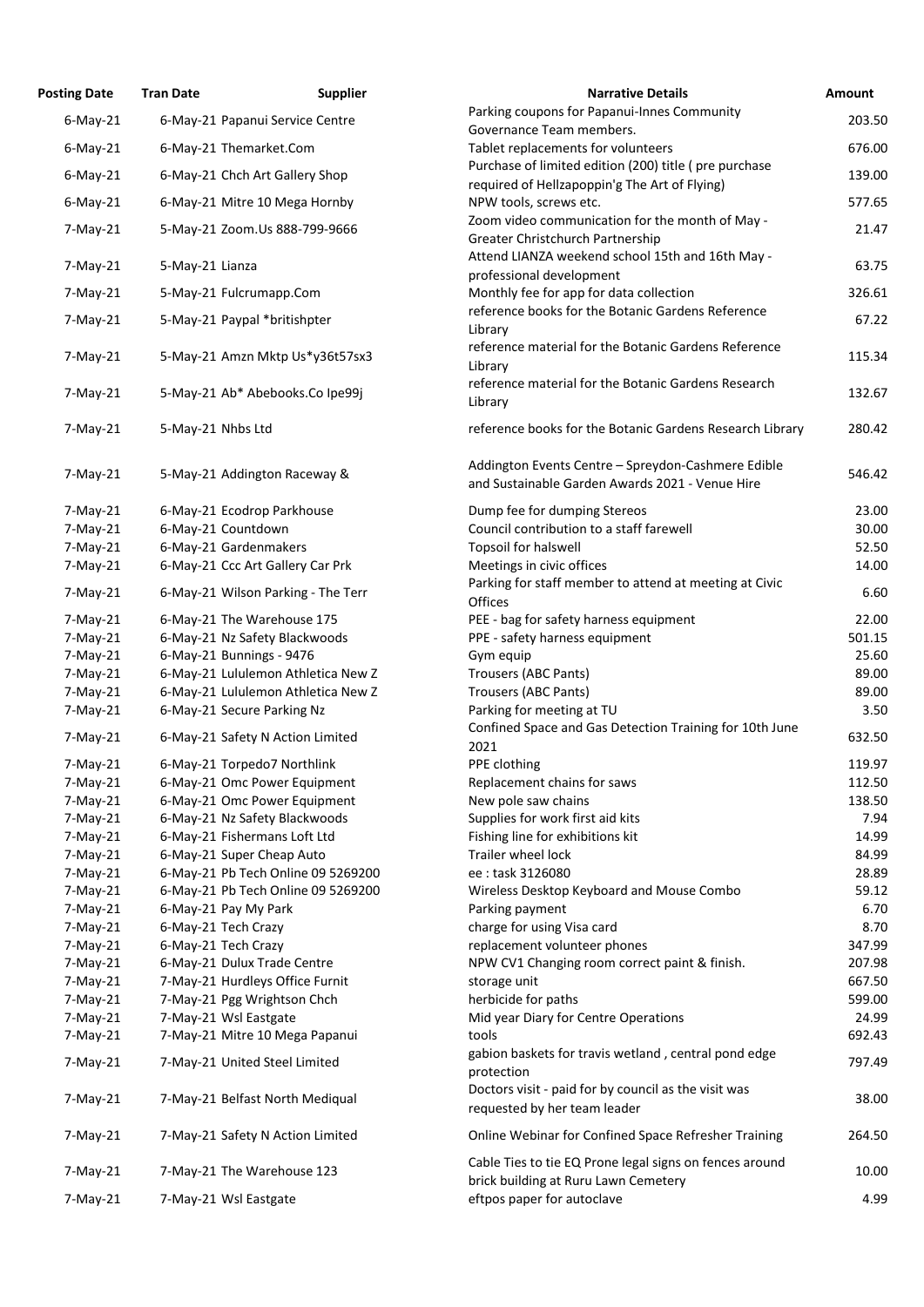| <b>Posting Date</b><br>$7-May-21$ | <b>Tran Date</b>              | <b>Supplier</b><br>7-May-21 Mitre 10 Mega Ferrymead | <b>Narrative Details</b><br>Asphalt patch                                                             |
|-----------------------------------|-------------------------------|-----------------------------------------------------|-------------------------------------------------------------------------------------------------------|
|                                   |                               |                                                     |                                                                                                       |
| $7$ -May-21                       | 7-May-21 Wsl South City       |                                                     | Command hanging strips for Thanks from Iso exhibition                                                 |
| $7$ -May-21                       |                               | 7-May-21 Aarque Group Limited                       | Waste toner collection cartridge for Tūranga Roland<br>cutter.                                        |
| $7-May-21$                        | 7-May-21 Freshchoice City Mkt |                                                     | Leaving morning tea - as per CCC Employee Exit Policy                                                 |
| 10-May-21                         | 6-May-21 Spotify P14b401563   |                                                     | Music licence for the Christchurch Art Gallery                                                        |
| 10-May-21                         | 6-May-21 Facebk Bdjuz3fck2    |                                                     | Facebook ad, new campaign RSU                                                                         |
| 10-May-21                         |                               | 6-May-21 Amzn Mktp Us*2l6vz4pr1                     | reference material for the Botanic Gardens Reference<br>Library                                       |
| 10-May-21                         |                               | 6-May-21 Amzn Mktp Us*2l22p6g71                     | reference material for the Botanic Gardens Research<br>Library                                        |
| 10-May-21                         |                               | 6-May-21 Ab* Abebooks.Co Ipfsws                     | Library book                                                                                          |
| 10-May-21                         | 7-May-21 Baier Group Limited  |                                                     | macro sleepers garden bed replacement                                                                 |
| 10-May-21                         | 7-May-21 Caltex Hornby        |                                                     | Milk order for Hornby staff room                                                                      |
| 10-May-21                         | 7-May-21 Visual Elements As   |                                                     | Electronic Monthly subscription for chart building<br>software for Greater Christchurch Partnership   |
| 10-May-21                         | 7-May-21 Airpark Canterbury   |                                                     | Travel to Hamilton to act as expert witness for Hamilton<br><b>City Council</b>                       |
| 10-May-21                         | 7-May-21 Wsl South City       |                                                     | Paint for Creating Is workshops - 10-16 May                                                           |
| 10-May-21                         |                               | 7-May-21 Nz Safety Blackwoods                       | Overalls                                                                                              |
| 10-May-21                         | 7-May-21 Bp 2go Halswell      |                                                     | lawnmower petrol                                                                                      |
| 10-May-21                         | 7-May-21 Bunnings - 9482      |                                                     | light bulbs and saddle clamps                                                                         |
| 10-May-21                         | 7-May-21 Aliexpress.Com       |                                                     | Charged in Error - Full refund 13/05/21                                                               |
| 10-May-21                         | 7-May-21 Saturdays Cafe       |                                                     | Voucher - Facebook prize for Mothers Day comp                                                         |
| 10-May-21                         | 7-May-21 Lft Group            |                                                     | 8 x radio telephone batteries                                                                         |
| 10-May-21                         |                               | 7-May-21 Omc Power Equipment                        | repair broken handle on scrub bar                                                                     |
| 10-May-21                         | 7-May-21 Bunnings - 9482      |                                                     | Hose tap adaptor & irrigation clips                                                                   |
| $10$ -May-21                      | 7-May-21 Awwa.Org             |                                                     | Book order - Climate Action Plans - Adaptive managemer                                                |
|                                   |                               |                                                     | strategies for utilities                                                                              |
| 10-May-21                         | 7-May-21 Bunnings - 9482      |                                                     | New padlock for side gate, 3M strips for installing new<br>collection signage                         |
| $10$ -May-21                      |                               | 7-May-21 Pb Tech Online 09 5269200                  | Repair and replacement materials associated with roll-ou<br>project and PA system for Outreach        |
| 10-May-21                         | 7-May-21 Pb Technologies      |                                                     | <b>HDMI Cables for Displays</b>                                                                       |
| 10-May-21                         | 7-May-21 J A Russell          |                                                     | Replacement Fluorescent Tubes/ starters for lights                                                    |
| 10-May-21                         |                               | 7-May-21 The Service Company Ltd C                  | Hand Soap and dispensers, plinth for nappy bin                                                        |
| 10-May-21                         |                               | 7-May-21 Ab* Abebooks.Co Ipi2jr                     | Library book                                                                                          |
| 10-May-21                         |                               | 7-May-21 Ab* Abebooks.Co Ipixhp                     | Library book                                                                                          |
| 10-May-21                         | 7-May-21 Bunnings - 9476      |                                                     | Turpentine for ink clean up for Flying Nun poster and<br>dustjacket screenprinting.                   |
| 10-May-21                         | 7-May-21 Npd Port Hills Road  |                                                     | Fuel for transport to and from screenprinting workshop<br>(two weeks)                                 |
| 10-May-21                         | 7-May-21 Mitre 10 Beckenham   |                                                     | volunteer tools to do removing                                                                        |
| 10-May-21                         | 7-May-21 St Martins Post Shop |                                                     | Posting purchase from BGVC Gift shop to customer                                                      |
| 10-May-21                         | 8-May-21 Countdown            |                                                     | Items for FRESH LYFE EVENT                                                                            |
| 10-May-21                         | 8-May-21 The Warehouse 123    |                                                     | Items for FRESH LYFE EVENT                                                                            |
| 10-May-21                         | 8-May-21 The Warehouse 180    |                                                     | First aid and safety equipment - c10 deployment kit                                                   |
| 10-May-21                         |                               | 8-May-21 Zoom.Us 888-799-9666                       | Monthly subscription to zoom for meeting with<br>community groups                                     |
| 10-May-21                         |                               | 8-May-21 Garmin Australasia Pty Lt                  | Telecommunications - Usage summary by type - System,<br><b>Text Messaging, Tracking</b>               |
| 10-May-21                         |                               | 8-May-21 Australasian Registrar                     | Professional Subscription - Australian Registrars<br>Committee (ARC) membership fees                  |
| 10-May-21                         |                               | 8-May-21 Hutt City Council - Dowse                  | Jane Dodd book for Library collection                                                                 |
| 10-May-21                         |                               | 8-May-21 Amzn Mktp Us*2l5en0h81                     | Library book                                                                                          |
| 10-May-21                         |                               | 8-May-21 Westfield Gift Voucher                     | Westfield voucher - payment for photography at 2021<br>Spreydon-Cashmere Community Pride Garden Award |
| 10-May-21                         | 9-May-21 Bunnings - 9476      |                                                     | Resources for response van units                                                                      |

| <b>Posting Date</b><br>$7-May-21$ | <b>Tran Date</b> | <b>Supplier</b><br>7-May-21 Mitre 10 Mega Ferrymead | <b>Narrative Details</b><br>Asphalt patch                                                             | Amount<br>214.95 |
|-----------------------------------|------------------|-----------------------------------------------------|-------------------------------------------------------------------------------------------------------|------------------|
| $7-May-21$                        |                  | 7-May-21 Wsl South City                             | Command hanging strips for Thanks from Iso exhibition                                                 | 96.00            |
| $7-May-21$                        |                  | 7-May-21 Aarque Group Limited                       | Waste toner collection cartridge for Tūranga Roland<br>cutter.                                        | 240.10           |
| $7-May-21$                        |                  | 7-May-21 Freshchoice City Mkt                       | Leaving morning tea - as per CCC Employee Exit Policy                                                 | 390.10           |
|                                   |                  |                                                     |                                                                                                       |                  |
| $10$ -May-21                      |                  | 6-May-21 Spotify P14b401563                         | Music licence for the Christchurch Art Gallery                                                        | 14.99            |
| 10-May-21                         |                  | 6-May-21 Facebk Bdjuz3fck2                          | Facebook ad, new campaign RSU<br>reference material for the Botanic Gardens Reference                 | 179.92           |
| $10$ -May-21                      |                  | 6-May-21 Amzn Mktp Us*2l6vz4pr1                     | Library                                                                                               | 64.64            |
| 10-May-21                         |                  | 6-May-21 Amzn Mktp Us*2l22p6g71                     | reference material for the Botanic Gardens Research<br>Library                                        | 115.93           |
| 10-May-21                         |                  | 6-May-21 Ab* Abebooks.Co Ipfsws                     | Library book                                                                                          | 117.56           |
| 10-May-21                         |                  | 7-May-21 Baier Group Limited                        | macro sleepers garden bed replacement                                                                 | 999.84           |
| 10-May-21                         |                  | 7-May-21 Caltex Hornby                              | Milk order for Hornby staff room                                                                      | 10.10            |
| $10$ -May-21                      |                  | 7-May-21 Visual Elements As                         | Electronic Monthly subscription for chart building<br>software for Greater Christchurch Partnership   | 83.75            |
| $10$ -May-21                      |                  | 7-May-21 Airpark Canterbury                         | Travel to Hamilton to act as expert witness for Hamilton<br><b>City Council</b>                       | 68.00            |
| $10$ -May-21                      |                  | 7-May-21 Wsl South City                             | Paint for Creating Is workshops - 10-16 May                                                           | 44.85            |
| 10-May-21                         |                  | 7-May-21 Nz Safety Blackwoods                       | <b>Overalls</b>                                                                                       | 133.17           |
| 10-May-21                         |                  | 7-May-21 Bp 2go Halswell                            | lawnmower petrol                                                                                      | 32.88            |
| 10-May-21                         |                  | 7-May-21 Bunnings - 9482                            | light bulbs and saddle clamps                                                                         | 25.25            |
| 10-May-21                         |                  | 7-May-21 Aliexpress.Com                             | Charged in Error - Full refund 13/05/21                                                               | 18.15            |
| 10-May-21                         |                  | 7-May-21 Saturdays Cafe                             | Voucher - Facebook prize for Mothers Day comp                                                         | 55.00            |
| 10-May-21                         |                  | 7-May-21 Lft Group                                  | 8 x radio telephone batteries                                                                         | 1062.60          |
| 10-May-21                         |                  | 7-May-21 Omc Power Equipment                        | repair broken handle on scrub bar                                                                     | 82.52            |
| 10-May-21                         |                  | 7-May-21 Bunnings - 9482                            | Hose tap adaptor & irrigation clips                                                                   | 14.36            |
|                                   |                  |                                                     | Book order - Climate Action Plans - Adaptive management                                               |                  |
| 10-May-21                         |                  | 7-May-21 Awwa.Org                                   | strategies for utilities                                                                              | 352.19           |
| $10$ -May-21                      |                  | 7-May-21 Bunnings - 9482                            | New padlock for side gate, 3M strips for installing new<br>collection signage                         | 61.33            |
| $10$ -May-21                      |                  | 7-May-21 Pb Tech Online 09 5269200                  | Repair and replacement materials associated with roll-out<br>project and PA system for Outreach       | 985.24           |
| $10$ -May-21                      |                  | 7-May-21 Pb Technologies                            | <b>HDMI Cables for Displays</b>                                                                       | 32.53            |
| 10-May-21                         |                  | 7-May-21 J A Russell                                | Replacement Fluorescent Tubes/ starters for lights                                                    | 226.76           |
| 10-May-21                         |                  | 7-May-21 The Service Company Ltd C                  | Hand Soap and dispensers, plinth for nappy bin                                                        | 255.73           |
| 10-May-21                         |                  | 7-May-21 Ab* Abebooks.Co Ipi2jr                     | Library book                                                                                          | 40.53            |
| $10$ -May-21                      |                  | 7-May-21 Ab* Abebooks.Co Ipixhp                     | Library book                                                                                          | 66.36            |
| $10$ -May-21                      |                  | 7-May-21 Bunnings - 9476                            | Turpentine for ink clean up for Flying Nun poster and                                                 | 33.40            |
|                                   |                  |                                                     | dustjacket screenprinting.<br>Fuel for transport to and from screenprinting workshop                  |                  |
| $10$ -May-21                      |                  | 7-May-21 Npd Port Hills Road                        | (two weeks)                                                                                           | 40.00            |
| 10-May-21                         |                  | 7-May-21 Mitre 10 Beckenham                         | volunteer tools to do removing                                                                        | 61.04            |
| 10-May-21                         |                  | 7-May-21 St Martins Post Shop                       | Posting purchase from BGVC Gift shop to customer                                                      | 32.10            |
| 10-May-21                         |                  | 8-May-21 Countdown                                  | Items for FRESH LYFE EVENT                                                                            | 4.99             |
| 10-May-21                         |                  | 8-May-21 The Warehouse 123                          | Items for FRESH LYFE EVENT                                                                            | 12.97            |
| 10-May-21                         |                  | 8-May-21 The Warehouse 180                          | First aid and safety equipment - c10 deployment kit<br>Monthly subscription to zoom for meeting with  | 54.94            |
| $10$ -May-21                      |                  | 8-May-21 Zoom.Us 888-799-9666                       | community groups                                                                                      | 21.28            |
| 10-May-21                         |                  | 8-May-21 Garmin Australasia Pty Lt                  | Telecommunications - Usage summary by type - System,<br><b>Text Messaging, Tracking</b>               | 59.00            |
| $10$ -May-21                      |                  | 8-May-21 Australasian Registrar                     | Professional Subscription - Australian Registrars<br>Committee (ARC) membership fees                  | 65.20            |
| 10-May-21                         |                  | 8-May-21 Hutt City Council - Dowse                  | Jane Dodd book for Library collection                                                                 | 55.00            |
| $10$ -May-21                      |                  | 8-May-21 Amzn Mktp Us*2l5en0h81                     | Library book                                                                                          | 33.52            |
| 10-May-21                         |                  | 8-May-21 Westfield Gift Voucher                     | Westfield voucher - payment for photography at 2021<br>Spreydon-Cashmere Community Pride Garden Award | 100.00           |
| 10-May-21                         |                  | 9-May-21 Bunnings - 9476                            | Resources for response van units                                                                      | 132.38           |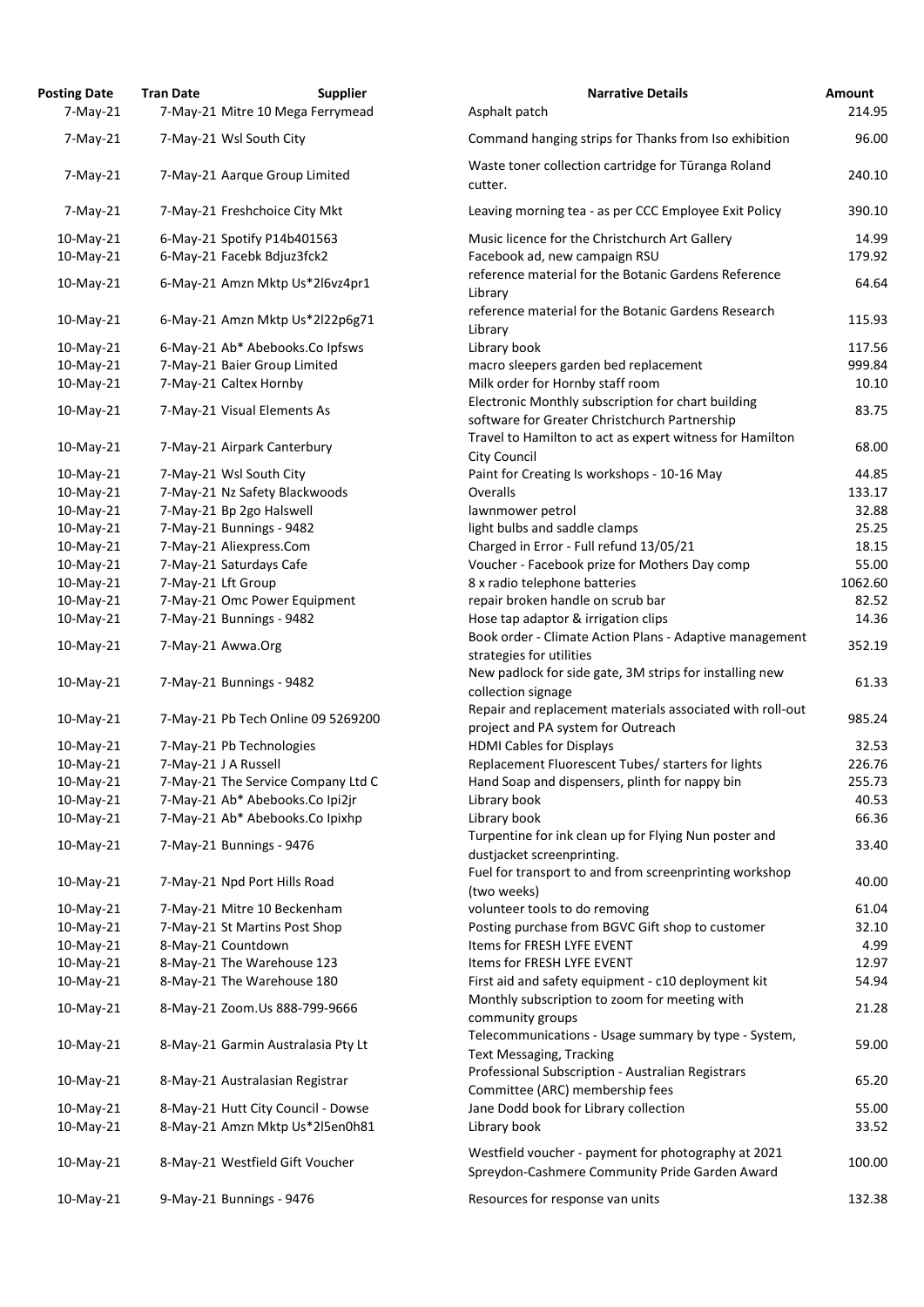| <b>Posting Date</b> | <b>Tran Date</b>                  | <b>Supplier</b>                     | <b>Narrative Details</b>                                                                              |
|---------------------|-----------------------------------|-------------------------------------|-------------------------------------------------------------------------------------------------------|
| 10-May-21           | 9-May-21 Bunnings - 9482          |                                     | 2 x wheel barrows                                                                                     |
| 10-May-21           |                                   | 9-May-21 Resene Tower Junction34    | Paint for Akaroa wharf                                                                                |
| 10-May-21           | 9-May-21 Fosters Outdoor Power    |                                     | Chain bar for Duv base                                                                                |
| 10-May-21           | 10-May-21 Caltex Redwood          |                                     | Milk for staff                                                                                        |
| 10-May-21           | 10-May-21 Safety N Action Limited |                                     | Handling of Hazardous chemicals course for AJ and PC                                                  |
| 10-May-21           | 10-May-21 Nzrc Online Shop        |                                     | <b>First Aid Training</b>                                                                             |
| 10-May-21           |                                   | 10-May-21 Mitre 10 Mega Ferrymead   | FM team small tools                                                                                   |
| 10-May-21           | 10-May-21 Nzrc Online Shop        |                                     | Replacement battery for defibrillator held onsite.                                                    |
| 10-May-21           | 10-May-21 Wsl Online              |                                     | Easels for response team whiteboards                                                                  |
| 10-May-21           | 10-May-21 Chch City Council Civic |                                     | Application for an alcohol license for a cash bar for The<br>Mix: Winter Night Markets - 23 June 2021 |
| 10-May-21           | 10-May-21 The Warehouse 120       |                                     | Packing tape for sending lab sample chilly bins                                                       |
| 10-May-21           | 10-May-21 Mitre 10 Mega Papanui   |                                     | Erica x 13 plts section E                                                                             |
| 10-May-21           | 10-May-21 Placemakers Cranford    |                                     | materials for picnic area tables and park signs                                                       |
| 10-May-21           | 10-May-21 New World Prestons      |                                     | milk for staff                                                                                        |
| 11-May-21           | 9-May-21 Createsend/Com           |                                     | Bromley Odour - Campaign media                                                                        |
|                     |                                   |                                     | ITDODWI QuiteImposing Upgrade PC 3 for FX Documen                                                     |
| $11$ -May-21        | 9-May-21 Quite Software Ltd       |                                     | <b>Print Centre</b>                                                                                   |
| $11$ -May-21        | 9-May-21 Quite Software Ltd       |                                     | ITDODWI QuiteImposing Upgrade PC 2 for FX Documen                                                     |
|                     |                                   |                                     | <b>Print Centre</b>                                                                                   |
| $11$ -May-21        | 9-May-21 Quite Software Ltd       |                                     | ITDODWI QuiteImposing Upgrade 1 for FX Document Pr                                                    |
|                     |                                   |                                     | Centre                                                                                                |
| 11-May-21           | 9-May-21 Project Mgmt Institute   |                                     | PMI Membership renewal 2021                                                                           |
| 11-May-21           | 10-May-21 New World Bishopdale    |                                     | Milk for tea room                                                                                     |
| $11$ -May-21        | 10-May-21 Fosters Outdoor Power   |                                     | repairs to chain saw plant no MS250                                                                   |
| 11-May-21           | 10-May-21 Ecodrop Metro           |                                     | Dumping of rubbish left at South Brighton CC                                                          |
| 11-May-21           | 10-May-21 Ecodrop Parkhouse       |                                     | Grass clippings from halswell                                                                         |
| $11-May-21$         | 10-May-21 Public Relations Ins    |                                     | <b>PRINZ Awards Gala Tickets x 3</b>                                                                  |
| 11-May-21           |                                   | 10-May-21 The Service Company Ltd C | cleaning                                                                                              |
| 11-May-21           | 10-May-21 Farmers Riccarton       |                                     | 4 x pair socks for work boots                                                                         |
| $11$ -May-21        | 10-May-21 Trademe R164 Ping       |                                     | Plant                                                                                                 |
| $11$ -May-21        |                                   | 10-May-21 The Palms Shopping Centre | Gift vouchers for the the volunteers who assist with the<br>running of the leisure club.              |
| 11-May-21           | 10-May-21 Nespresso New Zealand   |                                     | Resources for response units during deployment                                                        |
| $11$ -May-21        | 10-May-21 Unichem Parklands       |                                     | NZ post box                                                                                           |
| 11-May-21           | 10-May-21 Unichem Parklands       |                                     | postage for mudfish DNA samples                                                                       |
|                     |                                   |                                     | Hire of 3 clothes racks for the Mix: Fashionably Late for                                             |
| $11$ -May-21        | 10-May-21 Peek Exhibition         |                                     | the clothing swap 12 May 2021                                                                         |
| $11$ -May-21        | 10-May-21 Shardlows Packaging     |                                     | Artline drawing pens, foam tape for cate lid seal                                                     |
| 11-May-21           | 10-May-21 Lft Group               |                                     | 3 x radio telephone charging stations                                                                 |
| 11-May-21           | 10-May-21 Fulton Hogan Sign Shop  |                                     | Crater rim signs x 10                                                                                 |
| 11-May-21           | 10-May-21 Sprout Social, Inc      |                                     | <b>ITDPCX sprout mthly sub</b>                                                                        |
| 11-May-21           | 10-May-21 Little River Cafe & Sto |                                     | Milk Little River staffroom                                                                           |
| $11$ -May-21        | 10-May-21 Klim Type Foundry       |                                     | Typeface for Te Puna Waiora book and exhibition                                                       |
| $11$ -May-21        |                                   | 10-May-21 Pb Tech Online 09 5269200 | Wireless Multimedia Keyboard with Integrated Touchpa                                                  |
| $11$ -May-21        |                                   | 10-May-21 Pb Tech Online 09 5269200 | USB wall chargers for phones - stock                                                                  |
| $11$ -May-21        | 10-May-21 Plumbing World #81      |                                     | washer for park taps picnic area 1                                                                    |
| $11$ -May-21        | 10-May-21 Vendhq.Com              |                                     | Fendalton Library - Enterprise 7.0: Renewal payment                                                   |
| 11-May-21           | 11-May-21 Safety N Action Limited |                                     | Hazadous chemicals course for NO and SY                                                               |
| $11$ -May-21        |                                   | 11-May-21 The Bakehouse Cashmere    | Food for volunteers making cages for plants                                                           |
| $11$ -May-21        | 11-May-21 Mitre 10 Beckenham      |                                     | 3 x brass hose connections for watering plants                                                        |
| $11-May-21$         | 11-May-21 Ccc Art Gallery Car Prk |                                     | Car parking for meeting in civic                                                                      |
|                     |                                   |                                     |                                                                                                       |
| $11$ -May-21        | 11-May-21 Wedderburn Scales       |                                     | Scales purchased for Animal Shelter to replace old ones                                               |
| $11-May-21$         | 11-May-21 Mitre 10 Mega Hornby    |                                     | Drill Driver x2, Powerboard x2 for workshop                                                           |
| $11$ -May-21        | 11-May-21 Mitre 10 Mega Hornby    |                                     | Drill Driver x2, Powerboard x2, for workshop                                                          |
| 11-May-21           | 11-May-21 Mitre 10 Mega Hornby    |                                     | Credit Voucher Mitre 10 Mega Hornby                                                                   |
| 11-May-21           |                                   | 11-May-21 Mitre 10 Mega Ferrymead   | Vehicle Cleaning Kit for Ranger utes                                                                  |
| 11-May-21           | 11-May-21 Ccc Art Gallery Car Prk |                                     | Parking for meetings at Civic                                                                         |

| ting Date: | Tran Date           | <b>Supplier</b>                     | <b>Narrative Details</b>                                                                              | <b>Amount</b> |
|------------|---------------------|-------------------------------------|-------------------------------------------------------------------------------------------------------|---------------|
| 10-May-21  |                     | 9-May-21 Bunnings - 9482            | 2 x wheel barrows                                                                                     | 397.52        |
| 10-May-21  |                     | 9-May-21 Resene Tower Junction34    | Paint for Akaroa wharf                                                                                | 153.06        |
| 10-May-21  |                     | 9-May-21 Fosters Outdoor Power      | Chain bar for Duv base                                                                                | 154.01        |
| 10-May-21  |                     | 10-May-21 Caltex Redwood            | Milk for staff                                                                                        | 5.30          |
| 10-May-21  |                     | 10-May-21 Safety N Action Limited   | Handling of Hazardous chemicals course for AJ and PC                                                  | 966.00        |
| 10-May-21  |                     | 10-May-21 Nzrc Online Shop          | <b>First Aid Training</b>                                                                             | 140.00        |
| 10-May-21  |                     | 10-May-21 Mitre 10 Mega Ferrymead   | FM team small tools                                                                                   | 83.93         |
| 10-May-21  |                     | 10-May-21 Nzrc Online Shop          | Replacement battery for defibrillator held onsite.                                                    | 626.75        |
| 10-May-21  |                     | 10-May-21 Wsl Online                | Easels for response team whiteboards                                                                  | 539.97        |
| 10-May-21  |                     | 10-May-21 Chch City Council Civic   | Application for an alcohol license for a cash bar for The<br>Mix: Winter Night Markets - 23 June 2021 | 575.00        |
| 10-May-21  |                     | 10-May-21 The Warehouse 120         | Packing tape for sending lab sample chilly bins                                                       | 4.90          |
| 10-May-21  |                     | 10-May-21 Mitre 10 Mega Papanui     | Erica x 13 plts section E                                                                             | 311.61        |
| 10-May-21  |                     | 10-May-21 Placemakers Cranford      | materials for picnic area tables and park signs                                                       | 105.68        |
| 10-May-21  |                     | 10-May-21 New World Prestons        | milk for staff                                                                                        | 3.69          |
| 11-May-21  |                     | 9-May-21 Createsend/Com             | Bromley Odour - Campaign media                                                                        | 7.98          |
| 11-May-21  |                     | 9-May-21 Quite Software Ltd         | ITDODWI QuiteImposing Upgrade PC 3 for FX Document<br><b>Print Centre</b>                             | 566.40        |
| 11-May-21  |                     | 9-May-21 Quite Software Ltd         | ITDODWI QuiteImposing Upgrade PC 2 for FX Document<br><b>Print Centre</b>                             | 566.40        |
|            |                     |                                     | ITDODWI QuiteImposing Upgrade 1 for FX Document Print                                                 |               |
| 11-May-21  |                     | 9-May-21 Quite Software Ltd         | Centre                                                                                                | 566.40        |
| 11-May-21  |                     | 9-May-21 Project Mgmt Institute     | PMI Membership renewal 2021                                                                           | 308.54        |
| 11-May-21  |                     | 10-May-21 New World Bishopdale      | Milk for tea room                                                                                     | 4.59          |
| 11-May-21  |                     | 10-May-21 Fosters Outdoor Power     | repairs to chain saw plant no MS250                                                                   | 331.50        |
| 11-May-21  |                     | 10-May-21 Ecodrop Metro             | Dumping of rubbish left at South Brighton CC                                                          | 11.50         |
| 11-May-21  |                     | 10-May-21 Ecodrop Parkhouse         | Grass clippings from halswell                                                                         | 72.54         |
| 11-May-21  |                     | 10-May-21 Public Relations Ins      | PRINZ Awards Gala Tickets x 3                                                                         | 825.00        |
| 11-May-21  |                     | 10-May-21 The Service Company Ltd C | cleaning                                                                                              | 803.85        |
| 11-May-21  |                     | 10-May-21 Farmers Riccarton         | 4 x pair socks for work boots                                                                         | 79.98         |
| 11-May-21  |                     | 10-May-21 Trademe R164 Ping         | Plant                                                                                                 | 51.00         |
| 11-May-21  |                     | 10-May-21 The Palms Shopping Centre | Gift vouchers for the the volunteers who assist with the<br>running of the leisure club.              | 103.00        |
| 11-May-21  |                     | 10-May-21 Nespresso New Zealand     | Resources for response units during deployment                                                        | 598.00        |
| 11-May-21  |                     | 10-May-21 Unichem Parklands         | NZ post box                                                                                           | 2.00          |
| 11-May-21  |                     | 10-May-21 Unichem Parklands         | postage for mudfish DNA samples<br>Hire of 3 clothes racks for the Mix: Fashionably Late for          | 7.00          |
| 11-May-21  |                     | 10-May-21 Peek Exhibition           | the clothing swap 12 May 2021                                                                         | 161.46        |
| 11-May-21  |                     | 10-May-21 Shardlows Packaging       | Artline drawing pens, foam tape for cate lid seal                                                     | 157.78        |
| 11-May-21  | 10-May-21 Lft Group |                                     | 3 x radio telephone charging stations                                                                 | 332.57        |
| 11-May-21  |                     | 10-May-21 Fulton Hogan Sign Shop    | Crater rim signs x 10                                                                                 | 263.27        |
| 11-May-21  |                     | 10-May-21 Sprout Social, Inc        | <b>ITDPCX sprout mthly sub</b>                                                                        | 316.56        |
| 11-May-21  |                     | 10-May-21 Little River Cafe & Sto   | Milk Little River staffroom                                                                           | 6.40          |
| 11-May-21  |                     | 10-May-21 Klim Type Foundry         | Typeface for Te Puna Waiora book and exhibition                                                       | 393.99        |
| 11-May-21  |                     | 10-May-21 Pb Tech Online 09 5269200 | Wireless Multimedia Keyboard with Integrated Touchpad                                                 | 50.55         |
| 11-May-21  |                     | 10-May-21 Pb Tech Online 09 5269200 | USB wall chargers for phones - stock                                                                  | 87.53         |
| 11-May-21  |                     | 10-May-21 Plumbing World #81        | washer for park taps picnic area 1                                                                    | 20.22         |
| 11-May-21  |                     | 10-May-21 Vendhq.Com                | Fendalton Library - Enterprise 7.0: Renewal payment                                                   | 1148.20       |
| 11-May-21  |                     | 11-May-21 Safety N Action Limited   | Hazadous chemicals course for NO and SY                                                               | 966.00        |
| 11-May-21  |                     | 11-May-21 The Bakehouse Cashmere    | Food for volunteers making cages for plants                                                           | 10.00         |
| 11-May-21  |                     | 11-May-21 Mitre 10 Beckenham        | 3 x brass hose connections for watering plants                                                        | 59.97         |
| 11-May-21  |                     | 11-May-21 Ccc Art Gallery Car Prk   | Car parking for meeting in civic                                                                      | 4.00          |
| 11-May-21  |                     | 11-May-21 Wedderburn Scales         | Scales purchased for Animal Shelter to replace old ones                                               | 1086.75       |
| 11-May-21  |                     | 11-May-21 Mitre 10 Mega Hornby      | Drill Driver x2, Powerboard x2 for workshop                                                           | 279.88        |
| 11-May-21  |                     | 11-May-21 Mitre 10 Mega Hornby      | Drill Driver x2, Powerboard x2, for workshop                                                          | 279.88        |
| 11-May-21  |                     | 11-May-21 Mitre 10 Mega Hornby      | Credit Voucher Mitre 10 Mega Hornby                                                                   | $-279.88$     |
| 11-May-21  |                     | 11-May-21 Mitre 10 Mega Ferrymead   | Vehicle Cleaning Kit for Ranger utes                                                                  | 41.13         |
| 11-May-21  |                     | 11-May-21 Ccc Art Gallery Car Prk   | Parking for meetings at Civic                                                                         | 5.00          |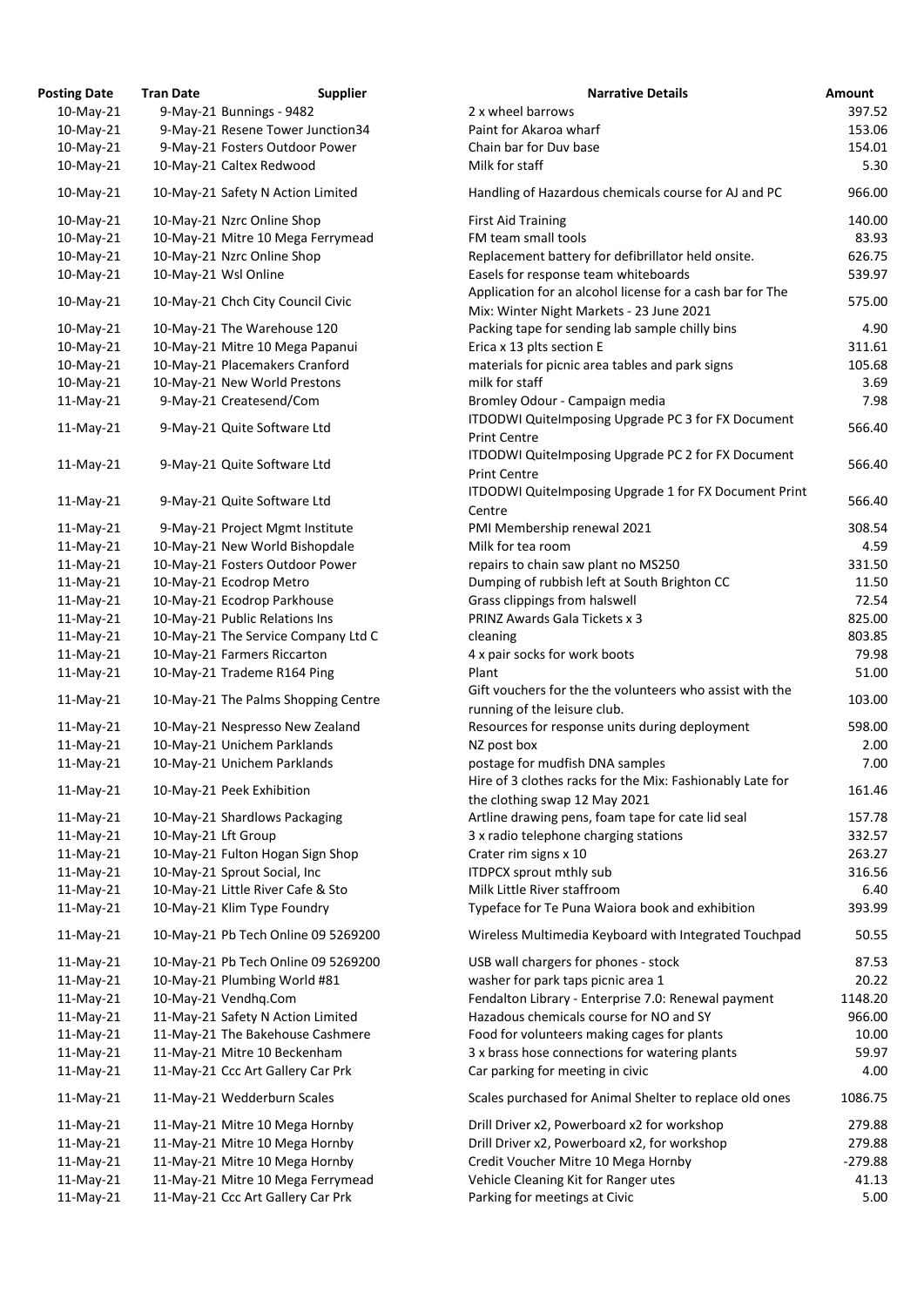| Posting Date | <b>Tran Date</b>      | <b>Supplier</b>                                            | <b>Narrative Details</b>                                                                                   |
|--------------|-----------------------|------------------------------------------------------------|------------------------------------------------------------------------------------------------------------|
| $11$ -May-21 |                       | 11-May-21 Hire King Limited                                | Initial hire of electric water blaster for cleaning out of                                                 |
|              |                       |                                                            | Pools at Pioneers                                                                                          |
| 11-May-21    | 11-May-21 Ccc Parking |                                                            | parking for remediation session at civic                                                                   |
| 11-May-21    |                       | 11-May-21 Fresh Choice Parklands                           | Milk for staff                                                                                             |
| $11-May-21$  |                       | 11-May-21 Xcm Group Limited                                | <b>Uniform - Trousers</b>                                                                                  |
| 12-May-21    |                       | 9-May-21 Trumba Corporation                                | Monthly Trumba invoice                                                                                     |
| 12-May-21    |                       | 10-May-21 Smk*wufoo.Com Charge                             | Tirama Mai 2021 - Vendor Registration - Wufoo                                                              |
| 12-May-21    |                       | 10-May-21 Cic Technology                                   | 80 x security key rings for security cabinet.                                                              |
| 12-May-21    |                       | 11-May-21 Baier Group Limited                              | macro sleepers garden bed replacement                                                                      |
| 12-May-21    |                       | 11-May-21 Castros Tapas And Bar                            | Catering for Essential Government Workshop                                                                 |
| 12-May-21    |                       | 11-May-21 Hurdleys Office Furnit                           | two storage units                                                                                          |
| 12-May-21    |                       | 11-May-21 Bunnings - 9476                                  | Compressor parts                                                                                           |
| 12-May-21    |                       | 11-May-21 Bunnings - 9482<br>11-May-21 Paknsave Moorhouse  | <b>Building Maintenance Supplies for NPW</b><br><b>Linwood Business Meeting</b>                            |
| 12-May-21    |                       |                                                            |                                                                                                            |
| 12-May-21    | 11-May-21 Countdown   |                                                            | Principals Breakfast Supermarket Shop<br>hardware                                                          |
| 12-May-21    |                       | 11-May-21 Mitre 10 Beckenham<br>11-May-21 Hcd Christchurch |                                                                                                            |
| 12-May-21    |                       | 11-May-21 Sp * Theplantproject                             | hose fittings<br>Plants                                                                                    |
| 12-May-21    |                       |                                                            |                                                                                                            |
| 12-May-21    |                       | 11-May-21 Rubber Stamps                                    | Rubber stamp                                                                                               |
| 12-May-21    |                       | 11-May-21 Bernina Dress Sundries                           | Thread for the overlocker and embroidery machine in the                                                    |
|              |                       |                                                            | Production Studio on Auahatanga.                                                                           |
| 12-May-21    |                       | 11-May-21 Kmart - Riccarton                                | 7 packs of plastic coat hangers for the clothing swap in                                                   |
|              |                       |                                                            | The Mix: Fashionably Late 12 May 2021                                                                      |
| 12-May-21    |                       | 11-May-21 Kmart - Riccarton                                | 24 packs of plastic coat hangers for the clothing swap in                                                  |
|              |                       |                                                            | The Mix: Fashionably Late 12 May 2021                                                                      |
| 12-May-21    |                       | 11-May-21 Aarque Group Limited                             | Jetpro Bond 841 x 90 rolls of paper for HP7200 Large                                                       |
|              |                       |                                                            | format printer                                                                                             |
| 12-May-21    |                       | 11-May-21 Sp * Parkers Beverages                           | Sunrise soak photoshoot - props                                                                            |
| 12-May-21    |                       | 11-May-21 Nz Safety Blackwoods                             | Safety apparel for work                                                                                    |
| 12-May-21    |                       | 11-May-21 Nz Tint Limited                                  | tint for windows                                                                                           |
| 12-May-21    |                       | 11-May-21 Bunnings - 9476                                  | Replacement Hart grubber                                                                                   |
| 12-May-21    |                       | 11-May-21 Q Variety Store Palm                             | Resources for education programmes                                                                         |
| 12-May-21    |                       | 11-May-21 Sign Network Ltd                                 | Resources for education programmes<br>Funded from Papanui-Innes Discretionary Response Fund                |
| 12-May-21    | 11-May-21 St Pierres  |                                                            | 2020-21: Project name                                                                                      |
| 12-May-21    |                       | 11-May-21 Resene Tower Junction34                          | Paint and painting equipment                                                                               |
|              |                       |                                                            |                                                                                                            |
| 12-May-21    |                       | 11-May-21 Casbolts Motorcycles                             | helmets for ranger requirement to be able to use LUV eled                                                  |
| 12-May-21    |                       | 12-May-21 Resene - Shirley 033                             | paint samples                                                                                              |
| 12-May-21    |                       | 12-May-21 Mobil Aranui                                     | Milk Top Up (Staff consumables)                                                                            |
| 12-May-21    |                       | 12-May-21 Mitre 10 Mega Hornby                             | tools and storage hooks                                                                                    |
| 12-May-21    |                       | 12-May-21 Ccc Art Gallery Car Prk                          | Parking for meeting in civic                                                                               |
| 12-May-21    |                       | 12-May-21 Freshchoice City Mkt                             | Material for after school programming                                                                      |
| 12-May-21    |                       | 12-May-21 Wsl Eastgate                                     | Paper pins purchased at the request of 4th floor staff in                                                  |
|              |                       |                                                            | turanga                                                                                                    |
| 12-May-21    |                       | 12-May-21 Spotlight Christchurch                           | Elastic, pins, pin cushion and needles for the scrunchie -<br>making in The Mix: Fashionably Late 12 March |
| 12-May-21    |                       | 12-May-21 Aarque Group Limited                             | Jetpro Bond 841 x 90 rolls of paper for HP7200 Large                                                       |
|              |                       |                                                            | format printer                                                                                             |
| 12-May-21    |                       | 12-May-21 Farmlands Co-Operati                             | Resources for education programmes<br>Resources for education programmes                                   |
| 12-May-21    |                       | 12-May-21 Mitre 10 Mega Ferrymead                          | 2 No. spray back packs for applying acid cleaner to the                                                    |
| 12-May-21    |                       | 12-May-21 Mitre 10 Mega Papanui                            | pools at Pioneer                                                                                           |
| 12-May-21    |                       | 12-May-21 Mitre 10 Mega Papanui                            | Anti fatigue mats for Library BFG                                                                          |
| 12-May-21    |                       | 12-May-21 Freshchoice Barrington                           | Aluminium foil - to create RFID shielding for Linwood<br>Smart Bin.                                        |
| 12-May-21    |                       | 12-May-21 Burwood Produce                                  | animal area, greens and shaving for rabbit and pigs bird<br>seed                                           |
| 12-May-21    |                       | 12-May-21 Mitre 10 Mega Ferrymead                          | pest control stuff lure and trap                                                                           |
| 13-May-21    |                       | 11-May-21 Articheck.Co.Uk                                  | Articheck condition reporting software                                                                     |
|              |                       |                                                            |                                                                                                            |

| <b>Posting Date</b>    | <b>Tran Date</b>     | <b>Supplier</b>                                                | <b>Narrative Details</b>                                                                                   | <b>Amount</b>    |
|------------------------|----------------------|----------------------------------------------------------------|------------------------------------------------------------------------------------------------------------|------------------|
| $11$ -May-21           |                      | 11-May-21 Hire King Limited                                    | Initial hire of electric water blaster for cleaning out of                                                 | 126.68           |
|                        |                      |                                                                | Pools at Pioneers                                                                                          |                  |
| $11$ -May-21           |                      | 11-May-21 Ccc Parking                                          | parking for remediation session at civic                                                                   | 5.15             |
| $11-May-21$            |                      | 11-May-21 Fresh Choice Parklands                               | Milk for staff                                                                                             | 3.75             |
| $11$ -May-21           |                      | 11-May-21 Xcm Group Limited                                    | <b>Uniform - Trousers</b>                                                                                  | 64.40            |
| 12-May-21              |                      | 9-May-21 Trumba Corporation                                    | Monthly Trumba invoice                                                                                     | 141.88           |
| $12$ -May-21           |                      | 10-May-21 Smk*wufoo.Com Charge                                 | Tirama Mai 2021 - Vendor Registration - Wufoo                                                              | 54.94            |
| 12-May-21              |                      | 10-May-21 Cic Technology                                       | 80 x security key rings for security cabinet.                                                              | 991.23           |
| 12-May-21              |                      | 11-May-21 Baier Group Limited                                  | macro sleepers garden bed replacement                                                                      | 999.84           |
| 12-May-21              |                      | 11-May-21 Castros Tapas And Bar                                | <b>Catering for Essential Government Workshop</b>                                                          | 431.00           |
| 12-May-21              |                      | 11-May-21 Hurdleys Office Furnit                               | two storage units                                                                                          | 667.50           |
| 12-May-21              |                      | 11-May-21 Bunnings - 9476                                      | Compressor parts                                                                                           | 37.98            |
| 12-May-21              |                      | 11-May-21 Bunnings - 9482                                      | <b>Building Maintenance Supplies for NPW</b>                                                               | 85.27            |
| 12-May-21              |                      | 11-May-21 Paknsave Moorhouse                                   | <b>Linwood Business Meeting</b>                                                                            | 59.98            |
| 12-May-21              |                      | 11-May-21 Countdown                                            | Principals Breakfast Supermarket Shop                                                                      | 79.08            |
| 12-May-21              |                      | 11-May-21 Mitre 10 Beckenham                                   | hardware                                                                                                   | 18.93            |
| 12-May-21              |                      | 11-May-21 Hcd Christchurch                                     | hose fittings                                                                                              | 23.47            |
| 12-May-21              |                      | 11-May-21 Sp * Theplantproject                                 | Plants                                                                                                     | 171.97           |
| 12-May-21              |                      | 11-May-21 Rubber Stamps                                        | Rubber stamp                                                                                               | 107.99           |
|                        |                      |                                                                | Thread for the overlocker and embroidery machine in the                                                    |                  |
| $12$ -May-21           |                      | 11-May-21 Bernina Dress Sundries                               | Production Studio on Auahatanga.                                                                           | 88.10            |
| 12-May-21              |                      | 11-May-21 Kmart - Riccarton                                    | 7 packs of plastic coat hangers for the clothing swap in<br>The Mix: Fashionably Late 12 May 2021          | 24.00            |
| 12-May-21              |                      | 11-May-21 Kmart - Riccarton                                    | 24 packs of plastic coat hangers for the clothing swap in                                                  | 48.00            |
|                        |                      |                                                                | The Mix: Fashionably Late 12 May 2021                                                                      |                  |
| 12-May-21              |                      | 11-May-21 Aarque Group Limited                                 | Jetpro Bond 841 x 90 rolls of paper for HP7200 Large                                                       | 685.70           |
|                        |                      |                                                                | format printer                                                                                             |                  |
| $12$ -May-21           |                      | 11-May-21 Sp * Parkers Beverages                               | Sunrise soak photoshoot - props                                                                            | 58.95            |
| 12-May-21              |                      | 11-May-21 Nz Safety Blackwoods                                 | Safety apparel for work                                                                                    | 160.88           |
| 12-May-21              |                      | 11-May-21 Nz Tint Limited                                      | tint for windows                                                                                           | 595.50           |
| 12-May-21              |                      | 11-May-21 Bunnings - 9476                                      | Replacement Hart grubber                                                                                   | 98.00            |
| 12-May-21              |                      | 11-May-21 Q Variety Store Palm                                 | Resources for education programmes                                                                         | 27.20            |
| 12-May-21              |                      | 11-May-21 Sign Network Ltd                                     | Resources for education programmes                                                                         | 81.08            |
| 12-May-21              | 11-May-21 St Pierres |                                                                | Funded from Papanui-Innes Discretionary Response Fund<br>2020-21: Project name                             | 46.00            |
| 12-May-21              |                      | 11-May-21 Resene Tower Junction34                              | Paint and painting equipment                                                                               | 277.96           |
| 12-May-21              |                      | 11-May-21 Casbolts Motorcycles                                 | helmets for ranger requirement to be able to use LUV elec                                                  | 79.00            |
| 12-May-21              |                      | 12-May-21 Resene - Shirley 033                                 | paint samples                                                                                              | 9.60             |
| 12-May-21              |                      | 12-May-21 Mobil Aranui                                         | Milk Top Up (Staff consumables)                                                                            | 17.07            |
| 12-May-21              |                      | 12-May-21 Mitre 10 Mega Hornby                                 | tools and storage hooks                                                                                    | 125.82           |
| 12-May-21              |                      | 12-May-21 Ccc Art Gallery Car Prk                              | Parking for meeting in civic                                                                               | 4.00             |
| $12$ -May-21           |                      | 12-May-21 Freshchoice City Mkt                                 | Material for after school programming                                                                      | 6.00             |
| 12-May-21              |                      | 12-May-21 Wsl Eastgate                                         | Paper pins purchased at the request of 4th floor staff in<br>turanga                                       | 49.90            |
| 12-May-21              |                      | 12-May-21 Spotlight Christchurch                               | Elastic, pins, pin cushion and needles for the scrunchie -<br>making in The Mix: Fashionably Late 12 March | 128.95           |
| 12-May-21              |                      | 12-May-21 Aarque Group Limited                                 | Jetpro Bond 841 x 90 rolls of paper for HP7200 Large<br>format printer                                     | 171.42           |
| 12-May-21              |                      | 12-May-21 Farmlands Co-Operati                                 | Resources for education programmes                                                                         | 27.03            |
| 12-May-21              |                      | 12-May-21 Mitre 10 Mega Ferrymead                              | Resources for education programmes                                                                         | 82.50            |
| 12-May-21              |                      | 12-May-21 Mitre 10 Mega Papanui                                | 2 No. spray back packs for applying acid cleaner to the                                                    | 242.27           |
| 12-May-21              |                      | 12-May-21 Mitre 10 Mega Papanui                                | pools at Pioneer<br>Anti fatigue mats for Library BFG                                                      | 63.77            |
|                        |                      |                                                                | Aluminium foil - to create RFID shielding for Linwood                                                      |                  |
| $12$ -May-21           |                      | 12-May-21 Freshchoice Barrington                               | Smart Bin.<br>animal area, greens and shaving for rabbit and pigs bird                                     | 9.00             |
| 12-May-21              |                      | 12-May-21 Burwood Produce                                      | seed                                                                                                       | 139.60           |
| 12-May-21<br>13-May-21 |                      | 12-May-21 Mitre 10 Mega Ferrymead<br>11-May-21 Articheck.Co.Uk | pest control stuff lure and trap<br>Articheck condition reporting software                                 | 775.94<br>249.78 |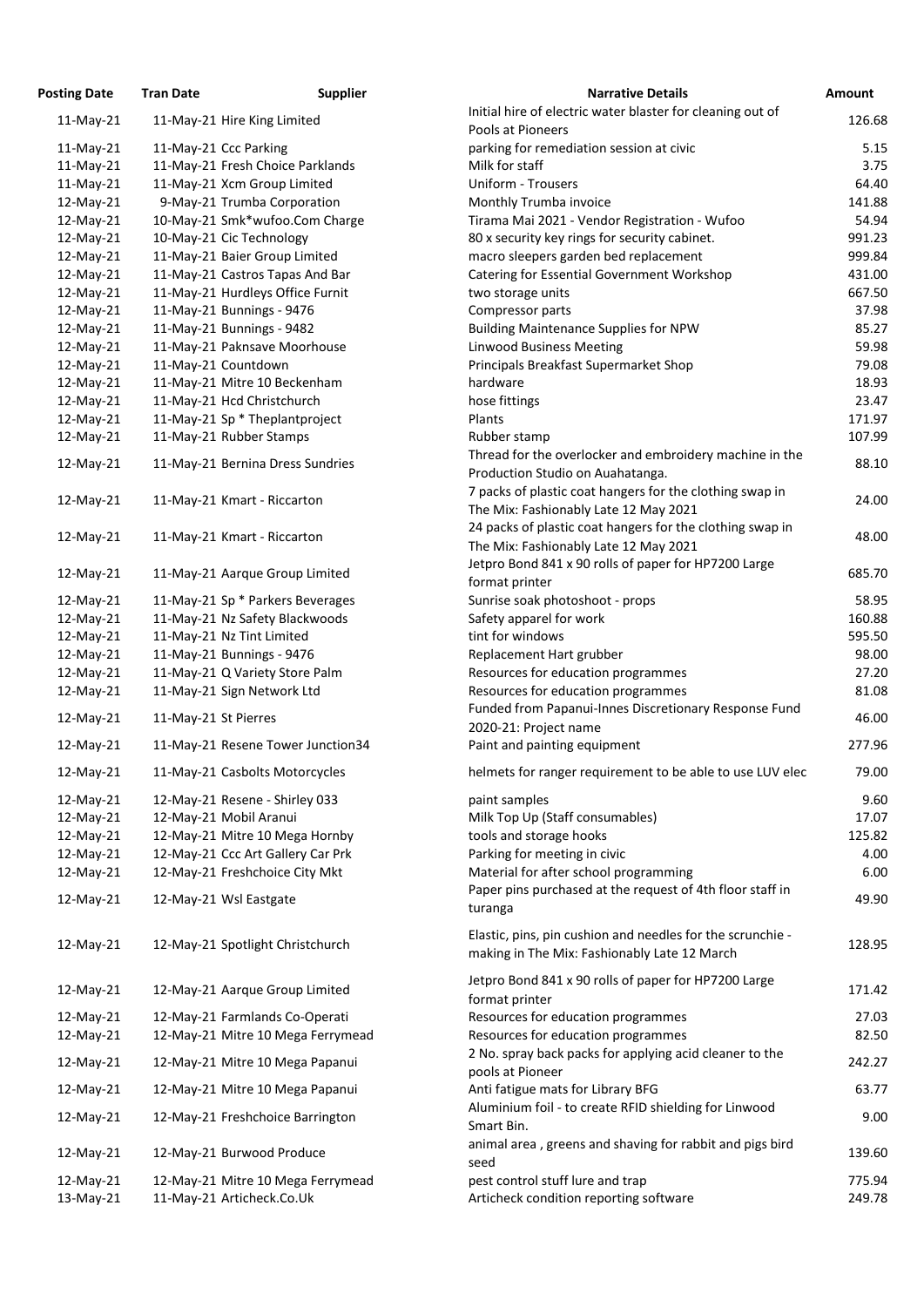| <b>Osting Date</b> | <b>Tran Date</b>     | <b>Supplier</b>                     | <b>Narrative Details</b>                                                                                      |
|--------------------|----------------------|-------------------------------------|---------------------------------------------------------------------------------------------------------------|
| 13-May-21          |                      | 11-May-21 Paypal *goformz Inc       | <b>INRE Animal Mgt GoFormz aftl user sub</b>                                                                  |
| 13-May-21          |                      | 11-May-21 Browserstack.Com          | <b>ITDPCX Browserstack annual fee</b>                                                                         |
| 13-May-21          |                      | 11-May-21 Ab* Abebooks.Co Ipoa5n    | Library book                                                                                                  |
| 13-May-21          |                      | 12-May-21 Foundation                | Catering for Essential Government Workshop                                                                    |
| 13-May-21          |                      | 12-May-21 Nz Planning               | NZPI Online Course (RC1 Resource Consents: An Upda                                                            |
| 13-May-21          |                      | 12-May-21 Mbie-Ewrb                 | <b>Electrical Worker Registration</b>                                                                         |
| $13$ -May-21       |                      | 12-May-21 Kmart Online              | Aprons for secondary and adult workshops in the<br>classroom (e.g. Creating Is 10-16 May and Oil Painting     |
| $13$ -May-21       |                      | 12-May-21 Lanyards Nz               | Ribbon for Zebra Card Printer at TQEII and GC                                                                 |
| 13-May-21          |                      | 12-May-21 Paknsave Moorhouse        | Paper Towels - General Use                                                                                    |
| 13-May-21          |                      | 12-May-21 Bunnings - 9476           | Tools for general works                                                                                       |
| 13-May-21          |                      | 12-May-21 Nz Safety Blackwoods      | Wet weather gear                                                                                              |
| 13-May-21          |                      | 12-May-21 Bunnings - 9476           | hardware                                                                                                      |
| 13-May-21          |                      | 12-May-21 Nz Safety Blackwoods      | PPE Hard Hat                                                                                                  |
| 13-May-21          |                      | 12-May-21 Bunnings - 9476           | Hooks for SE team vehicle keys                                                                                |
| 13-May-21          |                      | 12-May-21 The Warehouse 220         | Misc items for team vehicles                                                                                  |
| 13-May-21          |                      | 12-May-21 Nz Safety Blackwoods      | Road cones for team vehicles                                                                                  |
|                    |                      |                                     | Chainsaw Stihl hirer and chain oil and two stroke fuel                                                        |
| 13-May-21          |                      | 12-May-21 Hirepool Ltd Ma           | park.                                                                                                         |
| 13-May-21          |                      | 12-May-21 Outsider Mountain Sprt    | Ranger footwear                                                                                               |
| 13-May-21          |                      | 12-May-21 Kmart - Riccarton         | 7 packs of black plastic coat hangers for the clothing<br>swap, The Mix: Fashionably Late, 12 May, 2021       |
| 13-May-21          |                      | 12-May-21 The Burger Joint          | Meals - for the scrunchie-makers who came directly f<br>work to set up and manage workshop                    |
| 13-May-21          |                      | 12-May-21 Peek Exhibition           | Hire of 2 more coat racks for the clothes swap at The<br>Fashionably Late 12 May, 2021                        |
| 13-May-21          |                      | 12-May-21 Pb Technologies           | Phone cable                                                                                                   |
| 13-May-21          |                      | 12-May-21 Countdown                 | Walk and talk volunteer expenses. Thank you gift for<br>guest speaker.                                        |
| 13-May-21          |                      | 12-May-21 Drills Taps & Dies Limite | Workshop Consumables - WO                                                                                     |
| 13-May-21          |                      | 12-May-21 The Warehouse 122         | Lanterns for sunrise soak photoshoot                                                                          |
| 13-May-21          |                      | 12-May-21 Cargo Crew Pty Ltd        | Guest experience uniform                                                                                      |
| 13-May-21          |                      | 12-May-21 Cargo Crew Pty Ltd        | Guest experience uniform                                                                                      |
| 13-May-21          |                      | 12-May-21 Advance Landscape         | Orange track markers-spray marker wand and spray p<br>for rec work                                            |
|                    |                      |                                     |                                                                                                               |
| 13-May-21          |                      | 12-May-21 Nz Safety Blackwoods      | Resources for education programmes                                                                            |
| 13-May-21          |                      | 12-May-21 Trees For Canterbury      | Resources for education programmes                                                                            |
| 13-May-21          |                      | 12-May-21 Dyers Rd Landscape        | Resources for education programmes                                                                            |
| 13-May-21          |                      | 12-May-21 Royal NZ Coastguard Boati | Day Skippers                                                                                                  |
| 13-May-21          |                      | 12-May-21 Royal NZ Coastguard Boati | Day Skippers                                                                                                  |
| 13-May-21          |                      | 12-May-21 Bunnings - 9482           | Toro blower & paint                                                                                           |
| 13-May-21          |                      | 12-May-21 Lanyards Nz               | Zebra card printer ribbons for Jellie Park card printer                                                       |
| 13-May-21          |                      | 12-May-21 Trinity Farm              | Heritage roses                                                                                                |
| 13-May-21          |                      | 12-May-21 Bunnings - 9482           | Shower hoses                                                                                                  |
| 13-May-21          |                      | 12-May-21 Ross Galt Lock & Key      | <b>QEII building master keys</b>                                                                              |
| 13-May-21          |                      | 12-May-21 The Service Company - Hea | Toilet brushes                                                                                                |
| 13-May-21          |                      | 12-May-21 Pb Tech Online 09 5269200 | Wireless Desktop Keyboard and Mouse Combo                                                                     |
| 13-May-21          | 12-May-21 Vegeland   |                                     | animal area green for creatures                                                                               |
| 13-May-21          | 12-May-21 Aa Shirley |                                     | endorsement for ranger to be able to use wheels and<br>tracks machinery                                       |
| 13-May-21          |                      | 12-May-21 Ferrymead Post Shop       | Return items to Wheelers (NZ), post stamp to new<br>vendor Wavesound (Australia)                              |
| 13-May-21          |                      | 12-May-21 Bunnings - 9532 Chch Arpt | Glue, screws, paint, anti rust building materials<br>Freezer for Plains rangers for keeping pest baits and lu |
| 13-May-21          |                      | 12-May-21 Td Chc Showroom           | in                                                                                                            |
| 13-May-21          |                      | 13-May-21 Wsl Belfast               | Cable for projector                                                                                           |
| 13-May-21          |                      | 13-May-21 Mitre 10 Mega Ferrymead   | Tools and sandpaper                                                                                           |
| 13-May-21          |                      | 13-May-21 Mitre 10 Mega Papanui     | Hardware                                                                                                      |
| 13-May-21          |                      | 13-May-21 James Bull & Co           | Three Security padlocks and two security keys park.                                                           |

| <b>Posting Date</b> | <b>Tran Date</b>     | <b>Supplier</b>                     | <b>Narrative Details</b>                                                                                | Amount |
|---------------------|----------------------|-------------------------------------|---------------------------------------------------------------------------------------------------------|--------|
| 13-May-21           |                      | 11-May-21 Paypal *goformz Inc       | INRE Animal Mgt GoFormz aftl user sub                                                                   | 198.03 |
| 13-May-21           |                      | 11-May-21 Browserstack.Com          | <b>ITDPCX Browserstack annual fee</b>                                                                   | 564.42 |
| 13-May-21           |                      | 11-May-21 Ab* Abebooks.Co Ipoa5n    | Library book                                                                                            | 27.15  |
| $13$ -May-21        |                      | 12-May-21 Foundation                | Catering for Essential Government Workshop                                                              | 70.00  |
| 13-May-21           |                      | 12-May-21 Nz Planning               | NZPI Online Course (RC1 Resource Consents: An Update)                                                   | 295.00 |
| 13-May-21           |                      | 12-May-21 Mbie-Ewrb                 | <b>Electrical Worker Registration</b>                                                                   | 250.00 |
|                     |                      |                                     | Aprons for secondary and adult workshops in the                                                         |        |
| $13$ -May-21        |                      | 12-May-21 Kmart Online              | classroom (e.g. Creating Is 10-16 May and Oil Painting)                                                 | 150.00 |
| 13-May-21           |                      | 12-May-21 Lanyards Nz               | Ribbon for Zebra Card Printer at TQEII and GC                                                           | 919.17 |
| 13-May-21           |                      | 12-May-21 Paknsave Moorhouse        | Paper Towels - General Use                                                                              | 11.97  |
| 13-May-21           |                      | 12-May-21 Bunnings - 9476           | Tools for general works                                                                                 | 71.94  |
| 13-May-21           |                      | 12-May-21 Nz Safety Blackwoods      | Wet weather gear                                                                                        | 177.36 |
| 13-May-21           |                      | 12-May-21 Bunnings - 9476           | hardware                                                                                                | 164.24 |
| 13-May-21           |                      | 12-May-21 Nz Safety Blackwoods      | PPE Hard Hat                                                                                            | 18.28  |
| 13-May-21           |                      | 12-May-21 Bunnings - 9476           | Hooks for SE team vehicle keys                                                                          | 27.98  |
| $13$ -May-21        |                      | 12-May-21 The Warehouse 220         | Misc items for team vehicles                                                                            | 40.00  |
| 13-May-21           |                      | 12-May-21 Nz Safety Blackwoods      | Road cones for team vehicles                                                                            | 71.62  |
|                     |                      |                                     | Chainsaw Stihl hirer and chain oil and two stroke fuel                                                  |        |
| $13$ -May-21        |                      | 12-May-21 Hirepool Ltd Ma           | park.                                                                                                   | 85.16  |
| $13$ -May-21        |                      | 12-May-21 Outsider Mountain Sprt    | Ranger footwear                                                                                         | 194.35 |
| 13-May-21           |                      | 12-May-21 Kmart - Riccarton         | 7 packs of black plastic coat hangers for the clothing<br>swap, The Mix: Fashionably Late, 12 May, 2021 | 14.00  |
|                     |                      |                                     | Meals - for the scrunchie-makers who came directly from                                                 |        |
| 13-May-21           |                      | 12-May-21 The Burger Joint          | work to set up and manage workshop                                                                      | 25.00  |
|                     |                      |                                     |                                                                                                         |        |
| $13$ -May-21        |                      | 12-May-21 Peek Exhibition           | Hire of 2 more coat racks for the clothes swap at The Mix:                                              | 209.30 |
| 13-May-21           |                      | 12-May-21 Pb Technologies           | Fashionably Late 12 May, 2021<br>Phone cable                                                            | 5.49   |
| 13-May-21           |                      | 12-May-21 Countdown                 | Walk and talk volunteer expenses. Thank you gift for<br>guest speaker.                                  | 53.00  |
|                     |                      | 12-May-21 Drills Taps & Dies Limite | Workshop Consumables - WO                                                                               | 411.76 |
| 13-May-21           |                      |                                     |                                                                                                         |        |
| 13-May-21           |                      | 12-May-21 The Warehouse 122         | Lanterns for sunrise soak photoshoot                                                                    | 222.00 |
| 13-May-21           |                      | 12-May-21 Cargo Crew Pty Ltd        | Guest experience uniform                                                                                | 523.26 |
| 13-May-21           |                      | 12-May-21 Cargo Crew Pty Ltd        | Guest experience uniform                                                                                | 681.33 |
| 13-May-21           |                      | 12-May-21 Advance Landscape         | Orange track markers-spray marker wand and spray paint<br>for rec work                                  | 516.81 |
| 13-May-21           |                      | 12-May-21 Nz Safety Blackwoods      | Resources for education programmes                                                                      | 17.25  |
| 13-May-21           |                      | 12-May-21 Trees For Canterbury      | Resources for education programmes                                                                      | 27.00  |
| 13-May-21           |                      | 12-May-21 Dyers Rd Landscape        | Resources for education programmes                                                                      | 30.00  |
| 13-May-21           |                      | 12-May-21 Royal NZ Coastguard Boati | Day Skippers                                                                                            | 170.00 |
| 13-May-21           |                      | 12-May-21 Royal NZ Coastguard Boati | Day Skippers                                                                                            | 170.00 |
| 13-May-21           |                      | 12-May-21 Bunnings - 9482           | Toro blower & paint                                                                                     | 397.55 |
| 13-May-21           |                      | 12-May-21 Lanyards Nz               | Zebra card printer ribbons for Jellie Park card printer                                                 | 919.17 |
| 13-May-21           |                      | 12-May-21 Trinity Farm              | Heritage roses                                                                                          | 116.00 |
| 13-May-21           |                      | 12-May-21 Bunnings - 9482           | Shower hoses                                                                                            | 51.46  |
| 13-May-21           |                      | 12-May-21 Ross Galt Lock & Key      | <b>QEII building master keys</b>                                                                        | 102.00 |
| 13-May-21           |                      | 12-May-21 The Service Company - Hea | Toilet brushes                                                                                          | 323.13 |
| 13-May-21           |                      | 12-May-21 Pb Tech Online 09 5269200 | Wireless Desktop Keyboard and Mouse Combo                                                               | 59.12  |
| 13-May-21           | 12-May-21 Vegeland   |                                     | animal area green for creatures                                                                         | 11.64  |
| 13-May-21           | 12-May-21 Aa Shirley |                                     | endorsement for ranger to be able to use wheels and<br>tracks machinery                                 | 44.00  |
| 13-May-21           |                      | 12-May-21 Ferrymead Post Shop       | Return items to Wheelers (NZ), post stamp to new<br>vendor Wavesound (Australia)                        | 69.65  |
| 13-May-21           |                      | 12-May-21 Bunnings - 9532 Chch Arpt | Glue, screws, paint, anti rust building materials                                                       | 312.24 |
| 13-May-21           |                      | 12-May-21 Td Chc Showroom           | Freezer for Plains rangers for keeping pest baits and lures<br>in                                       | 367.00 |
| 13-May-21           |                      | 13-May-21 Wsl Belfast               | Cable for projector                                                                                     | 19.00  |
| 13-May-21           |                      | 13-May-21 Mitre 10 Mega Ferrymead   | Tools and sandpaper                                                                                     | 160.16 |
| 13-May-21           |                      | 13-May-21 Mitre 10 Mega Papanui     | Hardware                                                                                                | 26.39  |
| 13-May-21           |                      | 13-May-21 James Bull & Co           | Three Security padlocks and two security keys park.                                                     | 259.90 |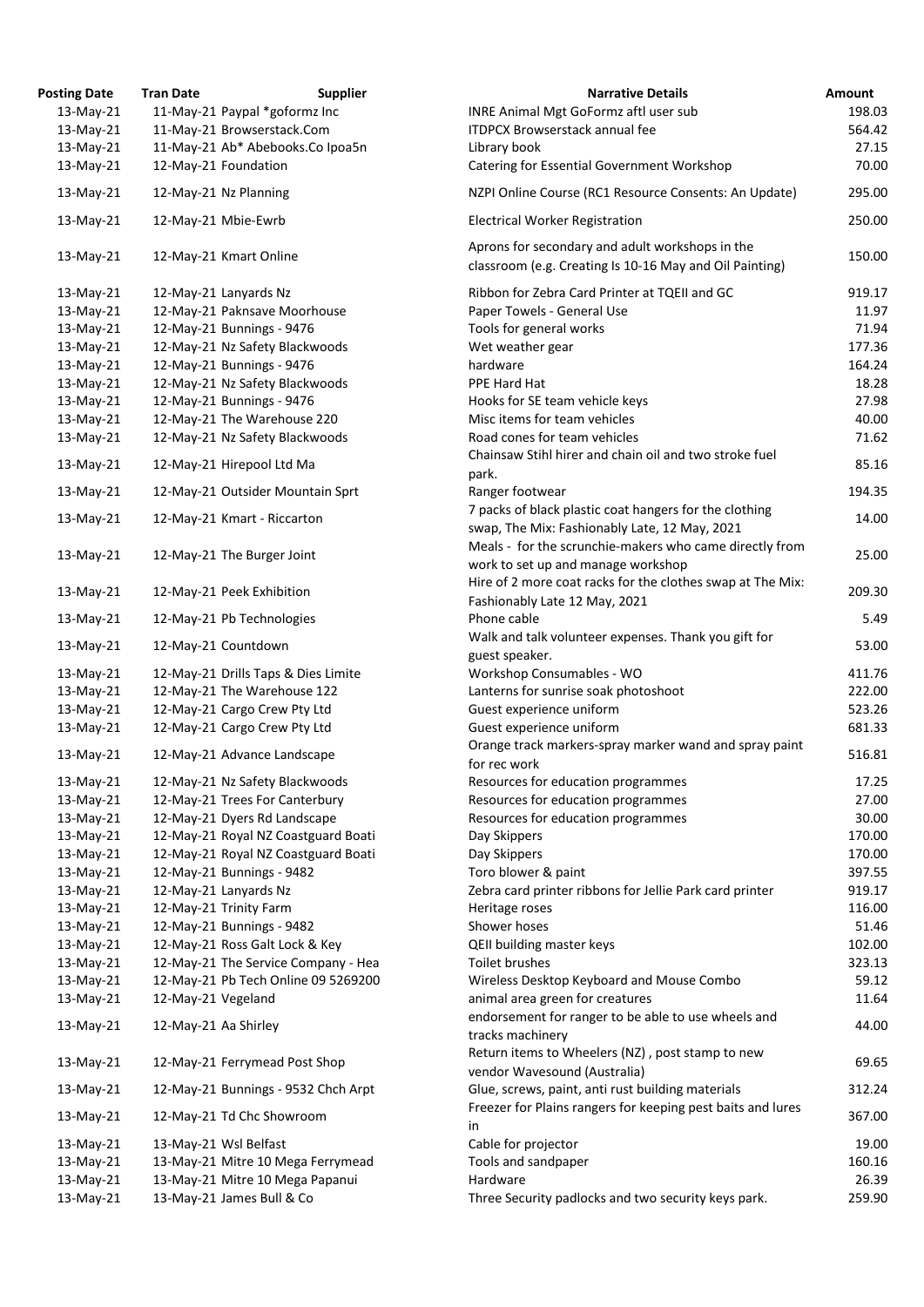| <b>Posting Date</b> | <b>Tran Date</b>   | <b>Supplier</b>                             | <b>Narrative Details</b>                                                                  | <b>Amount</b> |
|---------------------|--------------------|---------------------------------------------|-------------------------------------------------------------------------------------------|---------------|
| 13-May-21           |                    | 13-May-21 Mitre 10 Mega Ferrymead           | Various items for working with schools (Community                                         | 52.82         |
|                     |                    |                                             | Partnerships)                                                                             |               |
| 13-May-21           |                    | 13-May-21 New World Halswell                | Catering - Community project (reimbursed by LIANZA)                                       | 15.97         |
| 13-May-21           |                    | 13-May-21 Mitre 10 Beckenham                | Plywood to carry out temporary repair on bridge                                           | 40.27         |
| 13-May-21           |                    | 13-May-21 Ccc Art Gallery Car Prk           | Parking for meetings at Civic                                                             | 10.00         |
| 13-May-21           |                    | 13-May-21 Mitre 10 Mega Papanui             | Credit Voucher Mitre 10 Mega Papanui                                                      | $-0.79$       |
| 13-May-21           |                    | 13-May-21 Sopers Macindoe Chch              | Door lock front plate                                                                     | 133.17        |
| 13-May-21           |                    | 13-May-21 Resene Lichfield St 031           | test pot and brush                                                                        | 9.80          |
| 13-May-21           |                    | 13-May-21 Xcm Group Limited                 | Uniform - Trousersx2                                                                      | 128.80        |
| 13-May-21           |                    | 13-May-21 Mitre 10 Mega Hornby              | Jar of 75mm screws.                                                                       | 24.80         |
| 13-May-21           | 13-May-21          | Payment - Personal - Payment - Thank<br>You | Payment - Personal Payment - Thank You                                                    | $-81.00$      |
| 14-May-21           |                    | 11-May-21 Paypal *tatrasconsu               | Consultant Fee for 12D mapfile conversion macro                                           | 632.50        |
| 14-May-21           |                    | 12-May-21 Createsend/Com                    | Hornby Centre Update, Campaign Monitor                                                    | 11.71         |
| 14-May-21           |                    | 12-May-21 Paypal *taggs-R-Us                | Go Live Festival 2021 - Equipment - Wrist Bands - Part 2                                  | 543.38        |
|                     |                    |                                             |                                                                                           |               |
| 14-May-21           |                    | 12-May-21 Paypal *taggs-R-Us                | Go Live Festival 2021 - Equipment - Wrist Bands - Part 1                                  | 610.65        |
| 14-May-21           |                    | 12-May-21 Sai Global Limited                | AS 3978-2003 and 2062-97 standards for TSD waste water<br>team                            | 179.67        |
| 14-May-21           | 12-May-21 Calendly |                                             | Portable Hard Drive for Customer Experience Training<br>Advisor                           | 57.21         |
| 14-May-21           |                    | 13-May-21 Freshchoice Merivale              | Milk for tea room                                                                         | 4.69          |
| 14-May-21           |                    | 13-May-21 Pak N Save Northlands             | Materials for Afterschool Zone                                                            | 7.37          |
| 14-May-21           |                    | 13-May-21 Nz Transport Agency               | <b>Tandem Trailer Rego</b>                                                                | 32.48         |
| 14-May-21           |                    | 13-May-21 Bunnings - 9476                   | Denton oval fence repair                                                                  | 135.50        |
| 14-May-21           |                    | 13-May-21 Shands Outdoor Power              | Lawnmower service                                                                         | 540.90        |
| 14-May-21           |                    | 13-May-21 Colorex Trade & Hire              | ladder                                                                                    | 640.49        |
| 14-May-21           |                    | 13-May-21 Createsend/Com                    | Otakaro Avon River Corridor - Campaign Monitor                                            | 8.98          |
| 14-May-21           |                    | 13-May-21 Wilson Parking                    | Car parking for meeting in civic                                                          | 8.60          |
|                     |                    |                                             | Accommodation - attending the local government New                                        |               |
| 14-May-21           |                    | 13-May-21 Holiday Houses                    | Zealand conference                                                                        | 340.00        |
| 14-May-21           |                    | 13-May-21 Sounds Air                        | Flights to Blenheim - attend local government New<br>Zealand conference                   | 709.92        |
| 14-May-21           |                    | 13-May-21 Wilson Parking                    | <b>Wilson Parking - Meeting Civic</b>                                                     | 10.60         |
| 14-May-21           |                    | 13-May-21 Pearsons 2018 Limited             | potting mix for Travis                                                                    | 105.40        |
| 14-May-21           |                    | 13-May-21 Rubber Monkey Sales               | Credit Voucher Rubber Monkey Sales Team ended up<br>going through IT and cancelled order. | $-702.86$     |
| 14-May-21           |                    | 13-May-21 Take Note Ferrymead               | Laminating pouches for School activity                                                    | 39.99         |
| 14-May-21           | 13-May-21 Jb Hi-Fi |                                             | Tea urn bought for a weekly Tea and Talk session held in                                  | 134.00        |
|                     |                    |                                             | the library                                                                               |               |
| 14-May-21           |                    | 13-May-21 The Warehouse 123                 | New Laboratory - Grounds                                                                  | 651.00        |
| 14-May-21           |                    | 13-May-21 Mainland Fasteners Ltd            | nuts bolts and screws for workshop support                                                | 294.65        |
| 14-May-21           |                    | 13-May-21 Bunnings - 9482                   | building maintenance items<br>Trenching spade for cleaning out of bottom feed grills at   | 83.81         |
| 14-May-21           |                    | 13-May-21 Bunnings - 9482                   | Pioneer Pool                                                                              | 59.90         |
| 14-May-21           |                    | 13-May-21 Bunnings - 9482                   | Bin liners and Dyna bolts                                                                 | 40.40         |
| 14-May-21           |                    | 13-May-21 Royal NZ Coastguard Boati         | Day skippers                                                                              | 170.00        |
| 14-May-21           |                    | 13-May-21 Pb Tech Online 09 5269200         | Long HDMI - mini HDMI for mini Discovery Wall.                                            | 72.63         |
| 14-May-21           |                    | 14-May-21 Countdown                         | <b>Staff Consumables</b>                                                                  | 22.00         |
| 14-May-21           |                    | 14-May-21 New World Prestons                | Milk for tea room                                                                         | 4.19          |
| 14-May-21           |                    | 14-May-21 E-Retail Distribution             | Customs clearance on goods for resale                                                     | 47.38         |
| 14-May-21           |                    | 14-May-21 Permark Industries Ltd            | Name Badges for Customer Experience Team Members                                          | 62.97         |
| 14-May-21           |                    | 14-May-21 Stuff Media (Ps)                  | Newspaper TQEII Staff Room                                                                | 97.59         |
| 14-May-21           |                    | 14-May-21 Mitre 10 Beckenham                | Spray adhesive for Green Lab work. Remainder of can to<br>stay with library.              | 16.00         |
| 14-May-21           |                    | 14-May-21 Mitre 10 Mega Papanui             | Air horn for CD truck                                                                     | 38.47         |
| 14-May-21           |                    | 14-May-21 Fresh Choice Parklands            | volunteer support travis wetland trust work day                                           | 43.71         |
| 14-May-21           |                    | 14-May-21 Warehouse Stationery              | Labels / Stocktake                                                                        | 58.00         |

179.67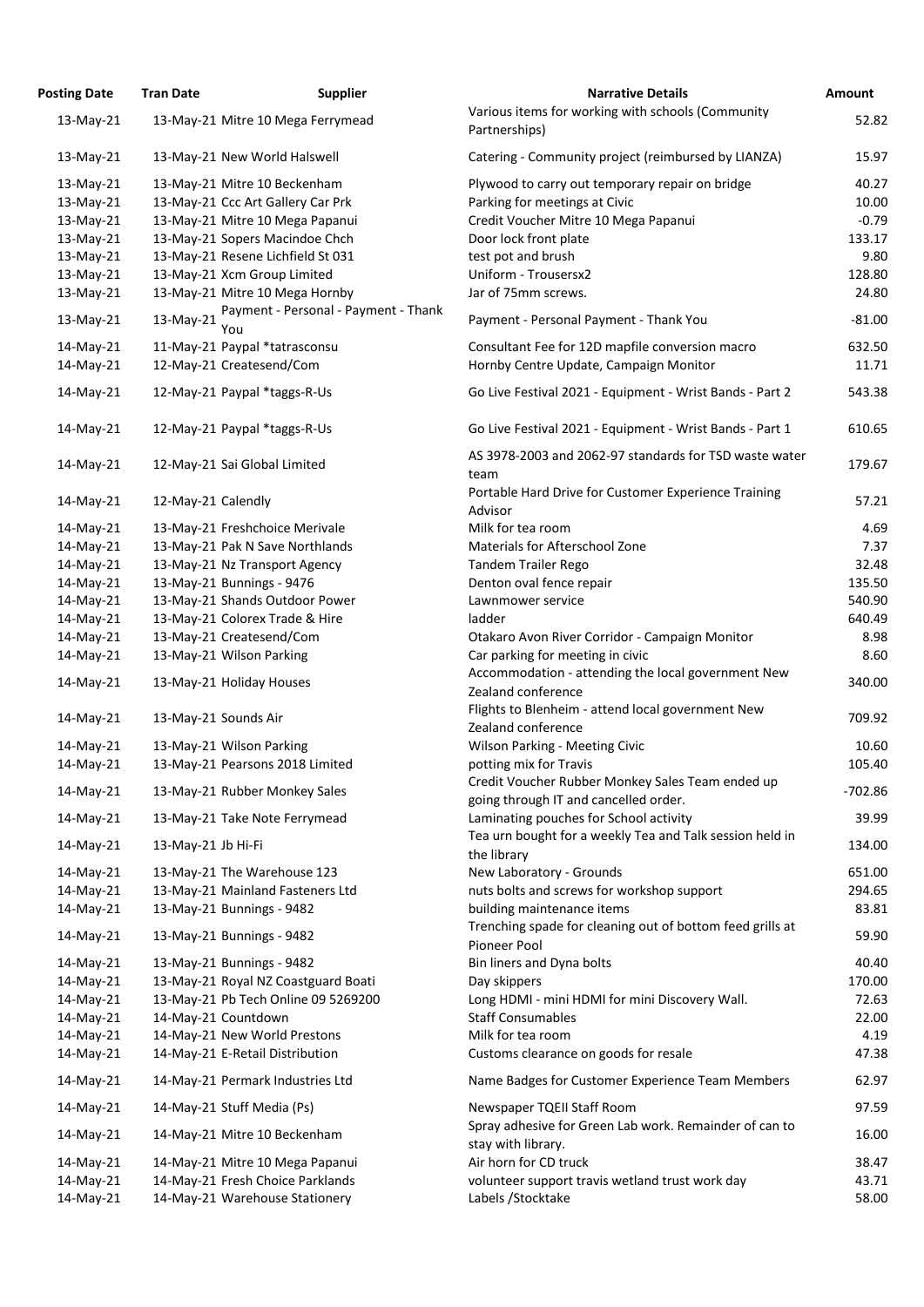| osting Date | <b>Tran Date</b>     | <b>Supplier</b>                     | <b>Narrative Details</b>                                                               |
|-------------|----------------------|-------------------------------------|----------------------------------------------------------------------------------------|
| 14-May-21   |                      | 14-May-21 Flowers On Cashmere       | 2 wreathes for the Mayor and Councillor attending AN                                   |
|             |                      |                                     | Day services                                                                           |
| 14-May-21   |                      | 14-May-21 Resene Tower Junction34   | Hole Filler an tool                                                                    |
| 14-May-21   |                      | 14-May-21 Wet & Forget Christchur   | <b>Window Cleaner</b>                                                                  |
| 17-May-21   |                      | 13-May-21 Aliexpress.Com            | Credit Voucher Aliexpress.Com - Charged in Error<br>07/05/21 full refund               |
| 17-May-21   |                      | 13-May-21 Cargo Crew Pty Ltd        | Guest experience - uniform                                                             |
| 17-May-21   |                      | 13-May-21 Fs.Com Limited            | ITDODNW Fibre optic transceivers for data network fo<br>Pages Road Pump Station office |
| 17-May-21   |                      | 13-May-21 Fs.Com Limited            | Charged in Error - Credited 14/05/21                                                   |
| 17-May-21   |                      | 13-May-21 Pegasus Arms              | Catering leaving function                                                              |
| 17-May-21   |                      | 14-May-21 Lightly Pty Ltd           | Goods for resale                                                                       |
| 17-May-21   |                      | 14-May-21 Airpark Canterbury        | Travel to Hamilton as an expert witness for Hamilton (<br>Council                      |
| 17-May-21   |                      | 14-May-21 Wilson Parking            | <b>Wilson Parking - Meeting Civic</b>                                                  |
| 17-May-21   |                      | 14-May-21 Aliexpress.Com            | Record Covers to protect loaned artworks for Flying N                                  |
|             |                      |                                     | exhibition                                                                             |
| 17-May-21   |                      | 14-May-21 Pb Technologies           | office doorbell/camera for okains camp                                                 |
| 17-May-21   |                      | 14-May-21 Createsend/Com            | enewletter to schools promoting self-guided tours                                      |
| 17-May-21   |                      | 14-May-21 Bunnings - 9476           | Hardware                                                                               |
| 17-May-21   |                      | 14-May-21 Createsend/Com            | Bromely Odour, Campaign Monitor                                                        |
| 17-May-21   |                      | 14-May-21 Hynds Pipe Systems Limite | parts for chlorine delivery tank                                                       |
| 17-May-21   |                      | 14-May-21 Shardlows Packaging       | Tape for blocking out Rams game                                                        |
| 17-May-21   |                      | 14-May-21 As Colour Limited         | Tshirts for printing with the direct to garment printer t                              |
|             |                      |                                     | the Pasifika STEAM Programme                                                           |
| 17-May-21   |                      | 14-May-21 Warehouse Stationery      | 1 Office Paper Shredder as old no longer operational.                                  |
| 17-May-21   |                      | 14-May-21 Paypal *toys R Us         | Replacement wiggly ball                                                                |
| 17-May-21   |                      | 14-May-21 Mainland Fasteners Ltd    | joint connector bolts for workshop                                                     |
| 17-May-21   |                      | 14-May-21 Freshchoice City Mkt      | Catering deposit for Canterbury Consular Corps meeti<br>on 18 May at the Civic         |
| 17-May-21   |                      | 14-May-21 Mitre 10 Mega Papanui     | trailer connector, safety gloves, meths                                                |
| 17-May-21   |                      | 14-May-21 Bunnings - 9532 Chch Arpt | Planter pots for Homestead patio                                                       |
| 17-May-21   |                      | 14-May-21 Bunnings - 9476           | plant pot Homestead patio                                                              |
| 17-May-21   |                      | 14-May-21 Bunnings - 9476           | first ute mat in lieu of plastic liner not avalible                                    |
| 17-May-21   |                      | 14-May-21 Fs.Com Limited            | Credit Voucher Fs.Com Limited                                                          |
|             |                      |                                     |                                                                                        |
| 17-May-21   | 14-May-21 Briscoes   |                                     | Book cleaning supplies not available via preferred sup                                 |
| 17-May-21   |                      | 14-May-21 Countdown                 | Countdown purchase of juice, cups and prezzy cards fo<br>volunteers for Pasifika STEM. |
| 17-May-21   |                      | 14-May-21 As Colour Limited         | Tee Shirts for Pasifika STEM programming delivered by<br>libraries.                    |
| 17-May-21   | 14-May-21 Dick Smith |                                     | 1 x studio light box / tent. For Outreach programmes                                   |
| 17-May-21   |                      | 14-May-21 Resene Tower Junction34   | Paint                                                                                  |
| 17-May-21   |                      | 14-May-21 Animal Care Equipment     | 2x Super Snares for AMOs                                                               |
| 17-May-21   |                      | 14-May-21 Freshchoice City Mkt      | Catering deposit                                                                       |
| 17-May-21   |                      | 14-May-21 Nationwide Books          | Library book                                                                           |
| 17-May-21   |                      | 14-May-21 Mobytech Limited          | Hoist machine repair cost                                                              |
| 17-May-21   |                      | 14-May-21 Ross Galt Lock & Key      | Parkmasters keys                                                                       |
| 17-May-21   |                      | 15-May-21 The Warehouse 123         | <b>Utensils for TQEil Staff Room</b>                                                   |
| 17-May-21   |                      | 15-May-21 The Warehouse 123         | Hosting items bought for the weekly Tea and Talk sess<br>held in the library           |
| 17-May-21   |                      | 15-May-21 The Warehouse 180         | Personal Use in Error - reimbursed back direct to card<br>25/05/21                     |
| 17-May-21   |                      | 15-May-21 Soundcloud                | Soundcloud Subscription                                                                |
| 17-May-21   |                      | 16-May-21 Freshchoice City Mkt      | Farewell team function - as per CCC Employee Exit Pol                                  |
| 17-May-21   |                      | 16-May-21 Supervalue Sumner         | Food for McCormacks Bay enhancement volunteer wo                                       |
| 17-May-21   |                      | 16-May-21 Mitre 10 Mega Ferrymead   | group<br>Soil for Chalesworth Planting Day                                             |
| 17-May-21   |                      | 16-May-21 Bunnings - 9482           | Picnic table fittings                                                                  |
|             |                      |                                     |                                                                                        |

| <b>Posting Date</b> | <b>Tran Date</b>     | <b>Supplier</b>                     | <b>Narrative Details</b>                                                                | <b>Amount</b> |
|---------------------|----------------------|-------------------------------------|-----------------------------------------------------------------------------------------|---------------|
| 14-May-21           |                      | 14-May-21 Flowers On Cashmere       | 2 wreathes for the Mayor and Councillor attending ANZAC<br>Day services                 | 510.00        |
| 14-May-21           |                      | 14-May-21 Resene Tower Junction34   | Hole Filler an tool                                                                     | 20.15         |
| 14-May-21           |                      | 14-May-21 Wet & Forget Christchur   | <b>Window Cleaner</b>                                                                   | 35.80         |
| 17-May-21           |                      | 13-May-21 Aliexpress.Com            | Credit Voucher Aliexpress.Com - Charged in Error<br>07/05/21 full refund                | $-18.15$      |
| 17-May-21           |                      | 13-May-21 Cargo Crew Pty Ltd        | Guest experience - uniform                                                              | 127.98        |
| 17-May-21           |                      | 13-May-21 Fs.Com Limited            | ITDODNW Fibre optic transceivers for data network for<br>Pages Road Pump Station office | 170.00        |
| 17-May-21           |                      | 13-May-21 Fs.Com Limited            | Charged in Error - Credited 14/05/21                                                    | 322.00        |
| 17-May-21           |                      | 13-May-21 Pegasus Arms              | Catering leaving function                                                               | 147.00        |
| 17-May-21           |                      | 14-May-21 Lightly Pty Ltd           | Goods for resale                                                                        | 820.66        |
| 17-May-21           |                      | 14-May-21 Airpark Canterbury        | Travel to Hamilton as an expert witness for Hamilton City<br>Council                    | 15.00         |
| 17-May-21           |                      | 14-May-21 Wilson Parking            | <b>Wilson Parking - Meeting Civic</b>                                                   | 12.60         |
| 17-May-21           |                      | 14-May-21 Aliexpress.Com            | Record Covers to protect loaned artworks for Flying Nun<br>exhibition                   | 422.04        |
| 17-May-21           |                      | 14-May-21 Pb Technologies           | office doorbell/camera for okains camp                                                  | 141.85        |
| 17-May-21           |                      | 14-May-21 Createsend/Com            | enewletter to schools promoting self-guided tours                                       | 23.29         |
| 17-May-21           |                      | 14-May-21 Bunnings - 9476           | Hardware                                                                                | 85.00         |
| 17-May-21           |                      | 14-May-21 Createsend/Com            | <b>Bromely Odour, Campaign Monitor</b>                                                  | 7.98          |
| 17-May-21           |                      | 14-May-21 Hynds Pipe Systems Limite | parts for chlorine delivery tank                                                        | 9.89          |
| 17-May-21           |                      | 14-May-21 Shardlows Packaging       | Tape for blocking out Rams game                                                         | 660.68        |
|                     |                      |                                     | Tshirts for printing with the direct to garment printer for                             |               |
| 17-May-21           |                      | 14-May-21 As Colour Limited         | the Pasifika STEAM Programme                                                            | 810.17        |
| 17-May-21           |                      | 14-May-21 Warehouse Stationery      | 1 Office Paper Shredder as old no longer operational.                                   | 119.00        |
| 17-May-21           |                      | 14-May-21 Paypal *toys R Us         | Replacement wiggly ball                                                                 | 43.15         |
| 17-May-21           |                      | 14-May-21 Mainland Fasteners Ltd    | joint connector bolts for workshop                                                      | 97.70         |
| 17-May-21           |                      | 14-May-21 Freshchoice City Mkt      | Catering deposit for Canterbury Consular Corps meeting<br>on 18 May at the Civic        | 1.00          |
| 17-May-21           |                      | 14-May-21 Mitre 10 Mega Papanui     | trailer connector, safety gloves, meths                                                 | 107.30        |
| 17-May-21           |                      | 14-May-21 Bunnings - 9532 Chch Arpt | Planter pots for Homestead patio                                                        | 387.00        |
| 17-May-21           |                      | 14-May-21 Bunnings - 9476           | plant pot Homestead patio                                                               | 400.98        |
| 17-May-21           |                      | 14-May-21 Bunnings - 9476           | first ute mat in lieu of plastic liner not avalible                                     | 92.90         |
| 17-May-21           |                      | 14-May-21 Fs.Com Limited            | Credit Voucher Fs.Com Limited                                                           | $-322.00$     |
| 17-May-21           | 14-May-21 Briscoes   |                                     | Book cleaning supplies not available via preferred supplier                             | 22.99         |
| 17-May-21           |                      | 14-May-21 Countdown                 | Countdown purchase of juice, cups and prezzy cards for<br>volunteers for Pasifika STEM. | 374.35        |
| 17-May-21           |                      | 14-May-21 As Colour Limited         | Tee Shirts for Pasifika STEM programming delivered by<br>libraries.                     | 749.79        |
| 17-May-21           | 14-May-21 Dick Smith |                                     | 1 x studio light box / tent. For Outreach programmes                                    | 51.98         |
| 17-May-21           |                      | 14-May-21 Resene Tower Junction34   | Paint                                                                                   | 33.50         |
| 17-May-21           |                      | 14-May-21 Animal Care Equipment     | 2x Super Snares for AMOs                                                                | 356.55        |
| 17-May-21           |                      | 14-May-21 Freshchoice City Mkt      | Catering deposit                                                                        | 1.00          |
| 17-May-21           |                      | 14-May-21 Nationwide Books          | Library book                                                                            | 59.99         |
| 17-May-21           |                      | 14-May-21 Mobytech Limited          | Hoist machine repair cost                                                               | 692.02        |
| 17-May-21           |                      | 14-May-21 Ross Galt Lock & Key      | Parkmasters keys                                                                        | 91.80         |
| 17-May-21           |                      | 15-May-21 The Warehouse 123         | <b>Utensils for TQEil Staff Room</b>                                                    | 64.00         |
| 17-May-21           |                      | 15-May-21 The Warehouse 123         | Hosting items bought for the weekly Tea and Talk sessions<br>held in the library        | 81.98         |
| 17-May-21           |                      | 15-May-21 The Warehouse 180         | Personal Use in Error - reimbursed back direct to card                                  | 95.69         |
| 17-May-21           |                      | 15-May-21 Soundcloud                | 25/05/21<br>Soundcloud Subscription                                                     | 155.00        |
| 17-May-21           |                      | 16-May-21 Freshchoice City Mkt      | Farewell team function - as per CCC Employee Exit Policy                                | 1.00          |
| 17-May-21           |                      | 16-May-21 Supervalue Sumner         | Food for McCormacks Bay enhancement volunteer work<br>group                             | 3.80          |
| 17-May-21           |                      | 16-May-21 Mitre 10 Mega Ferrymead   | Soil for Chalesworth Planting Day                                                       | 46.00         |
| 17-May-21           |                      | 16-May-21 Bunnings - 9482           | Picnic table fittings                                                                   | 106.40        |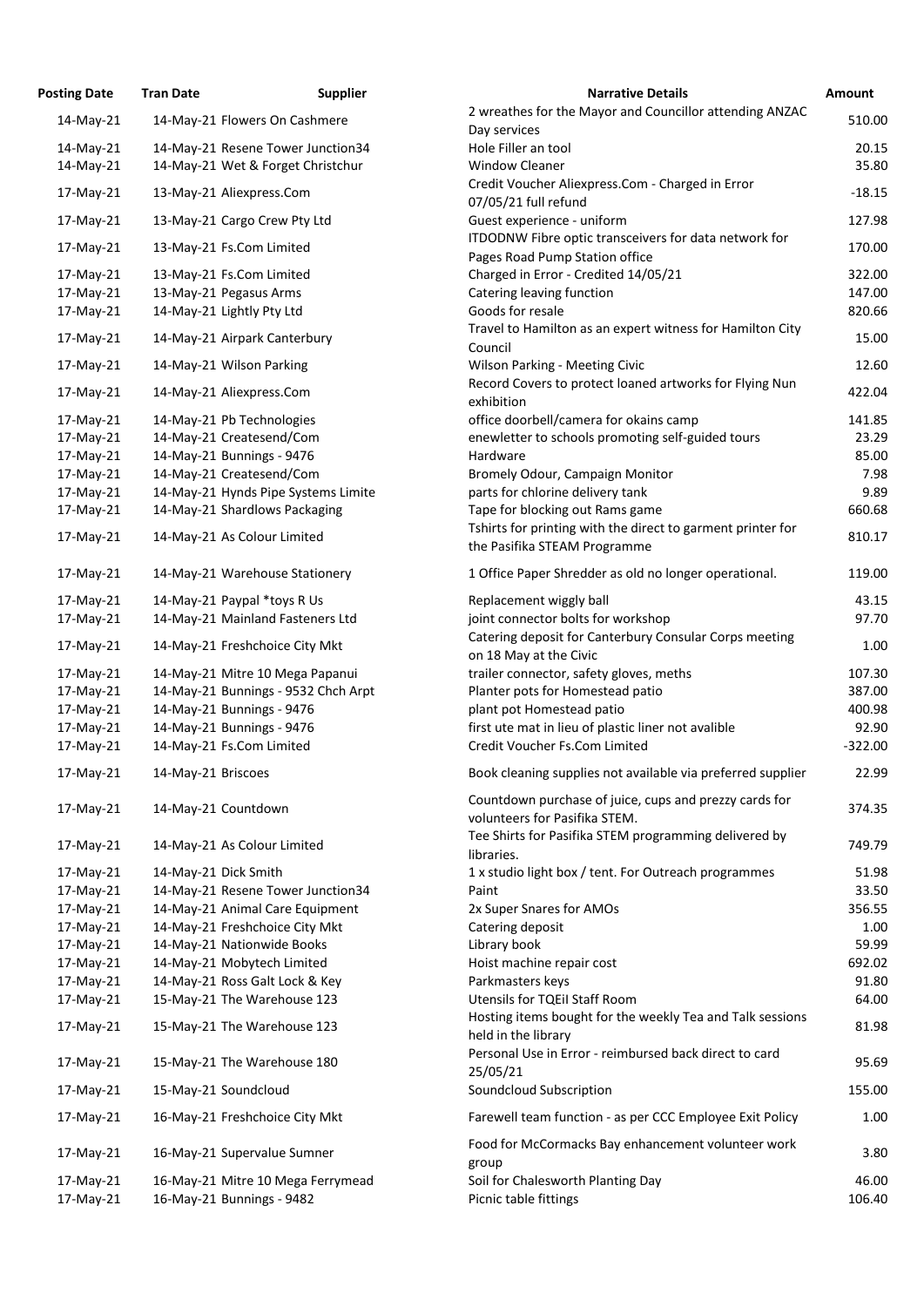| 17-May-21 | 16-May-21 New World Prestons        |                                                                                                        |
|-----------|-------------------------------------|--------------------------------------------------------------------------------------------------------|
|           |                                     | Milk for re sale in the shop                                                                           |
| 17-May-21 | 16-May-21 Briscoes Papanui          | A torch, 2 lantern batteries and a scale used for chemi                                                |
|           |                                     | material calculation.                                                                                  |
| 17-May-21 | 17-May-21 Pgg Wrightson Chch        | Items for pest control                                                                                 |
| 17-May-21 | 17-May-21 Nzrc Online Shop          | <b>NZ Red Cross Training</b>                                                                           |
| 17-May-21 | 17-May-21 Freshchoice City Mkt      | Farewell team function - as per CCC Employee Exit Pol                                                  |
| 17-May-21 | 17-May-21 The Skills Organisation   | Attending the CPD 2021 tradeshow on August 24, 202                                                     |
| 17-May-21 | 17-May-21 Countdown                 | Tissues purchased for use in the office                                                                |
| 17-May-21 | 17-May-21 Gordon Harris Chch        | Gordon Harris Matt board TTSU                                                                          |
| 17-May-21 | 17-May-21 Xcm Group Limited         | Embrioidery Applique for x9 supplied hivis garments                                                    |
| 17-May-21 | 17-May-21 The Warehouse 123         | Games for MT social games club                                                                         |
| 17-May-21 | 17-May-21 Pak N Save Northlands     | Funding from Papanui-Innes Discretionary Response F<br>2020-21: Project name                           |
| 17-May-21 | 17-May-21 Polynet Products Ltd      | Fibreglass poles for pole protectors foyer                                                             |
| 17-May-21 | 17-May-21 Freshchoice City Mkt      | Credit Voucher Freshchoice City Mkt - Catering Depos                                                   |
| 18-May-21 | 16-May-21 Zoom.Us 888-799-9666      | Zoom Licenses for May 2021                                                                             |
| 18-May-21 | 16-May-21 Axure Software            | <b>ITDPCX AxureRP mthly sub</b>                                                                        |
| 18-May-21 | 16-May-21 Swiftype.Com              | <b>ITDPCX Swiftype mthly sub</b>                                                                       |
| 18-May-21 | 16-May-21 Microsoft*                | Annual Minecraft: Education Ed. (Microsoft) license.                                                   |
| 18-May-21 | 16-May-21 Ab* Abebooks.Co Iqxi9g    | Library book                                                                                           |
| 18-May-21 | 17-May-21 New World Fendalton       | Milk for tea room                                                                                      |
| 18-May-21 | 17-May-21 Bunnings - 9476           | ground sheet & sanding disk for painting seats                                                         |
|           |                                     | Workshop: Changes to the Holidays Act - what is                                                        |
| 18-May-21 | 17-May-21 Victoria University       | proposed and how will it work? 28/07/2021                                                              |
| 18-May-21 | 17-May-21 2dt Southcity             | <b>Emergency stationary for mapping</b>                                                                |
| 18-May-21 | 17-May-21 Rebel Christchurch        | uniform trousers                                                                                       |
| 18-May-21 | 17-May-21 Sp * Projector Bulbs      | Mitsubishi projector lamps                                                                             |
| 18-May-21 | 17-May-21 Sp * Projector Bulbs      | Epson projector lamps                                                                                  |
| 18-May-21 | 17-May-21 New World Durham Street   | Support team training                                                                                  |
| 18-May-21 | 17-May-21 Hart Sport Pty Ltd        | Pickleball equipment                                                                                   |
| 18-May-21 | 17-May-21 Express Couriers Ltd      | Courier flyers to distribution centre (distributing 2k fre<br><b>CHCH Airport)</b>                     |
| 18-May-21 | 17-May-21 Mitre 10 Mega Hornby      | Windscreen treatment & roller                                                                          |
| 18-May-21 | 17-May-21 Bunnings - 9476           | Hose fittings for the repair of aqua toy at Pioneer Poo                                                |
| 18-May-21 | 17-May-21 Bunnings - 9482           | Paint scrapers/ paint                                                                                  |
| 18-May-21 | 17-May-21 Vtnz Northwood            | rego sticker for trailer 47Z52                                                                         |
| 18-May-21 | 17-May-21 Mico Montreal Street 7080 | Pipe cutter, plug, tape, straight coupling etc                                                         |
| 18-May-21 | 17-May-21 Ab* Abebooks.Co Iqxi9f    | Library book                                                                                           |
| 18-May-21 | 17-May-21 Ab* Abebooks.Co Iqxnsp    | Library book                                                                                           |
| 18-May-21 | 17-May-21 Resene Lichfield St 031   | Paint for graffiti removal                                                                             |
| 18-May-21 | 18-May-21 Briscoes Chch Salisbury   | Items for Duvauchelle office                                                                           |
| 18-May-21 | 18-May-21 New World Halswell        | Banks Peninsula Zone Meeting - 18 May 2021 - Caterir                                                   |
| 18-May-21 | 18-May-21 Q Variety Store Palm      | Gift wrapping for the vouchers given to the recipients<br>the Coastal-Burwood Community Service Awards |
| 18-May-21 | 18-May-21 Garden Hotel Ltd          | Gift Voucher's purchased for two recipients of a 2021<br>Coastal-Burwood Community Service Award       |
| 18-May-21 | 18-May-21 Garden Hotel Ltd          | Gift Voucher's purchased for two recipients of a 2021<br>Coastal-Burwood Community Service Award       |
| 18-May-21 | 18-May-21 Garden Hotel Ltd          | Gift Voucher's purchased for two recipients of a 2021<br>Coastal-Burwood Community Service Award       |
| 18-May-21 | 18-May-21 Garden Hotel Ltd          | Gift Voucher's purchased for two recipients of a 2021<br>Coastal-Burwood Community Service Award       |
| 18-May-21 | 18-May-21 The Warehouse 123         | Certificate frames purchased for the recipients of 202<br>Coastal Burwood Community Service Awards     |

| <b>Posting Date</b> | <b>Tran Date</b> | <b>Supplier</b>                     | <b>Narrative Details</b>                                                                                  | Amount  |
|---------------------|------------------|-------------------------------------|-----------------------------------------------------------------------------------------------------------|---------|
| 17-May-21           |                  | 16-May-21 New World Prestons        | Milk for re sale in the shop                                                                              | 31.78   |
|                     |                  |                                     | A torch, 2 lantern batteries and a scale used for chemicals                                               |         |
| 17-May-21           |                  | 16-May-21 Briscoes Papanui          | material calculation.                                                                                     | 91.76   |
| 17-May-21           |                  | 17-May-21 Pgg Wrightson Chch        | Items for pest control                                                                                    | 139.54  |
| 17-May-21           |                  | 17-May-21 Nzrc Online Shop          | <b>NZ Red Cross Training</b>                                                                              | 235.00  |
|                     |                  |                                     |                                                                                                           |         |
| 17-May-21           |                  | 17-May-21 Freshchoice City Mkt      | Farewell team function - as per CCC Employee Exit Policy                                                  | 148.06  |
| 17-May-21           |                  | 17-May-21 The Skills Organisation   | Attending the CPD 2021 tradeshow on August 24, 2021.                                                      | 35.00   |
| 17-May-21           |                  | 17-May-21 Countdown                 | Tissues purchased for use in the office                                                                   | 16.70   |
| 17-May-21           |                  | 17-May-21 Gordon Harris Chch        | Gordon Harris Matt board TTSU                                                                             | 71.96   |
| 17-May-21           |                  | 17-May-21 Xcm Group Limited         | Embrioidery Applique for x9 supplied hivis garments                                                       | 59.00   |
| 17-May-21           |                  | 17-May-21 The Warehouse 123         | Games for MT social games club                                                                            | 63.00   |
|                     |                  |                                     | Funding from Papanui-Innes Discretionary Response Fund                                                    |         |
| 17-May-21           |                  | 17-May-21 Pak N Save Northlands     | 2020-21: Project name                                                                                     | 14.34   |
| 17-May-21           |                  | 17-May-21 Polynet Products Ltd      | Fibreglass poles for pole protectors foyer                                                                | 40.02   |
| 17-May-21           |                  | 17-May-21 Freshchoice City Mkt      | Credit Voucher Freshchoice City Mkt - Catering Deposit                                                    | $-1.00$ |
| 18-May-21           |                  | 16-May-21 Zoom.Us 888-799-9666      | Zoom Licenses for May 2021                                                                                | 501.37  |
| 18-May-21           |                  | 16-May-21 Axure Software            | <b>ITDPCX AxureRP mthly sub</b>                                                                           | 140.07  |
| 18-May-21           |                  | 16-May-21 Swiftype.Com              | ITDPCX Swiftype mthly sub                                                                                 | 363.04  |
| 18-May-21           |                  | 16-May-21 Microsoft*                | Annual Minecraft: Education Ed. (Microsoft) license.                                                      | 292.08  |
| 18-May-21           |                  | 16-May-21 Ab* Abebooks.Co Iqxi9g    | Library book                                                                                              | 27.96   |
| 18-May-21           |                  | 17-May-21 New World Fendalton       | Milk for tea room                                                                                         | 9.18    |
| 18-May-21           |                  | 17-May-21 Bunnings - 9476           | ground sheet & sanding disk for painting seats                                                            | 30.73   |
|                     |                  |                                     | Workshop: Changes to the Holidays Act - what is                                                           |         |
| 18-May-21           |                  | 17-May-21 Victoria University       | proposed and how will it work? 28/07/2021                                                                 | 97.75   |
| 18-May-21           |                  | 17-May-21 2dt Southcity             | <b>Emergency stationary for mapping</b>                                                                   | 8.00    |
| 18-May-21           |                  | 17-May-21 Rebel Christchurch        | uniform trousers                                                                                          | 74.99   |
| 18-May-21           |                  | 17-May-21 Sp * Projector Bulbs      | Mitsubishi projector lamps                                                                                | 684.34  |
| 18-May-21           |                  | 17-May-21 Sp * Projector Bulbs      | Epson projector lamps                                                                                     | 1108.04 |
| 18-May-21           |                  | 17-May-21 New World Durham Street   | Support team training                                                                                     | 5.98    |
| 18-May-21           |                  | 17-May-21 Hart Sport Pty Ltd        | Pickleball equipment                                                                                      | 307.50  |
|                     |                  |                                     | Courier flyers to distribution centre (distributing 2k free at                                            |         |
| 18-May-21           |                  | 17-May-21 Express Couriers Ltd      | <b>CHCH Airport)</b>                                                                                      | 10.79   |
| 18-May-21           |                  | 17-May-21 Mitre 10 Mega Hornby      | Windscreen treatment & roller                                                                             | 35.47   |
| 18-May-21           |                  | 17-May-21 Bunnings - 9476           | Hose fittings for the repair of aqua toy at Pioneer Pool                                                  | 40.02   |
| 18-May-21           |                  | 17-May-21 Bunnings - 9482           | Paint scrapers/ paint                                                                                     | 27.81   |
| 18-May-21           |                  | 17-May-21 Vtnz Northwood            | rego sticker for trailer 47252                                                                            | 4.19    |
| 18-May-21           |                  | 17-May-21 Mico Montreal Street 7080 | Pipe cutter, plug, tape, straight coupling etc                                                            | 71.64   |
| 18-May-21           |                  | 17-May-21 Ab* Abebooks.Co Iqxi9f    | Library book                                                                                              | 21.04   |
| 18-May-21           |                  | 17-May-21 Ab* Abebooks.Co Iqxnsp    | Library book                                                                                              | 45.23   |
|                     |                  |                                     |                                                                                                           |         |
| 18-May-21           |                  | 17-May-21 Resene Lichfield St 031   | Paint for graffiti removal                                                                                | 787.80  |
| 18-May-21           |                  | 18-May-21 Briscoes Chch Salisbury   | Items for Duvauchelle office                                                                              | 34.36   |
| 18-May-21           |                  | 18-May-21 New World Halswell        | Banks Peninsula Zone Meeting - 18 May 2021 - Catering                                                     | 30.02   |
| 18-May-21           |                  | 18-May-21 Q Variety Store Palm      | Gift wrapping for the vouchers given to the recipients of<br>the Coastal-Burwood Community Service Awards | 6.82    |
| 18-May-21           |                  | 18-May-21 Garden Hotel Ltd          | Gift Voucher's purchased for two recipients of a 2021<br>Coastal-Burwood Community Service Award          | 50.00   |
| 18-May-21           |                  | 18-May-21 Garden Hotel Ltd          | Gift Voucher's purchased for two recipients of a 2021<br>Coastal-Burwood Community Service Award          | 50.00   |
| 18-May-21           |                  | 18-May-21 Garden Hotel Ltd          | Gift Voucher's purchased for two recipients of a 2021<br>Coastal-Burwood Community Service Award          | 50.00   |
| 18-May-21           |                  | 18-May-21 Garden Hotel Ltd          | Gift Voucher's purchased for two recipients of a 2021<br>Coastal-Burwood Community Service Award          | 50.00   |
| 18-May-21           |                  | 18-May-21 The Warehouse 123         | Certificate frames purchased for the recipients of 2021<br>Coastal-Burwood Community Service Awards.      | 98.00   |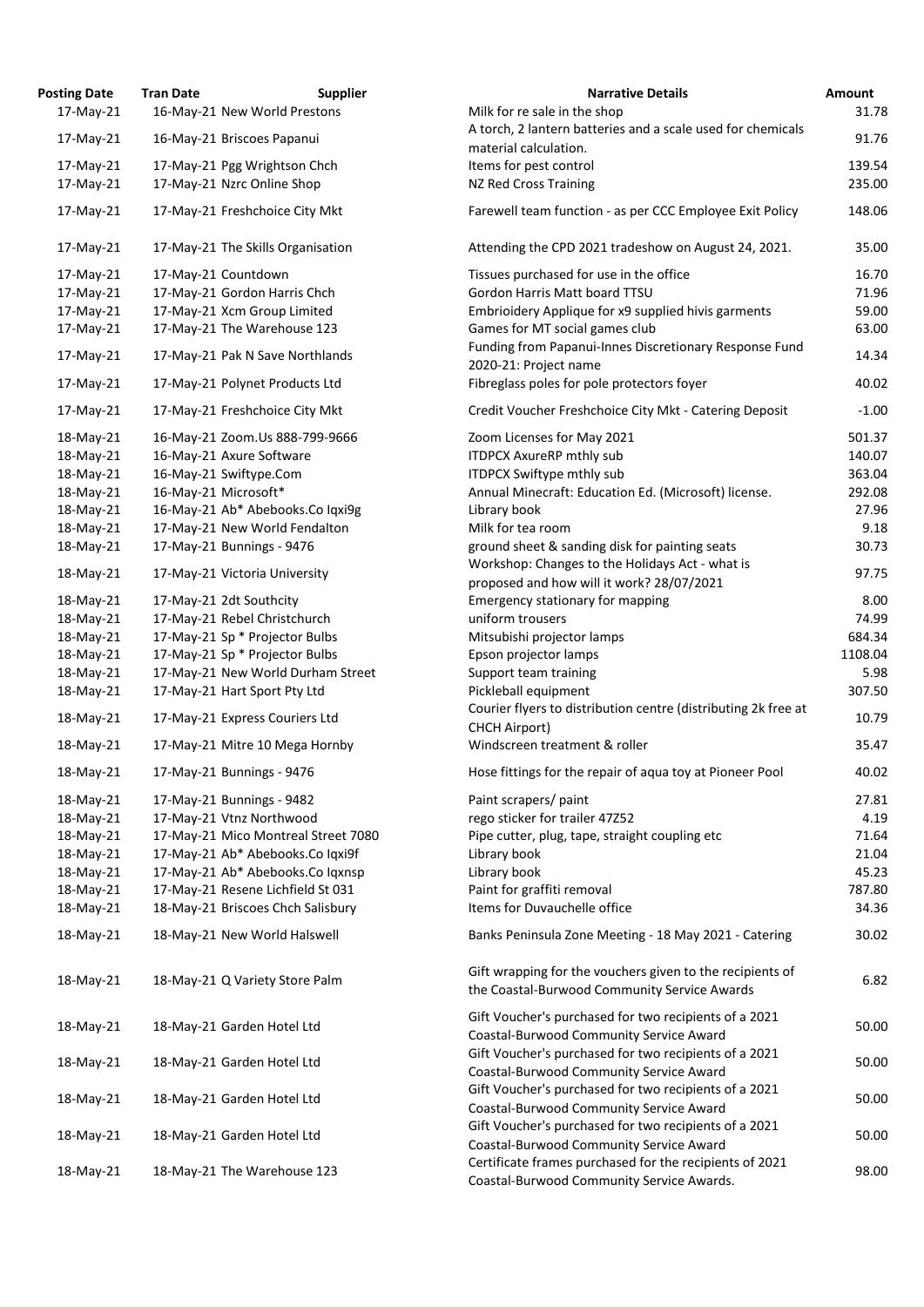| <b>Posting Date</b>    | <b>Tran Date</b>    | <b>Supplier</b>                   | <b>Narrative Details</b>                                             | <b>Amount</b>   |
|------------------------|---------------------|-----------------------------------|----------------------------------------------------------------------|-----------------|
| 18-May-21              |                     | 18-May-21 Countdown               | Gift Voucher's purchased for two recipients of a 2021                | 200.00          |
|                        |                     |                                   | Coastal-Burwood Community Service Award                              |                 |
| 18-May-21              | 18-May-21 Level One |                                   | Gift Voucher's purchased for two recipients of a 2021                | 204.00          |
|                        |                     |                                   | Coastal-Burwood Community Service Award                              |                 |
| 18-May-21              |                     | 18-May-21 Lincraft NZ Limited     | Material for use in the Sewing Open Creative Sessions on             | 192.00          |
|                        |                     |                                   | Auahatanga                                                           |                 |
| 18-May-21<br>18-May-21 | 18-May-21 2dt Palms | 18-May-21 Resene Tower Junction34 | lanyards for network activity group<br>Undercoat and tape            | 10.00<br>256.75 |
| 19-May-21              |                     | 17-May-21 Paypal *labwarehous     | <b>Measuring Cylinder CWTP</b>                                       | 53.35           |
| 19-May-21              |                     | 17-May-21 Bookdepository.Com      | Library book                                                         | 44.95           |
| 19-May-21              |                     | 18-May-21 Bunnings - 9482         | pvc pipe elbows bends shackles                                       | 315.33          |
| 19-May-21              |                     | 18-May-21 Caltex Hornby           | Milk order for Hornby staff room                                     | 10.50           |
| 19-May-21              |                     | 18-May-21 Countdown               | Soap for Duvauchelle office                                          | 2.00            |
| 19-May-21              |                     | 18-May-21 The Warehouse 175       | <b>Items for Duvauchelle Office</b>                                  | 70.00           |
| 19-May-21              |                     | 18-May-21 Mitre 10 Beckenham      | Cleaning materials for Duvauchelle                                   | 101.10          |
| 19-May-21              |                     | 18-May-21 Advance Intl Cleaning   | Vacuum cleaner for Duvauchelle Office                                | 486.50          |
| 19-May-21              |                     | 18-May-21 Wilson Parking          | Parking for meeting                                                  | 8.60            |
| 19-May-21              |                     | 18-May-21 Td Website              | Freezers for Okains Bay Camp                                         | 591.00          |
| 19-May-21              |                     | 18-May-21 Wilson Parking          | Parking fees for meeting at Turanga.                                 | 8.10            |
| 19-May-21              |                     | 18-May-21 St Pierres Hornby       | Banks Peninsula Zone Meeting - 18 May 2021 - Catering                | 25.40           |
| 19-May-21              |                     | 18-May-21 Blacks Fasteners        | new bolts for pioneer wave chamber                                   | 25.52           |
|                        |                     |                                   | Gift Voucher purchased for recipient of a 2021 Coastal-              |                 |
| 19-May-21              |                     | 18-May-21 Cbk Ferrymead           | <b>Burwood Community Service Award</b>                               | 100.00          |
| 19-May-21              |                     | 18-May-21 Pb Technologies         | Phone case and dongel                                                | 116.79          |
| 19-May-21              |                     | 18-May-21 Seal Imports Chch       | In House Maintenance - WO                                            | 220.94          |
|                        |                     | 18-May-21 Freshchoice City Mkt    | Catering for Canterbury Consular Corps meeting on 18                 | 114.80          |
| 19-May-21              |                     |                                   | May at the Civic Offices Level 2 meeting room 5                      |                 |
| 19-May-21              |                     | 18-May-21 Bunnings - 9476         | planter pots patio homestead                                         | 774.00          |
| 19-May-21              |                     | 18-May-21 Bunnings - 9476         | split pins and drill bits for Wave chamber grills at Pioneer<br>Pool | 74.74           |
| 19-May-21              |                     | 18-May-21 Ross Galt Lock & Key    | Padlock for PHS gear room                                            | 97.00           |
| 19-May-21              |                     | 18-May-21 Sp * Mix Foundation     | 2 x sample "scratch records" for Learning Centre music<br>turntables | 89.80           |
| 19-May-21              |                     | 18-May-21 Super Cheap Auto        | Storage bins for music equipment - Te Hapua - Learning               | 639.95          |
|                        |                     |                                   | Centre refresh                                                       |                 |
| 19-May-21              |                     | 18-May-21 Wright Enviromental Ltd | service of sewage/septic chamber at surf club area.                  | 244.57          |
| 19-May-21              |                     | 18-May-21 Topmag C0184 Chch       | shelving for work shop shed for stuff from old shop                  | 509.80          |
| 19-May-21              |                     | 18-May-21 Www.Ceramicsnz.Org      | Library book                                                         | 43.40           |
| 19-May-21              |                     | 19-May-21 Caltex Redwood          | Milk for staff                                                       | 3.20            |
| 19-May-21              |                     | 19-May-21 Countdown               | Tea Bags for Staff Room at TQEII                                     | 10.00           |
| 19-May-21              |                     | 19-May-21 Mitre 10 Mega Ferrymead | hardware                                                             | 51.70           |
| 19-May-21              |                     | 19-May-21 Placemakers Riccarton   | handles for Johnson crate                                            | 86.45           |
| 19-May-21              |                     | 19-May-21 Hampton & Co Ltd        | plywood for Johnson crate                                            | 183.54          |
| 19-May-21              |                     | 19-May-21 Reece Plumbing Addingto | replacement papanui fountain parts                                   | 136.29          |
| 19-May-21              |                     | 19-May-21 Mitre 10 Mega Papanui   | Tarpaulin x 2, gardening buckets, deck scrub, rubber<br>matting      | 406.25          |
| 19-May-21              |                     | 19-May-21 Anzor Fasteners         | Eye bolts for lane ropes                                             | 29.56           |
| 19-May-21              |                     | 19-May-21 Nxp Limited             | Library book                                                         | 152.88          |
| 20-May-21              | 17-May-21 Calendly  |                                   | Calendly charge Jellie Park                                          | 42.68           |
| 20-May-21              | 17-May-21 Calendly  |                                   | <b>Graham Condon Calendly charge</b>                                 | 64.01           |
| 20-May-21              | 17-May-21 Calendly  |                                   | <b>TQEII Calendly charge</b>                                         | 85.35           |
| 20-May-21              | 17-May-21 Calendly  |                                   | Pioneer Calendly charge                                              | 128.03          |
| 20-May-21              |                     | 17-May-21 Sp * Shopify-Blipblox   | Synthesizer for use with Children - Learning Centre                  | 324.14          |
| 20-May-21              |                     | 18-May-21 Hydrotwist              | revamp<br>water storage tank                                         | 206.02          |
| 20-May-21              |                     | 18-May-21 Createsend/Com          | Coastal Burwood Community News - campaign monitor                    | 12.30           |
| 20-May-21              |                     | 18-May-21 Createsend/Com          | Coastal Burwood Community News - Campaign monitor                    | 12.31           |
| 20-May-21              |                     | 18-May-21 Bookdepository.Com      | <b>ITDO Security Textbook Training</b>                               | 109.69          |
|                        |                     |                                   |                                                                      |                 |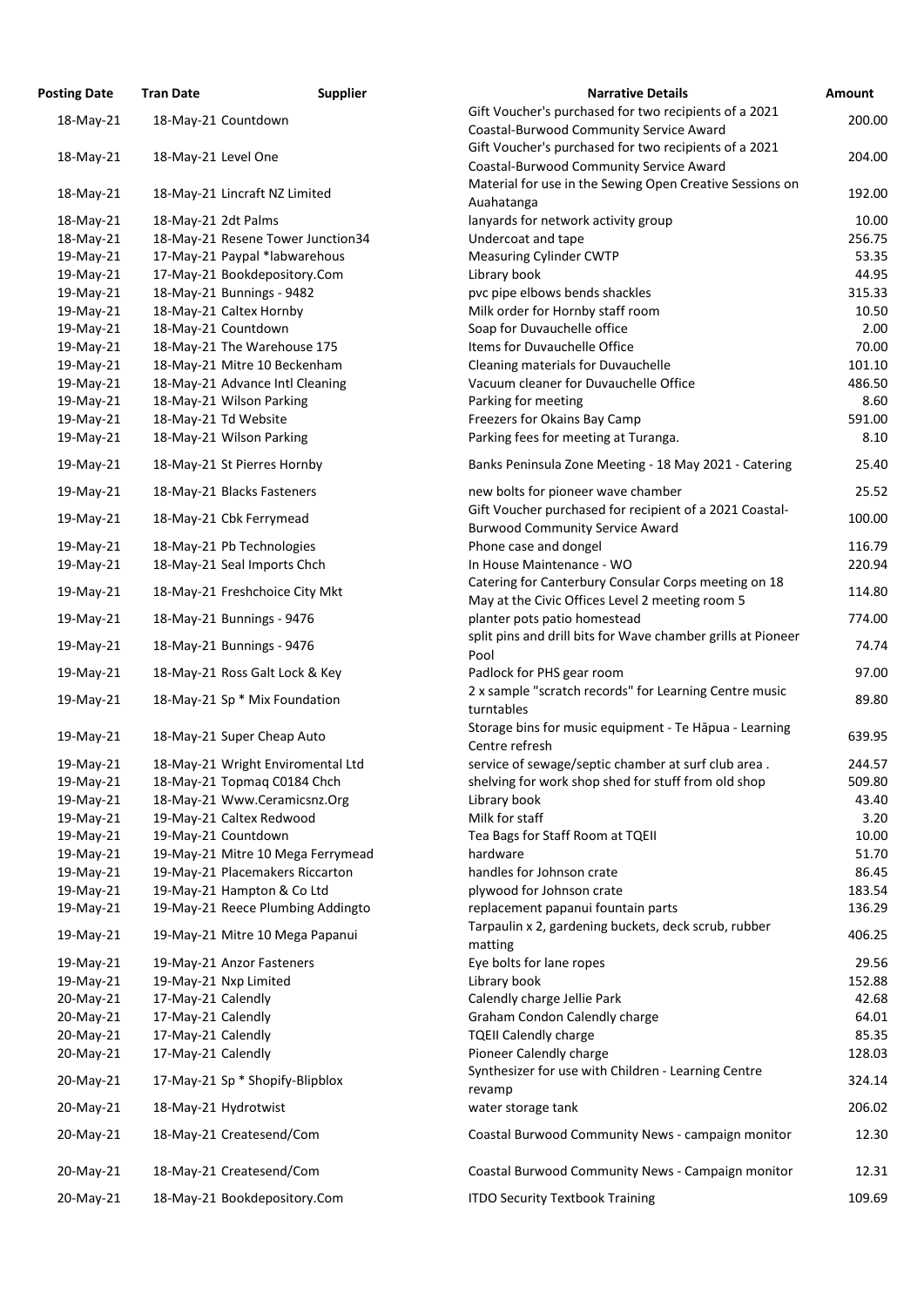| osting Date | <b>Tran Date</b>  | <b>Supplier</b>                     | <b>Narrative Details</b>                                 |
|-------------|-------------------|-------------------------------------|----------------------------------------------------------|
| 20-May-21   | 18-May-21 Isc2    |                                     | <b>ITDO Security Textbook Training</b>                   |
| 20-May-21   |                   | 18-May-21 Paypal *hogartharts       | Library book                                             |
| 20-May-21   |                   | 18-May-21 Promovision               | Shirts for staff                                         |
| 20-May-21   |                   | 18-May-21 Promovision               | Caps for volunteers                                      |
| 20-May-21   |                   | 19-May-21 Canterbury Sports Wh/s    | basketball back board replacement                        |
|             |                   |                                     | promotional prizes for Kickstart 'Highway to Well'       |
| 20-May-21   |                   | 19-May-21 Casbolts Motorcycles      | collaborative campaign in June 2021                      |
| 20-May-21   | 19-May-21 Sqlbi   |                                     | Video Courses - Mastering DAX Video Course               |
| 20-May-21   |                   | 19-May-21 Vtnz Lichfield St         | WOF for trailer (2242S)                                  |
| 20-May-21   |                   | 19-May-21 Nz Transport Agency       | NZ Transport Agency - Vehicle Rego                       |
| 20-May-21   |                   | 19-May-21 Lanyards Nz               | Zebra Card Ribbon - Pioneer                              |
| 20-May-21   |                   | 19-May-21 Wilson Parking            | Parking fees for meeting at Turanga.                     |
| 20-May-21   |                   | 19-May-21 The Service Company Ltd C | cleaning                                                 |
| 20-May-21   |                   | 19-May-21 Createsend/Com            | Dyers Pass Road update - Campaign monitor                |
|             |                   |                                     | Methylated spirits x 4, Seasol Concentrate               |
| 20-May-21   |                   | 19-May-21 Bunnings - 9476           |                                                          |
| 20-May-21   |                   | 19-May-21 Sp * Grow N Steady        | Conservatory collection plants                           |
| 20-May-21   |                   | 19-May-21 Ccc Art Gallery Car Prk   | Staff member parking for attendance at a meeting at      |
|             |                   |                                     | offices                                                  |
| 20-May-21   |                   | 19-May-21 Clarkson Sign Studio 2006 | Update of the Coastal-Burwood Community Service          |
|             |                   |                                     | Award recognition wall                                   |
| 20-May-21   |                   | 19-May-21 The Warehouse 123         | tape for pickleball                                      |
| 20-May-21   | 19-May-21 Repco   |                                     | Compressor 25 for Stadium                                |
| 20-May-21   |                   | 19-May-21 Humes Pipeline Syste      | Replacement of broken Manhole key                        |
| 20-May-21   |                   | 19-May-21 Akaroa Pharmacy           | restock first aid kit                                    |
| 20-May-21   |                   | 19-May-21 Ccc Parking               | meeting in the city                                      |
| 20-May-21   |                   | 19-May-21 Td Website                | Freezers for customer use                                |
| 20-May-21   |                   | 19-May-21 Mitre 10 Mega Ferrymead   | micro lab - bin                                          |
| 20-May-21   |                   | 19-May-21 Mitre 10 Mega Ferrymead   | micro lab - fence post                                   |
|             |                   |                                     | New v belt and brake plate for canycom dumper plus       |
| 20-May-21   |                   | 19-May-21 Omc Power Equipment       | labour                                                   |
| 20-May-21   |                   | 19-May-21 Id Solutions              | Purchase of ID plastic tags and rings for ID security ca |
| 20-May-21   |                   | 19-May-21 Pb Tech Online 09 5269200 | 50 x USB Ports for use in eSports gaming                 |
| 20-May-21   |                   | 19-May-21 Pb Tech Online 09 5269200 | HDMI elbows for displays                                 |
| 20-May-21   |                   | 19-May-21 Total Supply Limited      | Surface cleaner for decal removal                        |
|             |                   |                                     | Couplands Bakeries - Catering for Older Adults netwo     |
| 20-May-21   |                   | 19-May-21 Couplands Bakeries Chch   | meeting 19 May 2021.                                     |
|             |                   | 20-May-21 Irrigation Warehouse      | irrigation supplies                                      |
| 20-May-21   |                   |                                     |                                                          |
| 20-May-21   |                   | 20-May-21 Mitre 10 Mega Papanui     | rubber flooring mat                                      |
| 20-May-21   |                   | 20-May-21 Stuff Ps Recurring        | Stuff subscription                                       |
| 20-May-21   |                   | 20-May-21 Stuff Ps Recurring        | Stuff subscription                                       |
| 20-May-21   |                   | 20-May-21 Stuff Ps Recurring        | Stuff subscription                                       |
| 20-May-21   |                   | 20-May-21 Ccc Art Gallery Car Prk   | Parking for meeting in civic offices                     |
| 20-May-21   |                   | 20-May-21 Warehouse Stationery      | Graham Condon Rec & Sport Centre: Tablet for enteri      |
|             |                   |                                     | pool headcounts & other checks                           |
| 20-May-21   |                   | 20-May-21 The Warehouse 175         | Craft activities                                         |
| 20-May-21   |                   | 20-May-21 2dt Southcity             | Craft activities                                         |
| 20-May-21   |                   | 20-May-21 Briscoes Chch Salisbury   | Cups, Containers, Cutlery, Chopping Board for the        |
|             |                   |                                     | Auahatanga kitchenette.                                  |
| 20-May-21   |                   | 20-May-21 Mitre 10 Mega Ferrymead   | eye strap for blind                                      |
| 20-May-21   |                   | 20-May-21 Stuff Ps Recurring        | The Press monthly subscription fee - Gallery library     |
|             |                   |                                     | archives.                                                |
| 20-May-21   |                   | 20-May-21 Peninsula Trading Post    | foil trays, for water                                    |
| 20-May-21   |                   | 20-May-21 Mitre 10 Mega Papanui     | leaf rakes, splitting axe                                |
| 20-May-21   |                   | 20-May-21 The Warehouse 123         | beanbag beans for refill for Linwood LIbrary             |
|             |                   |                                     | solar light for back of pool area for security on Proj   |
| 20-May-21   |                   | 20-May-21 Mitre 10 Mega Papanui     | Lyttelton building                                       |
| 20-May-21   |                   | 20-May-21 Fresh Choice Parklands    | Milk for staff room                                      |
| 20-May-21   |                   | 20-May-21 Mitre 10 Beckenham        | First Adi Kit                                            |
| 20-May-21   |                   | 20-May-21 New World Prestons        | Milk for re sale in the shop                             |
| 20-May-21   | 20-May-21 Kiwigas |                                     | Gas bottles for camp BBO's                               |

| <b>Posting Date</b> | <b>Tran Date</b>  | <b>Supplier</b>                     | <b>Narrative Details</b>                                                                               | Amount |
|---------------------|-------------------|-------------------------------------|--------------------------------------------------------------------------------------------------------|--------|
| 20-May-21           | 18-May-21 Isc2    |                                     | <b>ITDO Security Textbook Training</b>                                                                 | 797.09 |
| 20-May-21           |                   | 18-May-21 Paypal *hogartharts       | Library book                                                                                           | 112.87 |
| 20-May-21           |                   | 18-May-21 Promovision               | Shirts for staff                                                                                       | 405.70 |
| 20-May-21           |                   | 18-May-21 Promovision               | Caps for volunteers                                                                                    | 952.60 |
| 20-May-21           |                   | 19-May-21 Canterbury Sports Wh/s    | basketball back board replacement                                                                      | 748.00 |
|                     |                   |                                     | promotional prizes for Kickstart 'Highway to Well'                                                     |        |
| 20-May-21           |                   | 19-May-21 Casbolts Motorcycles      | collaborative campaign in June 2021                                                                    | 337.50 |
| 20-May-21           | 19-May-21 Sqlbi   |                                     | Video Courses - Mastering DAX Video Course                                                             | 893.62 |
| 20-May-21           |                   | 19-May-21 Vtnz Lichfield St         | WOF for trailer (2242S)                                                                                | 43.35  |
| 20-May-21           |                   | 19-May-21 Nz Transport Agency       | NZ Transport Agency - Vehicle Rego                                                                     | 32.48  |
| 20-May-21           |                   | 19-May-21 Lanyards Nz               | Zebra Card Ribbon - Pioneer                                                                            | 919.17 |
| 20-May-21           |                   | 19-May-21 Wilson Parking            | Parking fees for meeting at Turanga.                                                                   | 8.10   |
| 20-May-21           |                   | 19-May-21 The Service Company Ltd C | cleaning                                                                                               | 548.71 |
| 20-May-21           |                   | 19-May-21 Createsend/Com            | Dyers Pass Road update - Campaign monitor                                                              | 10.47  |
| 20-May-21           |                   | 19-May-21 Bunnings - 9476           | Methylated spirits x 4, Seasol Concentrate                                                             | 98.18  |
| 20-May-21           |                   | 19-May-21 Sp * Grow N Steady        | Conservatory collection plants                                                                         | 476.50 |
|                     |                   |                                     | Staff member parking for attendance at a meeting at Civic                                              |        |
| 20-May-21           |                   | 19-May-21 Ccc Art Gallery Car Prk   | offices                                                                                                | 6.00   |
| 20-May-21           |                   | 19-May-21 Clarkson Sign Studio 2006 | Update of the Coastal-Burwood Community Service                                                        | 343.85 |
|                     |                   |                                     | Award recognition wall                                                                                 |        |
| 20-May-21           |                   | 19-May-21 The Warehouse 123         | tape for pickleball                                                                                    | 15.00  |
| 20-May-21           | 19-May-21 Repco   |                                     | Compressor 25 for Stadium                                                                              | 30.99  |
| 20-May-21           |                   | 19-May-21 Humes Pipeline Syste      | Replacement of broken Manhole key                                                                      | 292.53 |
| 20-May-21           |                   | 19-May-21 Akaroa Pharmacy           | restock first aid kit                                                                                  | 51.38  |
| 20-May-21           |                   | 19-May-21 Ccc Parking               | meeting in the city                                                                                    | 6.70   |
| 20-May-21           |                   | 19-May-21 Td Website                | Freezers for customer use                                                                              | 591.00 |
| 20-May-21           |                   | 19-May-21 Mitre 10 Mega Ferrymead   | micro lab - bin                                                                                        | 156.48 |
| 20-May-21           |                   | 19-May-21 Mitre 10 Mega Ferrymead   | micro lab - fence post                                                                                 | 243.00 |
| 20-May-21           |                   | 19-May-21 Omc Power Equipment       | New v belt and brake plate for canycom dumper plus<br>labour                                           | 411.23 |
| 20-May-21           |                   | 19-May-21 Id Solutions              | Purchase of ID plastic tags and rings for ID security cards                                            | 801.55 |
| 20-May-21           |                   | 19-May-21 Pb Tech Online 09 5269200 | 50 x USB Ports for use in eSports gaming                                                               | 635.35 |
| 20-May-21           |                   | 19-May-21 Pb Tech Online 09 5269200 | HDMI elbows for displays                                                                               | 14.32  |
| 20-May-21           |                   | 19-May-21 Total Supply Limited      | Surface cleaner for decal removal                                                                      | 111.71 |
|                     |                   |                                     | Couplands Bakeries - Catering for Older Adults network                                                 |        |
| 20-May-21           |                   | 19-May-21 Couplands Bakeries Chch   | meeting 19 May 2021.                                                                                   | 8.48   |
|                     |                   |                                     |                                                                                                        | 880.61 |
| 20-May-21           |                   | 20-May-21 Irrigation Warehouse      | irrigation supplies                                                                                    |        |
| 20-May-21           |                   | 20-May-21 Mitre 10 Mega Papanui     | rubber flooring mat                                                                                    | 369.60 |
| 20-May-21           |                   | 20-May-21 Stuff Ps Recurring        | Stuff subscription                                                                                     | 65.87  |
| 20-May-21           |                   | 20-May-21 Stuff Ps Recurring        | Stuff subscription                                                                                     | 71.07  |
| 20-May-21           |                   | 20-May-21 Stuff Ps Recurring        | Stuff subscription                                                                                     | 87.10  |
| 20-May-21           |                   | 20-May-21 Ccc Art Gallery Car Prk   | Parking for meeting in civic offices                                                                   | 3.00   |
| 20-May-21           |                   | 20-May-21 Warehouse Stationery      | Graham Condon Rec & Sport Centre: Tablet for entering<br>pool headcounts & other checks                | 279.00 |
| 20-May-21           |                   | 20-May-21 The Warehouse 175         | Craft activities                                                                                       | 7.96   |
| 20-May-21           |                   | 20-May-21 2dt Southcity             | Craft activities                                                                                       | 84.00  |
| 20-May-21           |                   | 20-May-21 Briscoes Chch Salisbury   | Cups, Containers, Cutlery, Chopping Board for the<br>Auahatanga kitchenette.                           | 287.73 |
| 20-May-21           |                   | 20-May-21 Mitre 10 Mega Ferrymead   | eye strap for blind                                                                                    | 10.17  |
| 20-May-21           |                   | 20-May-21 Stuff Ps Recurring        | The Press monthly subscription fee - Gallery library<br>archives.                                      | 68.90  |
| 20-May-21           |                   | 20-May-21 Peninsula Trading Post    | foil trays, for water                                                                                  | 29.70  |
| 20-May-21           |                   | 20-May-21 Mitre 10 Mega Papanui     | leaf rakes, splitting axe                                                                              | 124.70 |
| 20-May-21           |                   | 20-May-21 The Warehouse 123         | beanbag beans for refill for Linwood LIbrary<br>solar light for back of pool area for security on Proj | 40.00  |
| 20-May-21           |                   | 20-May-21 Mitre 10 Mega Papanui     | Lyttelton building                                                                                     | 62.28  |
| 20-May-21           |                   | 20-May-21 Fresh Choice Parklands    | Milk for staff room                                                                                    | 4.62   |
| 20-May-21           |                   | 20-May-21 Mitre 10 Beckenham        | First Adi Kit                                                                                          | 39.98  |
| 20-May-21           |                   | 20-May-21 New World Prestons        | Milk for re sale in the shop                                                                           | 24.91  |
| 20-May-21           | 20-May-21 Kiwigas |                                     | Gas bottles for camp BBQ's                                                                             | 197.82 |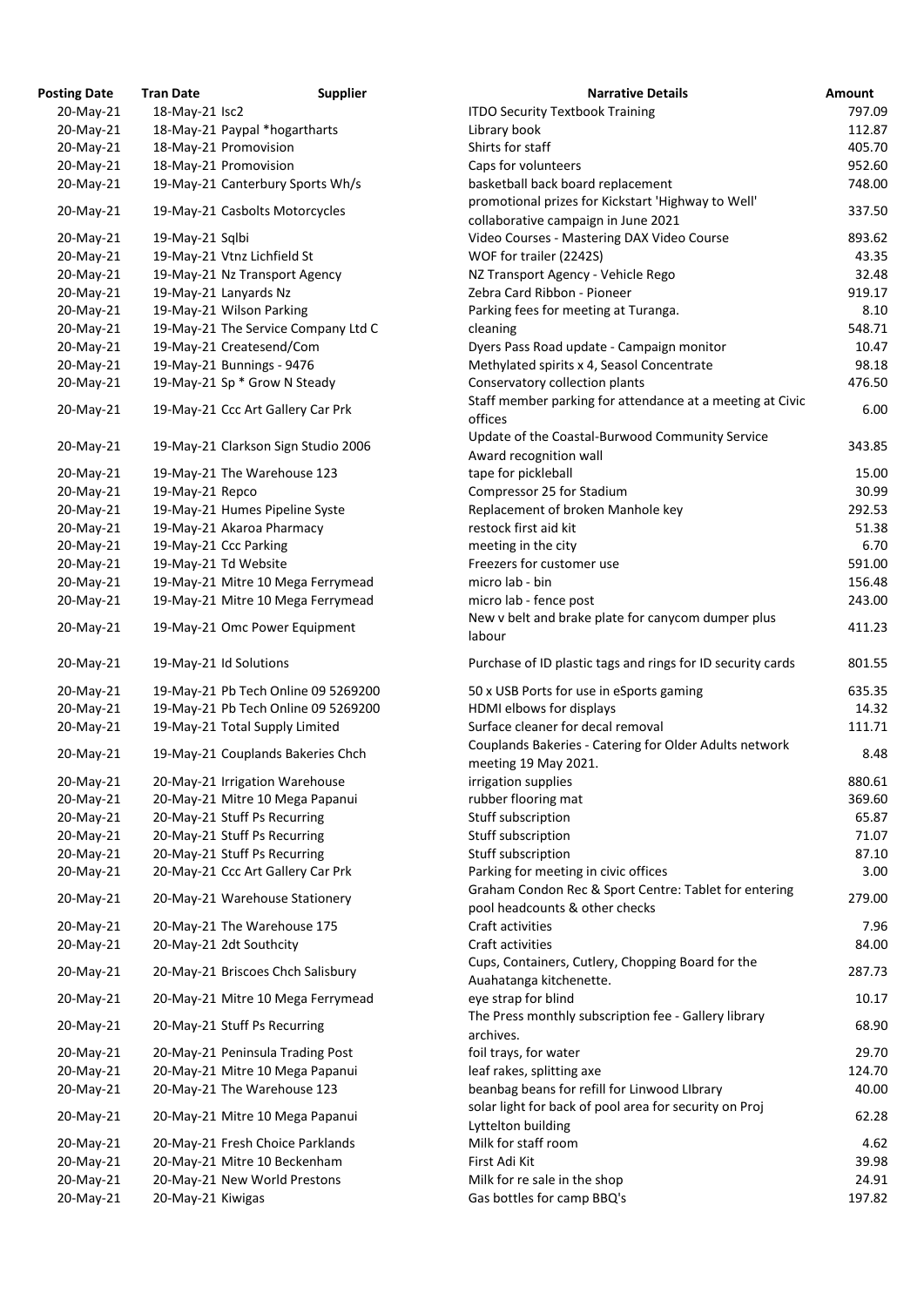| osting Date  | <b>Tran Date</b>                    | <b>Supplier</b> | <b>Narrative Details</b>                                                                |
|--------------|-------------------------------------|-----------------|-----------------------------------------------------------------------------------------|
| $21$ -May-21 | 19-May-21 Library Council Nsw       |                 | High resolution Image and reproduction fee for Magnetic                                 |
|              |                                     |                 | observatory exhibition                                                                  |
| 21-May-21    | 20-May-21 Ecodrop Parkhouse         |                 | Dump fee for disposing of stereos                                                       |
| $21$ -May-21 | 20-May-21 Bunnings - 9476           |                 | Cleaner product for stereos being sold                                                  |
| $21$ -May-21 | 20-May-21 Bunnings - 9476           |                 | batteries for sound level                                                               |
| $21$ -May-21 | 20-May-21 Egmont Commercial Lt M/O  |                 | labels, thermometer and spray wand                                                      |
| 21-May-21    | 20-May-21 Createsend/Com            |                 | Fendalton, Waimairi, Harewood, Community News,                                          |
|              |                                     |                 | Campaign monitor                                                                        |
| $21$ -May-21 | 20-May-21 Createsend/Com            |                 | Banks Peninsula Community News - campaign monitor                                       |
| $21$ -May-21 | 20-May-21 Pak N Save Riccarton      |                 | Youth engagement on wycola park                                                         |
| $21$ -May-21 | 20-May-21 Bunnings - 9482           |                 | Graham Condon Rec & Sport Centre - Aquatics:<br>Disposable earplugs for Lifeguards, CLR |
| 21-May-21    | 20-May-21 Voyager Internet Ltd      |                 | <b>Bulletin messaging</b>                                                               |
| $21$ -May-21 | 20-May-21 Strandbags 319            |                 | Bum bag for walking group first aid kit                                                 |
| $21$ -May-21 | 20-May-21 Vtnz Lichfield St         |                 | Warrant for van                                                                         |
| $21$ -May-21 | 20-May-21 Wilson Parking            |                 | parking                                                                                 |
| $21$ -May-21 | 20-May-21 Outsider Mountain Sprt    |                 | Ranger footwear                                                                         |
| $21$ -May-21 | 20-May-21 Paknsave Moorhouse        |                 | Milk for staff room                                                                     |
|              |                                     |                 | Application fee for an alcohol license for The Mix: Drag                                |
| $21$ -May-21 | 20-May-21 Chch City Council Civic   |                 | Yourself Back to the Gallery, 7 July, 2021                                              |
| 21-May-21    | 20-May-21 Blacks Fasteners          |                 | In House Maintenance - WO                                                               |
| 21-May-21    | 20-May-21 Edwards Sound Systems     |                 | Mic belts for the network.                                                              |
| $21$ -May-21 | 20-May-21 Jotform Inc.              |                 | Description - H&S Reporting Tool for Contractors                                        |
| 21-May-21    | 20-May-21 Bunnings - 9482           |                 | Packing tape for sending of lab samples                                                 |
| 21-May-21    | 20-May-21 Wilson Parking            |                 | Civic parking                                                                           |
| 21-May-21    | 20-May-21 Trademe X048 Ping         |                 | part for heater intermittant fault                                                      |
| 21-May-21    | 20-May-21 Ministry Of Justice       |                 | fine for ute stolen after.                                                              |
| 21-May-21    | 20-May-21 Caltex Hornby             |                 | Fuel rental truck for transferring empty crates                                         |
| $21$ -May-21 | 20-May-21 Rockshop                  |                 | Audio cable for mobile PA system for Outreach                                           |
| 21-May-21    | 20-May-21 The Service Company Ltd C |                 | <b>Bio-Zyme Cleaning Products</b>                                                       |
| 21-May-21    | 20-May-21 Urban Dream Brokerage     |                 | Library book                                                                            |
| 21-May-21    | 20-May-21 Bunnings - 9482           |                 | Hand puller, augers, chuck key screws                                                   |
| $21$ -May-21 | 20-May-21 Urban Products            |                 | Giftware for resale in the B G V C Gift shop                                            |
| 21-May-21    | 20-May-21 Nzrc Online Shop          |                 | NZ Red Cross - First Aid course attendance                                              |
| 21-May-21    | 21-May-21 Freshchoice Barrington    |                 | Milk for staff room                                                                     |
| $21$ -May-21 | 21-May-21 Eb *unleash The Strate    |                 | 1 Ticket for an online seminar "Unleash the Strategist                                  |
|              |                                     |                 | Within" Friday 21st May 2021                                                            |
| 21-May-21    | 21-May-21 James Bull & Co           |                 | Copied keys for Governors Bay hall septic cage                                          |
| 21-May-21    | 21-May-21 The Warehouse 120         |                 | <b>Tools for Graham Condon</b>                                                          |
| $21$ -May-21 | 21-May-21 Resene - Northwood 032    |                 | Paint for family showers                                                                |
| 21-May-21    | 21-May-21 Aerofast Tiedowns Ltd     |                 | Tie down straps to secure "the golden bearing" into                                     |
|              |                                     |                 | container                                                                               |
| $21$ -May-21 | 21-May-21 Artizan Equipment Ltd     |                 | safety glasses for workshop                                                             |
| 21-May-21    | 21-May-21 Placemakers Riccarton     |                 | Coveralls and materials - The Golden Bearing in New<br>Plymouth                         |
| $21$ -May-21 | 21-May-21 Trowel Trades Chch        |                 | Masking tape for general use and paint out of Monica<br><b>Richards Gallery</b>         |
| 24-May-21    | 20-May-21 Paypal *pickleballs       |                 | pickleball equipment                                                                    |
| 24-May-21    | 20-May-21 Facebk *sf94k4kbt2        |                 | Facebook promotion for Art About and The Mix:                                           |
|              |                                     |                 | Fashionably Late events.<br>facility music                                              |
| 24-May-21    | 20-May-21 Spotify P14e58b8a6        |                 |                                                                                         |
| 24-May-21    | 20-May-21 Dnh*godaddy.Com Nzd       |                 | ITDO GoDaddy herisepe01 SSL 1 yr                                                        |
| 24-May-21    | 20-May-21 Dnh*godaddy.Com Nzd       |                 | ITDO GoDaddy perisepe01 SSL 1 yr                                                        |
| 24-May-21    | 20-May-21 Apple New Zealand         |                 | ITDPCX Apple Developer Enrolment for team                                               |
| 24-May-21    | 20-May-21 Rhs London                |                 | annual subscription for the Botanic Gardens research<br>library                         |
| 24-May-21    | 20-May-21 Booking.Com Bv            |                 | Booking.com commission                                                                  |
| 24-May-21    | 20-May-21 Paypal *enjoy Gal         |                 | Library book                                                                            |

| <b>Posting Date</b> | <b>Tran Date</b>   | <b>Supplier</b>                     | <b>Narrative Details</b>                                                                               | <b>Amount</b> |
|---------------------|--------------------|-------------------------------------|--------------------------------------------------------------------------------------------------------|---------------|
| $21$ -May-21        |                    | 19-May-21 Library Council Nsw       | High resolution Image and reproduction fee for Magnetic<br>observatory exhibition                      | 198.74        |
| $21-May-21$         |                    | 20-May-21 Ecodrop Parkhouse         | Dump fee for disposing of stereos                                                                      | 11.50         |
| 21-May-21           |                    | 20-May-21 Bunnings - 9476           | Cleaner product for stereos being sold                                                                 | 29.90         |
| 21-May-21           |                    | 20-May-21 Bunnings - 9476           | batteries for sound level                                                                              | 49.96         |
| $21$ -May-21        |                    | 20-May-21 Egmont Commercial Lt M/O  | labels, thermometer and spray wand                                                                     | 253.14        |
|                     |                    |                                     | Fendalton, Waimairi, Harewood, Community News,                                                         |               |
| $21$ -May-21        |                    | 20-May-21 Createsend/Com            | Campaign monitor                                                                                       | 10.62         |
| 21-May-21           |                    | 20-May-21 Createsend/Com            | Banks Peninsula Community News - campaign monitor                                                      | 11.89         |
| $21$ -May-21        |                    | 20-May-21 Pak N Save Riccarton      | Youth engagement on wycola park                                                                        | 14.92         |
| $21-May-21$         |                    | 20-May-21 Bunnings - 9482           | Graham Condon Rec & Sport Centre - Aquatics:<br>Disposable earplugs for Lifeguards, CLR                | 166.89        |
| $21-May-21$         |                    | 20-May-21 Voyager Internet Ltd      | <b>Bulletin messaging</b>                                                                              | 23.09         |
| $21$ -May-21        |                    | 20-May-21 Strandbags 319            | Bum bag for walking group first aid kit                                                                | 24.99         |
| $21-May-21$         |                    | 20-May-21 Vtnz Lichfield St         | Warrant for van                                                                                        | 69.00         |
| $21$ -May-21        |                    | 20-May-21 Wilson Parking            | parking                                                                                                | 10.60         |
| $21$ -May-21        |                    | 20-May-21 Outsider Mountain Sprt    | Ranger footwear                                                                                        | 194.35        |
|                     |                    |                                     |                                                                                                        |               |
| $21$ -May-21        |                    | 20-May-21 Paknsave Moorhouse        | Milk for staff room                                                                                    | 13.96         |
| $21$ -May-21        |                    | 20-May-21 Chch City Council Civic   | Application fee for an alcohol license for The Mix: Drag<br>Yourself Back to the Gallery, 7 July, 2021 | 207.00        |
| $21-May-21$         |                    | 20-May-21 Blacks Fasteners          | In House Maintenance - WO                                                                              | 41.81         |
| 21-May-21           |                    | 20-May-21 Edwards Sound Systems     | Mic belts for the network.                                                                             | 210.50        |
| 21-May-21           |                    | 20-May-21 Jotform Inc.              | Description - H&S Reporting Tool for Contractors                                                       | 27.17         |
| $21$ -May-21        |                    | 20-May-21 Bunnings - 9482           | Packing tape for sending of lab samples                                                                | 8.45          |
| 21-May-21           |                    | 20-May-21 Wilson Parking            | Civic parking                                                                                          | 8.60          |
| $21$ -May-21        |                    | 20-May-21 Trademe X048 Ping         | part for heater intermittant fault                                                                     | 41.54         |
| $21$ -May-21        |                    | 20-May-21 Ministry Of Justice       | fine for ute stolen after.                                                                             | 60.00         |
|                     |                    |                                     |                                                                                                        |               |
| 21-May-21           |                    | 20-May-21 Caltex Hornby             | Fuel rental truck for transferring empty crates                                                        | 6.16          |
| $21$ -May-21        | 20-May-21 Rockshop |                                     | Audio cable for mobile PA system for Outreach                                                          | 19.99         |
| $21-May-21$         |                    | 20-May-21 The Service Company Ltd C | <b>Bio-Zyme Cleaning Products</b>                                                                      | 462.05        |
| $21$ -May-21        |                    | 20-May-21 Urban Dream Brokerage     | Library book                                                                                           | 36.00         |
| $21-May-21$         |                    | 20-May-21 Bunnings - 9482           | Hand puller, augers, chuck key screws                                                                  | 193.90        |
| 21-May-21           |                    | 20-May-21 Urban Products            | Giftware for resale in the B G V C Gift shop                                                           | 1891.87       |
| 21-May-21           |                    | 20-May-21 Nzrc Online Shop          | NZ Red Cross - First Aid course attendance                                                             | 235.00        |
| $21$ -May-21        |                    | 21-May-21 Freshchoice Barrington    | Milk for staff room                                                                                    | 50.00         |
| $21$ -May-21        |                    | 21-May-21 Eb *unleash The Strate    | 1 Ticket for an online seminar "Unleash the Strategist<br>Within" Friday 21st May 2021                 | 49.00         |
| $21$ -May-21        |                    | 21-May-21 James Bull & Co           | Copied keys for Governors Bay hall septic cage                                                         | 25.34         |
| $21$ -May-21        |                    | 21-May-21 The Warehouse 120         | <b>Tools for Graham Condon</b>                                                                         | 49.00         |
| $21$ -May-21        |                    | 21-May-21 Resene - Northwood 032    | Paint for family showers                                                                               | 187.73        |
| $21$ -May-21        |                    | 21-May-21 Aerofast Tiedowns Ltd     | Tie down straps to secure "the golden bearing" into<br>container                                       | 30.00         |
| $21$ -May-21        |                    | 21-May-21 Artizan Equipment Ltd     | safety glasses for workshop                                                                            | 43.13         |
| $21$ -May-21        |                    | 21-May-21 Placemakers Riccarton     | Coveralls and materials - The Golden Bearing in New<br>Plymouth                                        | 101.50        |
| $21$ -May-21        |                    | 21-May-21 Trowel Trades Chch        | Masking tape for general use and paint out of Monica<br><b>Richards Gallery</b>                        | 193.18        |
| 24-May-21           |                    | 20-May-21 Paypal *pickleballs       | pickleball equipment                                                                                   | 80.00         |
| 24-May-21           |                    | 20-May-21 Facebk *sf94k4kbt2        | Facebook promotion for Art About and The Mix:<br>Fashionably Late events.                              | 62.16         |
| 24-May-21           |                    | 20-May-21 Spotify P14e58b8a6        | facility music                                                                                         | 22.50         |
| 24-May-21           |                    | 20-May-21 Dnh*godaddy.Com Nzd       | ITDO GoDaddy herisepe01 SSL 1 yr                                                                       | 126.49        |
| 24-May-21           |                    | 20-May-21 Dnh*godaddy.Com Nzd       | ITDO GoDaddy perisepe01 SSL 1 yr                                                                       | 126.49        |
| 24-May-21           |                    | 20-May-21 Apple New Zealand         | ITDPCX Apple Developer Enrolment for team                                                              | 149.00        |
| 24-May-21           |                    | 20-May-21 Rhs London                | annual subscription for the Botanic Gardens research<br>library                                        | 103.59        |
| 24-May-21           |                    | 20-May-21 Booking.Com Bv            | Booking.com commission                                                                                 | 513.60        |
|                     |                    |                                     |                                                                                                        |               |
| 24-May-21           |                    | 20-May-21 Paypal *enjoy Gal         | Library book                                                                                           | 60.00         |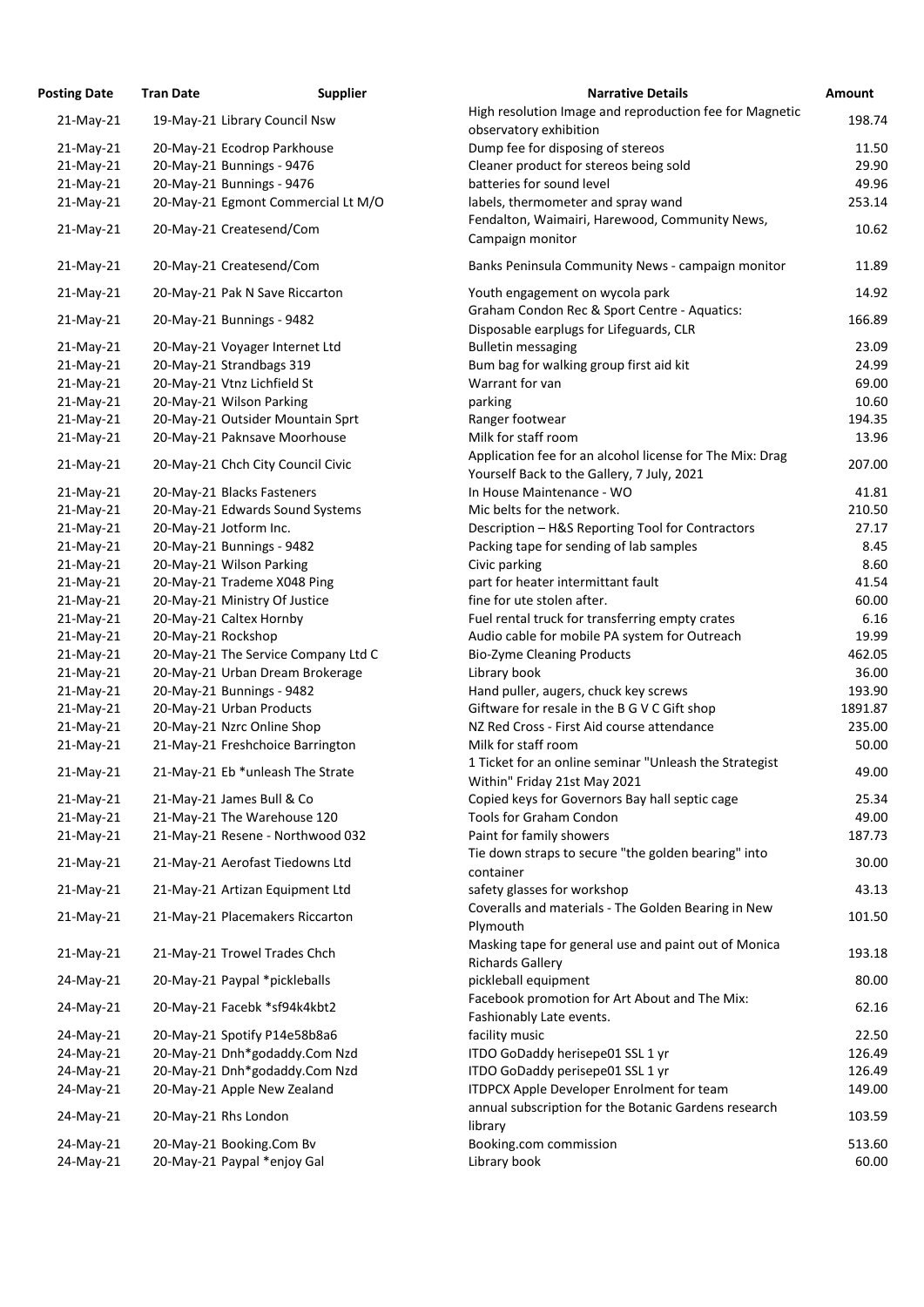| osting Date | <b>Tran Date</b>     | <b>Supplier</b>                     | <b>Narrative Details</b>                                                          |
|-------------|----------------------|-------------------------------------|-----------------------------------------------------------------------------------|
|             |                      |                                     | Addington Events Centre - Spreydon-Cashmere                                       |
| 24-May-21   |                      | 20-May-21 Addington Raceway &       | Community Pride Garden Awards 2021 - Venue Hire                                   |
|             |                      |                                     | May.                                                                              |
| 24-May-21   |                      | 21-May-21 Baier Group Limited       | fencing materials                                                                 |
| 24-May-21   |                      | 21-May-21 Baier Group Limited       | fencing materials                                                                 |
| 24-May-21   |                      | 21-May-21 Baier Group Limited       | pine decking replacements                                                         |
| 24-May-21   |                      | 21-May-21 Kmart Online              | re-usable tumblers for use at Lyttelton Storytimes et                             |
|             |                      |                                     | online order                                                                      |
| 24-May-21   |                      | 21-May-21 Mitre 10 Mega Ferrymead   | Padlocks for Community recreation Trailer                                         |
| 24-May-21   |                      | 21-May-21 Blacks Fasteners          | Replacement screws for pool grates                                                |
| 24-May-21   |                      | 21-May-21 Bunnings - 9476           | Painting equipment to refurbish poolside benches                                  |
| 24-May-21   |                      | 21-May-21 Hampton & Co Ltd          | Battery powered leaf vacuum                                                       |
| 24-May-21   |                      | 21-May-21 Createsend/Com            | Port Hills volunteering - campaign monitor                                        |
| 24-May-21   |                      | 21-May-21 Owpsacstate               | California State University - Staff Training                                      |
| 24-May-21   |                      | 21-May-21 Owpsacstate               | California State University - Training                                            |
| 24-May-21   |                      | 21-May-21 Shardlows Packaging       | Tape for blocking at lines for Rams game                                          |
| 24-May-21   |                      | 21-May-21 Toyworld Tower Junction   | Craft activities                                                                  |
| 24-May-21   | 21-May-21 Fat Eddies |                                     | Farewell team function - as per CCC Employee Exit Po                              |
| 24-May-21   |                      | 21-May-21 Pest Control Research     | tracking tunnels for predator monitoring                                          |
| 24-May-21   |                      | 21-May-21 Connovation               | 10 DOC200 traps for Travis                                                        |
| 24-May-21   | 21-May-21 Site Safe  |                                     | Site Safe training for Pages Road staff                                           |
| 24-May-21   |                      | 21-May-21 Wilson P988               | Parking to attend meeting at TU                                                   |
| 24-May-21   |                      | 21-May-21 Mainland Fasteners Ltd    | In House Maintenance - WO                                                         |
| 24-May-21   |                      | 21-May-21 Work Safety And Apparel   | Replacement full body harnesses                                                   |
| 24-May-21   |                      | 21-May-21 Omc Power Equipment       | 1 x washer for chainsaw                                                           |
| 24-May-21   | 21-May-21 Spot       |                                     | SPOT locator licence fee                                                          |
| 24-May-21   |                      | 21-May-21 Blacks Fasteners          | Screws for general art installation                                               |
|             |                      |                                     | Materials - The Golden Bearing collection in New                                  |
| 24-May-21   |                      | 21-May-21 Bunnings - 9476           | Plymouth                                                                          |
| 24-May-21   |                      | 21-May-21 Apple.Com/Bill            | 4 x iPad Apps for use in Programming                                              |
| 24-May-21   |                      | 21-May-21 The Service Company Ltd C | <b>Biozyme Foaming Gun</b>                                                        |
| 24-May-21   |                      | 21-May-21 Nz Safety Blackwoods      | Contact cleaner for old printers                                                  |
| 24-May-21   |                      | 21-May-21 Pb Tech Online 09 5269200 | Hard drive purchased                                                              |
| 24-May-21   |                      | 21-May-21 Pay My Park               | Parking                                                                           |
| 24-May-21   |                      | 21-May-21 Bunnings - 9476           | NPW Dead Bolt replacements                                                        |
| 24-May-21   |                      | 21-May-21 St Martins Post Shop      | B G V C Gift shop purchase posted to customer                                     |
| 24-May-21   |                      | 22-May-21 Hotelscom9192083569359    | PRINZ Awards - Accommodation x 3                                                  |
| 24-May-21   |                      | 22-May-21 Myob New Zealand Lim      | <b>ITDPLOB MYOB mthly sub</b>                                                     |
|             |                      |                                     | 2 x bike lock for cycle safety/security campaign &                                |
| 24-May-21   |                      | 22-May-21 Torpedo 7 Christchurch    | engagements                                                                       |
|             |                      |                                     | 2 x Abus bike locks for cycle safety/security promo vi                            |
| 24-May-21   |                      | 22-May-21 Evolution Cycles          | & engagements                                                                     |
|             |                      |                                     | Credit Voucher Kmart Online - refund from KMart as                                |
| 24-May-21   |                      | 23-May-21 Kmart Online              | unable fill all of order for tumblers                                             |
| 24-May-21   |                      | 23-May-21 Mitre 10 Beckenham        | Hardware                                                                          |
| 24-May-21   |                      | 23-May-21 The National Business     | National Business Review Subscription Monthly                                     |
| 24-May-21   |                      | 23-May-21 Living Reef               | Fish food and new ornaments to replace broken                                     |
| 24-May-21   |                      | 23-May-21 Countdown                 | ornaments for inside the fish tank<br>Biscuits for Sister City committee meetings |
| 24-May-21   |                      | 24-May-21 Countdown                 | <b>Workshop Costs</b>                                                             |
|             |                      |                                     |                                                                                   |
| 24-May-21   |                      | 24-May-21 Mitre 10 Mega Papanui     | Hardware                                                                          |
| 24-May-21   |                      | 24-May-21 Ccc Art Gallery Car Prk   | Parking for meeting in civic offices<br><b>Riccarton staff consumables</b>        |
| 24-May-21   |                      | 24-May-21 Pak N Save Riccarton      |                                                                                   |
| 24-May-21   |                      | 24-May-21 Warehouse Stationery      | batteries for workshop support                                                    |
| 24-May-21   |                      | 24-May-21 P F & B Supplies          | Replacement cattle yard gates at Okains Bay                                       |
| 24-May-21   |                      | 24-May-21 New World Halswell        | Materials for education programmes                                                |
| 24-May-21   |                      | 24-May-21 Mitre 10 Beckenham        | Materials for education programmes                                                |
| 24-May-21   |                      | 24-May-21 Mitre 10 Mega Ferrymead   | Replacement gloves for cleaning out pools at Pioneer                              |

| <b>Posting Date</b> | <b>Tran Date</b>     | <b>Supplier</b>                     | <b>Narrative Details</b>                                     | <b>Amount</b> |
|---------------------|----------------------|-------------------------------------|--------------------------------------------------------------|---------------|
|                     |                      |                                     | Addington Events Centre - Spreydon-Cashmere                  |               |
| 24-May-21           |                      | 20-May-21 Addington Raceway &       | Community Pride Garden Awards 2021 - Venue Hire 12           | 546.42        |
|                     |                      |                                     | May.                                                         |               |
| 24-May-21           |                      | 21-May-21 Baier Group Limited       | fencing materials                                            | 731.00        |
| 24-May-21           |                      | 21-May-21 Baier Group Limited       | fencing materials                                            | 784.95        |
| 24-May-21           |                      | 21-May-21 Baier Group Limited       | pine decking replacements                                    | 958.80        |
|                     |                      |                                     | re-usable tumblers for use at Lyttelton Storytimes etc -     |               |
| 24-May-21           |                      | 21-May-21 Kmart Online              | online order                                                 | 19.00         |
| 24-May-21           |                      | 21-May-21 Mitre 10 Mega Ferrymead   | Padlocks for Community recreation Trailer                    | 45.46         |
| 24-May-21           |                      | 21-May-21 Blacks Fasteners          | Replacement screws for pool grates                           | 13.09         |
|                     |                      |                                     |                                                              |               |
| 24-May-21           |                      | 21-May-21 Bunnings - 9476           | Painting equipment to refurbish poolside benches             | 99.10         |
| 24-May-21           |                      | 21-May-21 Hampton & Co Ltd          | Battery powered leaf vacuum                                  | 920.00        |
| 24-May-21           |                      | 21-May-21 Createsend/Com            | Port Hills volunteering - campaign monitor                   | 16.02         |
| 24-May-21           |                      | 21-May-21 Owpsacstate               | California State University - Staff Training                 | 35.73         |
| 24-May-21           |                      | 21-May-21 Owpsacstate               | California State University - Training                       | 212.94        |
| 24-May-21           |                      | 21-May-21 Shardlows Packaging       | Tape for blocking at lines for Rams game                     | 726.75        |
| 24-May-21           |                      | 21-May-21 Toyworld Tower Junction   | Craft activities                                             | 51.96         |
| 24-May-21           | 21-May-21 Fat Eddies |                                     | Farewell team function - as per CCC Employee Exit Policy     | 150.00        |
| 24-May-21           |                      | 21-May-21 Pest Control Research     | tracking tunnels for predator monitoring                     | 601.01        |
| 24-May-21           |                      | 21-May-21 Connovation               | 10 DOC200 traps for Travis                                   | 662.98        |
| 24-May-21           | 21-May-21 Site Safe  |                                     | Site Safe training for Pages Road staff                      | 1000.50       |
| 24-May-21           |                      | 21-May-21 Wilson P988               | Parking to attend meeting at TU                              | 6.60          |
|                     |                      |                                     |                                                              | 269.61        |
| 24-May-21           |                      | 21-May-21 Mainland Fasteners Ltd    | In House Maintenance - WO                                    |               |
| 24-May-21           |                      | 21-May-21 Work Safety And Apparel   | Replacement full body harnesses                              | 327.41        |
| 24-May-21           |                      | 21-May-21 Omc Power Equipment       | 1 x washer for chainsaw                                      | 9.44          |
| 24-May-21           | 21-May-21 Spot       |                                     | SPOT locator licence fee                                     | 312.45        |
| 24-May-21           |                      | 21-May-21 Blacks Fasteners          | Screws for general art installation                          | 24.27         |
| 24-May-21           |                      | 21-May-21 Bunnings - 9476           | Materials - The Golden Bearing collection in New<br>Plymouth | 136.29        |
| 24-May-21           |                      | 21-May-21 Apple.Com/Bill            | 4 x iPad Apps for use in Programming                         | 24.28         |
| 24-May-21           |                      | 21-May-21 The Service Company Ltd C | <b>Biozyme Foaming Gun</b>                                   | 135.80        |
| 24-May-21           |                      | 21-May-21 Nz Safety Blackwoods      | Contact cleaner for old printers                             | 49.62         |
| 24-May-21           |                      | 21-May-21 Pb Tech Online 09 5269200 | Hard drive purchased                                         | 66.37         |
| 24-May-21           |                      | 21-May-21 Pay My Park               | Parking                                                      | 3.60          |
| 24-May-21           |                      | 21-May-21 Bunnings - 9476           | NPW Dead Bolt replacements                                   | 224.90        |
|                     |                      |                                     |                                                              | 13.70         |
| 24-May-21           |                      | 21-May-21 St Martins Post Shop      | B G V C Gift shop purchase posted to customer                |               |
| 24-May-21           |                      | 22-May-21 Hotelscom9192083569359    | PRINZ Awards - Accommodation x 3                             | 297.00        |
| 24-May-21           |                      | 22-May-21 Myob New Zealand Lim      | ITDPLOB MYOB mthly sub                                       | 75.90         |
| 24-May-21           |                      | 22-May-21 Torpedo 7 Christchurch    | 2 x bike lock for cycle safety/security campaign &           | 76.48         |
|                     |                      |                                     | engagements                                                  |               |
| 24-May-21           |                      | 22-May-21 Evolution Cycles          | 2 x Abus bike locks for cycle safety/security promo video    | 197.98        |
|                     |                      |                                     | & engagements                                                |               |
| 24-May-21           |                      | 23-May-21 Kmart Online              | Credit Voucher Kmart Online - refund from KMart as           | $-6.00$       |
|                     |                      |                                     | unable fill all of order for tumblers                        |               |
| 24-May-21           |                      | 23-May-21 Mitre 10 Beckenham        | Hardware                                                     | 35.96         |
| 24-May-21           |                      | 23-May-21 The National Business     | National Business Review Subscription Monthly                | 35.00         |
| 24-May-21           |                      | 23-May-21 Living Reef               | Fish food and new ornaments to replace broken                | 40.10         |
|                     |                      |                                     | ornaments for inside the fish tank                           |               |
| 24-May-21           |                      | 23-May-21 Countdown                 | Biscuits for Sister City committee meetings                  | 9.00          |
| 24-May-21           |                      | 24-May-21 Countdown                 | <b>Workshop Costs</b>                                        | 78.84         |
| 24-May-21           |                      | 24-May-21 Mitre 10 Mega Papanui     | Hardware                                                     | 53.60         |
| 24-May-21           |                      | 24-May-21 Ccc Art Gallery Car Prk   | Parking for meeting in civic offices                         | 3.00          |
| 24-May-21           |                      | 24-May-21 Pak N Save Riccarton      | Riccarton staff consumables                                  | 7.29          |
| 24-May-21           |                      | 24-May-21 Warehouse Stationery      | batteries for workshop support                               | 34.50         |
| 24-May-21           |                      | 24-May-21 P F & B Supplies          | Replacement cattle yard gates at Okains Bay                  | 969.91        |
| 24-May-21           |                      | 24-May-21 New World Halswell        | Materials for education programmes                           | 9.99          |
| 24-May-21           |                      | 24-May-21 Mitre 10 Beckenham        | Materials for education programmes                           | 83.57         |
| 24-May-21           |                      | 24-May-21 Mitre 10 Mega Ferrymead   | Replacement gloves for cleaning out pools at Pioneer         | 21.98         |
|                     |                      |                                     |                                                              |               |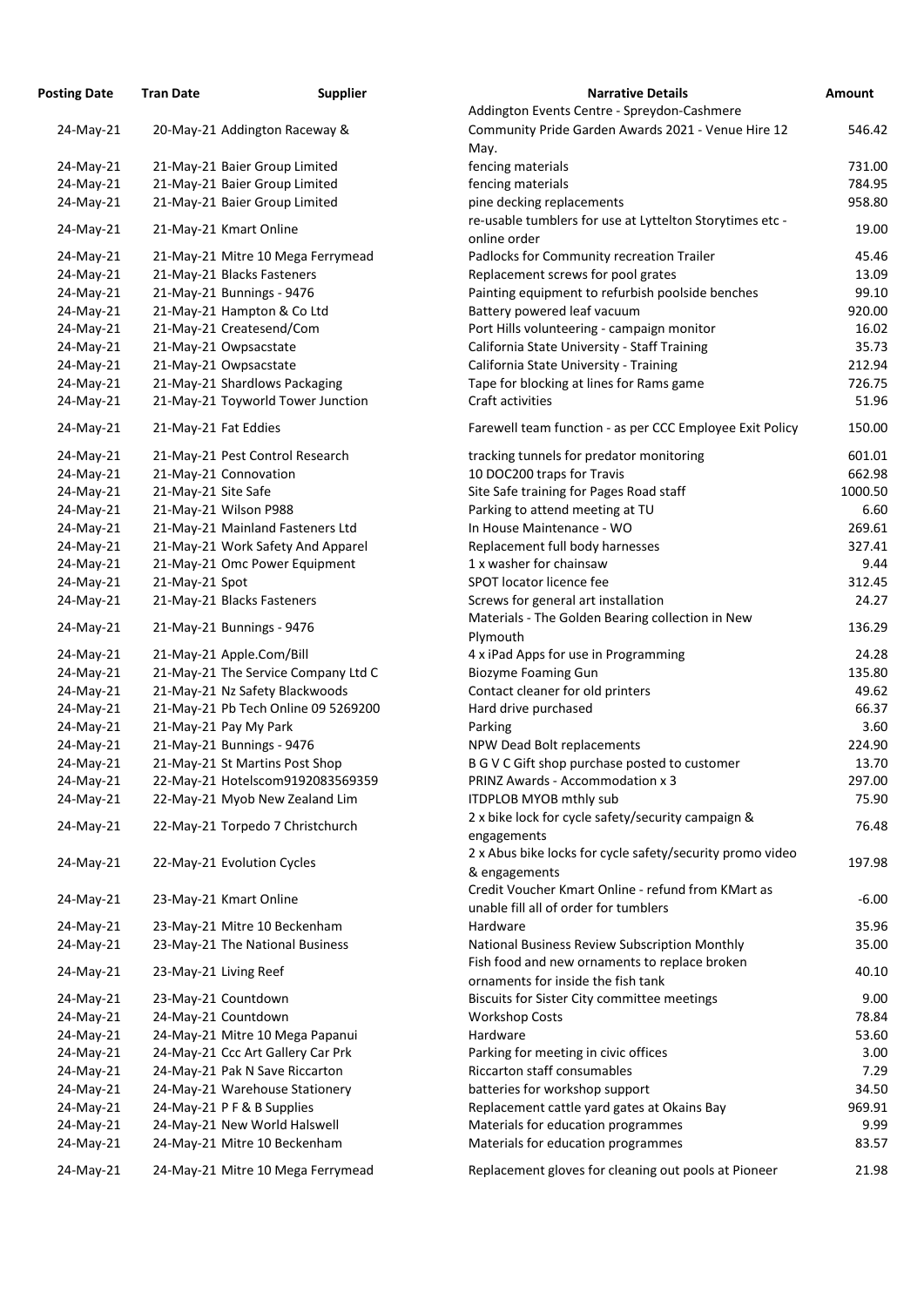| <b>Posting Date</b>    | <b>Tran Date</b>     | <b>Supplier</b>                                       | <b>Narrative Details</b>                                                                              |
|------------------------|----------------------|-------------------------------------------------------|-------------------------------------------------------------------------------------------------------|
| 24-May-21              |                      | 24-May-21 Hire King Limited                           | Hire of electric water blaster for cleaning of the pool                                               |
|                        |                      |                                                       | Pioneer                                                                                               |
| 24-May-21              |                      | 24-May-21 Spotlight Christchurch                      | Thread, Needle Craft knife                                                                            |
| 24-May-21              |                      | 24-May-21 Kiwi Book Shop                              | clear plastic folder and data wallets for ranger office<br>items for loose reports                    |
| 24-May-21              | 24-May-21 Umbrellar  |                                                       | Domain name for FindNZ Artists                                                                        |
| 24-May-21              |                      | 24-May-21 Road Signs And Traffic                      | Road signage directional arrows                                                                       |
| 25-May-21              |                      | 23-May-21 Createsend/Com                              | Halswell Hornby Riccarton Community News, Campa<br>Manager                                            |
| 25-May-21              | 23-May-21 Myzone     |                                                       | Monthly MyZone fees                                                                                   |
| 25-May-21              |                      | 23-May-21 Publishers Association                      | Entry for for PANZ book awards, for Te Wheke, Lockd<br>and Wayne Youle books                          |
| 25-May-21              |                      | 24-May-21 New World Fendalton                         | Milk for tea room                                                                                     |
| 25-May-21              |                      | 24-May-21 Burnsco Webstore                            | First aid kit                                                                                         |
| 25-May-21              |                      | 24-May-21 Burnsco Webstore                            | First aid kits (x2)                                                                                   |
| 25-May-21              |                      | 24-May-21 Subway Eastgate                             | <b>Workshop Costs</b>                                                                                 |
| 25-May-21              | 24-May-21 Sushi Time |                                                       | <b>Workshop Costs</b>                                                                                 |
| 25-May-21              |                      | 24-May-21 Bunnings - 9476                             | Painting equipment                                                                                    |
| 25-May-21              |                      | 24-May-21 Mitre 10 Beckenham                          | hardware                                                                                              |
| 25-May-21              |                      | 24-May-21 Ideal Electrical                            | Lightbulbs                                                                                            |
| 25-May-21              |                      | 24-May-21 Createsend/Com                              | Spreydon Cashmere Community News - Campaign<br>Manager                                                |
| 25-May-21              |                      | 24-May-21 Createsend/Com                              | Woolston Village upgrade - campaign manager                                                           |
| 25-May-21              |                      | 24-May-21 Nz Safety Blackwoods                        | <b>Annual PPE</b>                                                                                     |
| 25-May-21              |                      | 24-May-21 Armstrong Locksmiths                        | Copied key for Gate at Waimairi Playcentre                                                            |
| 25-May-21              |                      | 24-May-21 The Warehouse Online                        | Board games for the young adult area                                                                  |
| 25-May-21              |                      | 24-May-21 Sp * Game Kings -                           | Board games and toys for the children's area at Te Ha                                                 |
| 25-May-21              |                      | 24-May-21 Smc Pneumatics (NZ)                         | In House Maintenance - WO                                                                             |
| 25-May-21              |                      | 24-May-21 The Drawing Room Limite                     | <b>Scale Rulers</b>                                                                                   |
| 25-May-21              |                      | 24-May-21 Ideal Electrical                            | batteries for workshop support                                                                        |
|                        |                      |                                                       | Ticket to attend Digital Transformation Summit in                                                     |
| 25-May-21              | 24-May-21 Aventedge  |                                                       |                                                                                                       |
|                        |                      | 24-May-21 Bunnings - 9476                             | Wellington<br>Cabinet replacement for Pool control at Pioneer                                         |
| 25-May-21              |                      |                                                       | 2 No. 20 litre drums of Hydrochloride acid for cleanir                                                |
| 25-May-21              |                      | 24-May-21 Coombes Aquatics                            | down of the pools at Pioneer                                                                          |
| 25-May-21              |                      | 24-May-21 Kmart Online                                | Towels for re-sale at Jellie Park                                                                     |
| 25-May-21              |                      | 24-May-21 Kmart Online                                | Towels for re-sale at Graham Condon                                                                   |
| 25-May-21              |                      | 24-May-21 Bunnings - 9482                             | Liquid nails / green flag tape / coach screws<br>Credit Voucher Torpedo 7 Christchurch - refund of bi |
| 25-May-21              |                      | 24-May-21 Torpedo 7 Christchurch                      | lock that wasn't required                                                                             |
| 25-May-21              |                      | 24-May-21 Flythru Coffee Stop                         | Meal expenses - The Golden Bearing collection New<br>Plymouth                                         |
| 25-May-21              |                      | 24-May-21 Takasago Sushi Ltd                          | Meal expenses - The Golden Bearing collection New<br>Plymouth                                         |
| 25-May-21              |                      | 24-May-21 Scott Shuttles Limited                      | Airport shuttle - The Golden Bearing in New Plymout                                                   |
| 25-May-21              |                      | 24-May-21 George Henry & Co Ltd                       | Chalk for officers                                                                                    |
|                        |                      |                                                       | NPW Tools / small stand Ladder                                                                        |
| 25-May-21              |                      | 24-May-21 Mitre 10 Mega Hornby                        |                                                                                                       |
| 25-May-21<br>25-May-21 |                      | 25-May-21 New World Prestons<br>25-May-21 Ccc Parking | cotton wool balls for afterschool activities<br>Car parking to attend Te Pou Toetoe - Linwood         |
|                        |                      |                                                       | establishment meeting at Civic offices                                                                |
| 25-May-21              |                      | 25-May-21 Redshift Group                              | <b>Network Printing Take 5 Books</b>                                                                  |
| 25-May-21              |                      | 25-May-21 Ccc Parking                                 | Parking                                                                                               |
| 25-May-21              |                      | 25-May-21 Mitre 10 Mega Papanui                       | De-solv-it for the removal of sticky substances not<br>available via Office max                       |
| 25-May-21              |                      | 25-May-21 Plumbers Gasfitters                         | 2 month Professional registration fee - Plumbers,                                                     |
|                        |                      |                                                       | <b>Gasfitters and Drainlayers Board</b><br>Professional 12 month registration fees - Plumbers a       |
| 25-May-21              |                      | 25-May-21 Plumbers Gasfitters                         | <b>Gasfitters Drainlayers Board</b>                                                                   |
| 25-May-21              |                      | 25-May-21 Mitre 10 Mega Ferrymead                     | storage bin - micro                                                                                   |

| <b>Posting Date</b>    | <b>Tran Date</b>     | <b>Supplier</b>                                               | <b>Narrative Details</b>                                                                                   | Amount            |
|------------------------|----------------------|---------------------------------------------------------------|------------------------------------------------------------------------------------------------------------|-------------------|
| 24-May-21              |                      | 24-May-21 Hire King Limited                                   | Hire of electric water blaster for cleaning of the pools at                                                | 443.39            |
| 24-May-21              |                      | 24-May-21 Spotlight Christchurch                              | Pioneer<br>Thread, Needle Craft knife                                                                      | 20.00             |
| 24-May-21              |                      | 24-May-21 Kiwi Book Shop                                      | clear plastic folder and data wallets for ranger office<br>items for loose reports                         | 8.50              |
| 24-May-21              | 24-May-21 Umbrellar  |                                                               | Domain name for FindNZ Artists                                                                             | 45.80             |
| 24-May-21              |                      | 24-May-21 Road Signs And Traffic                              | Road signage directional arrows                                                                            | 621.00            |
| 25-May-21              |                      | 23-May-21 Createsend/Com                                      | Halswell Hornby Riccarton Community News, Campaign                                                         | 11.53             |
| 25-May-21              | 23-May-21 Myzone     |                                                               | Manager<br>Monthly MyZone fees                                                                             | 253.00            |
| 25-May-21              |                      | 23-May-21 Publishers Association                              | Entry for for PANZ book awards, for Te Wheke, Lockdown<br>and Wayne Youle books                            | 390.51            |
| 25-May-21              |                      | 24-May-21 New World Fendalton                                 | Milk for tea room                                                                                          | 9.18              |
| 25-May-21              |                      | 24-May-21 Burnsco Webstore                                    | First aid kit                                                                                              | 75.98             |
| 25-May-21              |                      | 24-May-21 Burnsco Webstore                                    | First aid kits (x2)                                                                                        | 139.98            |
| 25-May-21              |                      | 24-May-21 Subway Eastgate                                     | <b>Workshop Costs</b>                                                                                      | 69.00             |
| 25-May-21              | 24-May-21 Sushi Time |                                                               | <b>Workshop Costs</b>                                                                                      | 90.00             |
| 25-May-21              |                      | 24-May-21 Bunnings - 9476                                     | Painting equipment                                                                                         | 46.20             |
| 25-May-21              |                      | 24-May-21 Mitre 10 Beckenham                                  | hardware                                                                                                   | 29.59             |
| 25-May-21              |                      | 24-May-21 Ideal Electrical                                    | Lightbulbs                                                                                                 | 184.52            |
| 25-May-21              |                      | 24-May-21 Createsend/Com                                      | Spreydon Cashmere Community News - Campaign<br>Manager                                                     | 9.43              |
| 25-May-21              |                      | 24-May-21 Createsend/Com                                      | Woolston Village upgrade - campaign manager                                                                | 12.00             |
| 25-May-21              |                      | 24-May-21 Nz Safety Blackwoods                                | <b>Annual PPE</b>                                                                                          | 362.02            |
| 25-May-21              |                      | 24-May-21 Armstrong Locksmiths                                | Copied key for Gate at Waimairi Playcentre                                                                 | 9.00              |
| 25-May-21              |                      | 24-May-21 The Warehouse Online                                | Board games for the young adult area                                                                       | 56.00             |
| 25-May-21              |                      | 24-May-21 Sp * Game Kings -                                   | Board games and toys for the children's area at Te Hapua                                                   | 103.00            |
| 25-May-21              |                      | 24-May-21 Smc Pneumatics (NZ)                                 | In House Maintenance - WO                                                                                  | 147.57            |
| 25-May-21              |                      | 24-May-21 The Drawing Room Limite                             | <b>Scale Rulers</b>                                                                                        | 57.98             |
| 25-May-21<br>25-May-21 | 24-May-21 Aventedge  | 24-May-21 Ideal Electrical                                    | batteries for workshop support<br>Ticket to attend Digital Transformation Summit in                        | 13.08<br>109.25   |
|                        |                      |                                                               | Wellington                                                                                                 |                   |
| 25-May-21              |                      | 24-May-21 Bunnings - 9476                                     | Cabinet replacement for Pool control at Pioneer<br>2 No. 20 litre drums of Hydrochloride acid for cleaning | 72.00             |
| 25-May-21              |                      | 24-May-21 Coombes Aquatics                                    | down of the pools at Pioneer                                                                               | 181.31            |
| 25-May-21              |                      | 24-May-21 Kmart Online                                        | Towels for re-sale at Jellie Park                                                                          | 120.00            |
| 25-May-21              |                      | 24-May-21 Kmart Online                                        | Towels for re-sale at Graham Condon                                                                        | 120.00            |
| 25-May-21<br>25-May-21 |                      | 24-May-21 Bunnings - 9482<br>24-May-21 Torpedo 7 Christchurch | Liquid nails / green flag tape / coach screws<br>Credit Voucher Torpedo 7 Christchurch - refund of bike    | 17.20<br>$-23.99$ |
| 25-May-21              |                      | 24-May-21 Flythru Coffee Stop                                 | lock that wasn't required<br>Meal expenses - The Golden Bearing collection New<br>Plymouth                 | 10.00             |
| 25-May-21              |                      | 24-May-21 Takasago Sushi Ltd                                  | Meal expenses - The Golden Bearing collection New<br>Plymouth                                              | 19.00             |
| 25-May-21              |                      | 24-May-21 Scott Shuttles Limited                              | Airport shuttle - The Golden Bearing in New Plymouth                                                       | 27.00             |
| 25-May-21              |                      | 24-May-21 George Henry & Co Ltd                               | Chalk for officers                                                                                         | 409.75            |
| 25-May-21              |                      | 24-May-21 Mitre 10 Mega Hornby                                | NPW Tools / small stand Ladder                                                                             | 576.18            |
| 25-May-21              |                      | 25-May-21 New World Prestons                                  | cotton wool balls for afterschool activities                                                               | 2.29              |
| 25-May-21              |                      | 25-May-21 Ccc Parking                                         | Car parking to attend Te Pou Toetoe - Linwood                                                              | 6.70              |
|                        |                      |                                                               | establishment meeting at Civic offices                                                                     | 1020.92           |
| 25-May-21              |                      | 25-May-21 Redshift Group                                      | <b>Network Printing Take 5 Books</b>                                                                       |                   |
| 25-May-21              |                      | 25-May-21 Ccc Parking                                         | Parking                                                                                                    | 6.70              |
| 25-May-21              |                      | 25-May-21 Mitre 10 Mega Papanui                               | De-solv-it for the removal of sticky substances not<br>available via Office max                            | 44.94             |
| 25-May-21              |                      | 25-May-21 Plumbers Gasfitters                                 | 2 month Professional registration fee - Plumbers,<br><b>Gasfitters and Drainlayers Board</b>               | 13.38             |
| 25-May-21              |                      | 25-May-21 Plumbers Gasfitters                                 | Professional 12 month registration fees - Plumbers and<br><b>Gasfitters Drainlayers Board</b>              | 555.00            |
| 25-May-21              |                      | 25-May-21 Mitre 10 Mega Ferrymead                             | storage bin - micro                                                                                        | 169.76            |